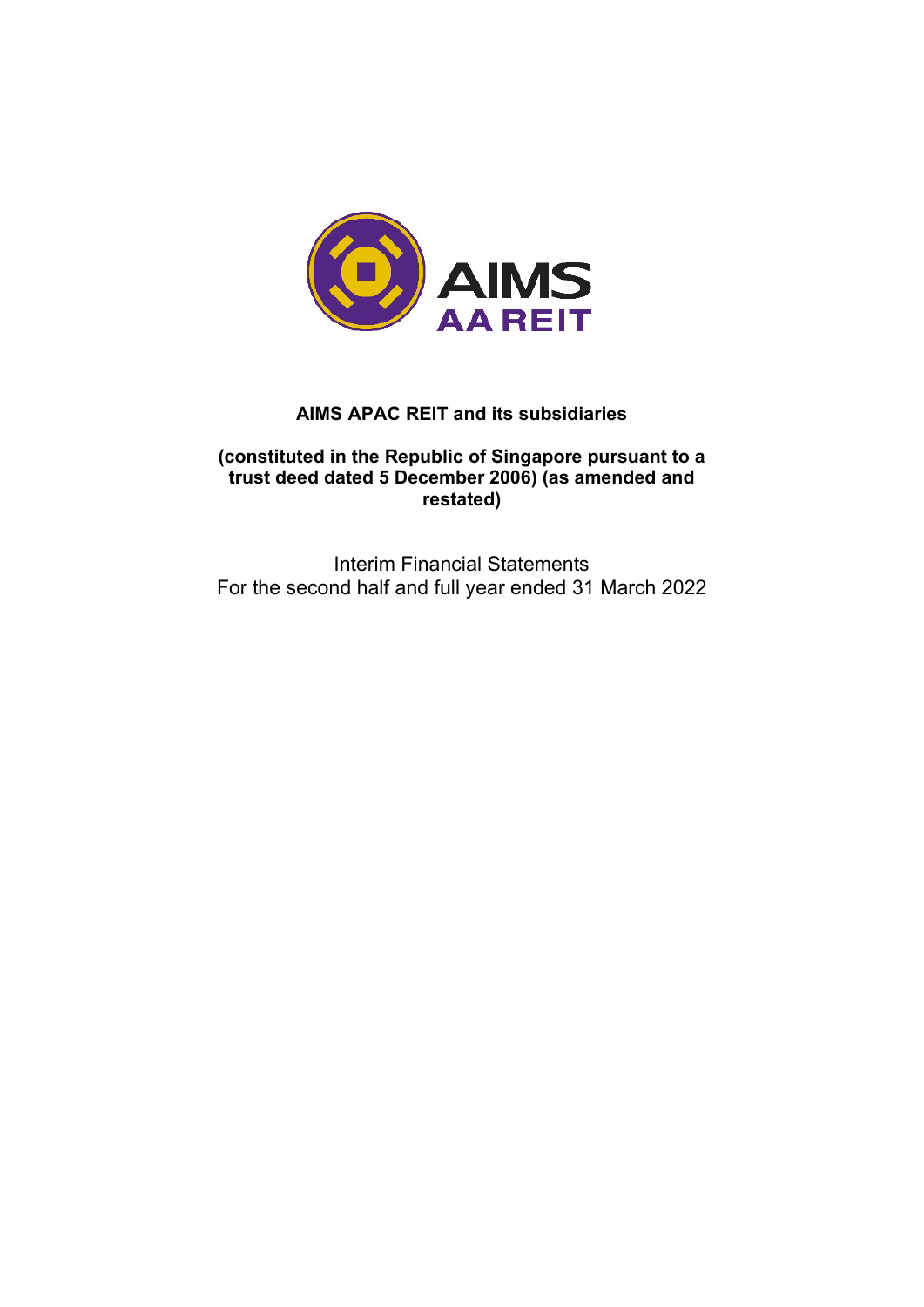## **STATEMENTS OF FINANCIAL POSITION As at 31 March 2022**

|                                        |             | Group                      |                            |                            | <b>Trust</b>               |  |
|----------------------------------------|-------------|----------------------------|----------------------------|----------------------------|----------------------------|--|
|                                        | <b>Note</b> | 31 March<br>2022<br>\$'000 | 31 March<br>2021<br>\$'000 | 31 March<br>2022<br>\$'000 | 31 March<br>2021<br>\$'000 |  |
| <b>Non-current assets</b>              |             |                            |                            |                            |                            |  |
| Investment properties                  | 3           | 1,992,582                  | 1,489,030                  | 1,464,250                  | 1,443,489                  |  |
| <b>Subsidiaries</b>                    |             |                            |                            | 328,681                    | 108,764                    |  |
| Joint venture                          | 4           | 367,763                    | 335,704                    |                            |                            |  |
| Trade and other receivables            |             | 3,086                      | 3,041                      | 3,086                      | 3,041                      |  |
| Derivative financial instruments       | 5           | 9,989                      | 1,126                      | 7,216                      | 1,126                      |  |
|                                        |             | 2,373,420                  | 1,828,901                  | 1,803,233                  | 1,556,420                  |  |
| <b>Current assets</b>                  |             |                            |                            |                            |                            |  |
| Trade and other receivables            |             | 8,846                      | 6,521                      | 9,802                      | 6,255                      |  |
| Cash and cash equivalents              |             | 21,395                     | 11,159                     | 11,599                     | 8,884                      |  |
|                                        |             | 30,241                     | 17,680                     | 21,401                     | 15,139                     |  |
| <b>Total assets</b>                    |             | 2,403,661                  | 1,846,581                  | 1,824,634                  | 1,571,559                  |  |
| <b>Non-current liabilities</b>         |             |                            |                            |                            |                            |  |
| Trade and other payables               |             | 13,135                     | 10,780                     | 13,135                     | 10,780                     |  |
| Interest-bearing borrowings            | 6           | 817,782                    | 510,740                    | 405,184                    | 347,146                    |  |
| Derivative financial instruments       | 5           | 1,495                      | 6,770                      | 1,495                      | 6,642                      |  |
| Deferred tax liabilities               |             | 27,944                     | 21,419                     |                            |                            |  |
| Lease liabilities                      |             | 88,621                     | 89,974                     | 88,621                     | 89,974                     |  |
|                                        |             | 948,977                    | 639,683                    | 508,435                    | 454,542                    |  |
| <b>Current liabilities</b>             |             |                            |                            |                            |                            |  |
| Trade and other payables               |             | 39,767                     | 32,052                     | 33,832                     | 31,293                     |  |
| Interest-bearing borrowings            | 6           | 35,206                     | 80,716                     |                            | 80,716                     |  |
| Derivative financial instruments       | 5           | 540                        | 1,444                      | 540                        | 1,444                      |  |
| Lease liabilities                      |             | 5,429                      | 5,315                      | 5,429                      | 5,315                      |  |
|                                        |             | 80,942                     | 119,527                    | 39,801                     | 118,768                    |  |
| <b>Total liabilities</b>               |             | 1,029,919                  | 759,210                    | 548,236                    | 573,310                    |  |
| <b>Net assets</b>                      |             | 1,373,742                  | 1,087,371                  | 1,276,398                  | 998,249                    |  |
| Represented by:                        |             |                            |                            |                            |                            |  |
| Unitholders' funds                     |             | 1,000,196                  | 962,758                    | 902,852                    | 873,636                    |  |
| Perpetual Securities holders' funds    | 7           | 373,546                    | 124,613                    | 373,546                    | 124,613                    |  |
|                                        |             | 1,373,742                  | 1,087,371                  | 1,276,398                  | 998,249                    |  |
|                                        |             |                            |                            |                            |                            |  |
| Units in issue and to be issued ('000) | 8           | 716,583                    | 706,663                    | 716,583                    | 706,663                    |  |
| Net asset value/net tangible asset     |             |                            |                            |                            |                            |  |
| per Unit attributable to               |             |                            |                            |                            |                            |  |
| Unitholders <sup>1</sup> $(\$)$        |             | 1.40                       | 1.36                       | 1.26                       | 1.24                       |  |

<span id="page-1-0"></span><sup>&</sup>lt;sup>1</sup> Net asset value/net tangible asset is based on the net assets attributable to Unitholders and excluded the net assets attributable to Perpetual Securities holders. Number of units is based on Units in issue and to be issued at the end of the year.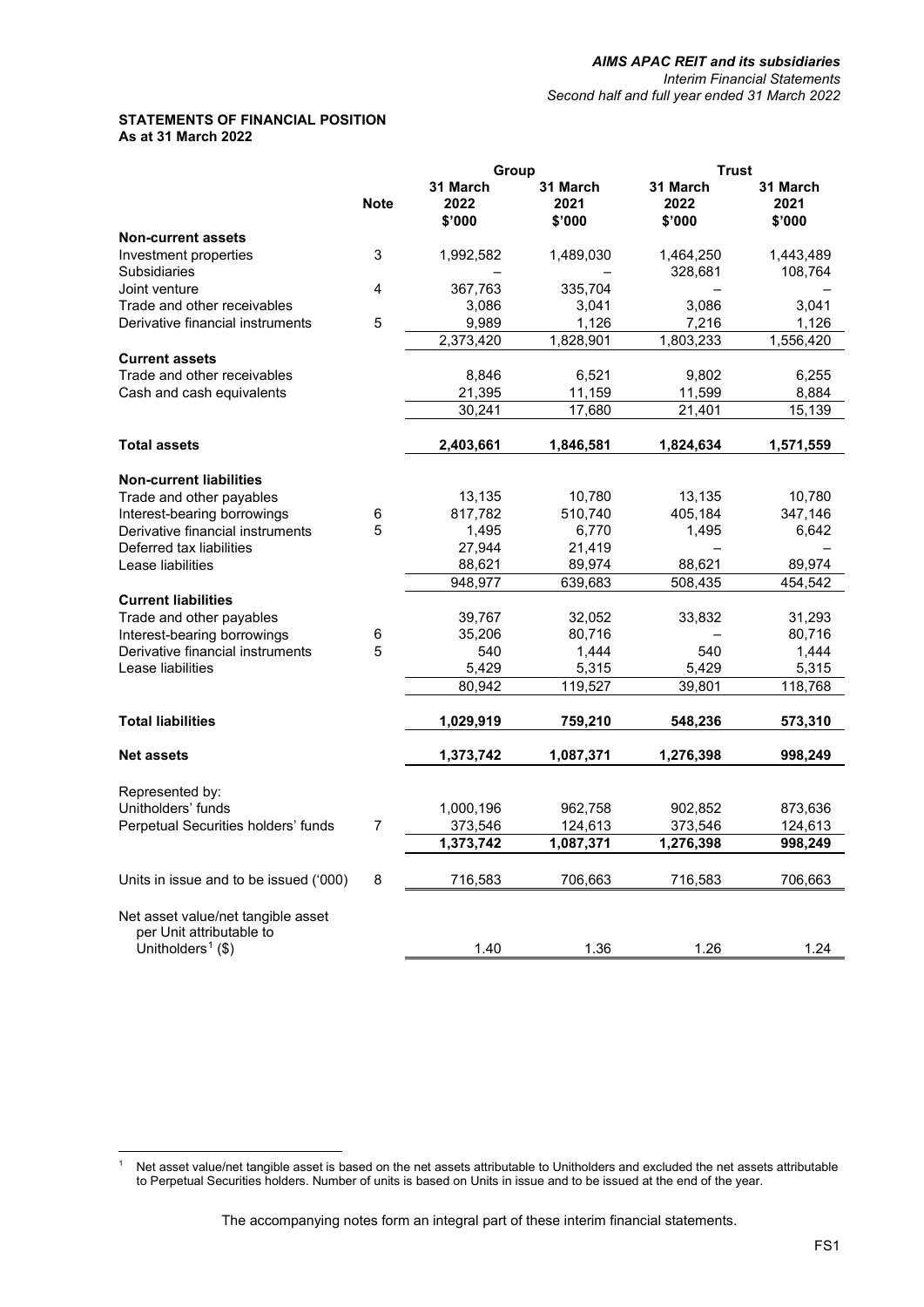## **CONSOLIDATED STATEMENTS OF TOTAL RETURN For the Second Half and Full Year Ended 31 March 2022**

|                                                                 |             | Group                |                                                                                                                |                                  |                                  |  |  |  |
|-----------------------------------------------------------------|-------------|----------------------|----------------------------------------------------------------------------------------------------------------|----------------------------------|----------------------------------|--|--|--|
|                                                                 | <b>Note</b> | 1 October<br>2021 to | 1 October<br>2020 to<br>31 March 2022 31 March 2021 31 March 2022 31 March 2021<br>("2H FY2022") ("2H FY2021") | 1 April<br>2021 to<br>("FY2022") | 1 April<br>2020 to<br>("FY2021") |  |  |  |
|                                                                 |             | \$'000               | \$'000                                                                                                         | \$'000                           | \$'000                           |  |  |  |
| Gross revenue                                                   | 9           | 77,144               | 64,901                                                                                                         | 142,390                          | 122,633                          |  |  |  |
| Property operating expenses                                     |             | (21, 668)            | (17, 322)                                                                                                      | (39, 205)                        | (35, 101)                        |  |  |  |
| Net property income                                             |             | 55,476               | 47,579                                                                                                         | 103,185                          | 87,532                           |  |  |  |
| Net foreign exchange gain/(loss)                                |             | 57                   | 90                                                                                                             | (86)                             | 296                              |  |  |  |
| Interest income                                                 |             | 296                  | 344                                                                                                            | 719                              | 631                              |  |  |  |
| Borrowing costs                                                 |             | (12, 162)            | (10, 693)                                                                                                      | (22, 828)                        | (22, 127)                        |  |  |  |
| Manager's management fees                                       |             | (5, 563)             | (4, 314)                                                                                                       | (10, 012)                        | (8, 411)                         |  |  |  |
| Manager's performance fees                                      |             | (4,619)              |                                                                                                                | (4,619)                          |                                  |  |  |  |
| Other trust expenses                                            |             | (3,057)              | (2,627)                                                                                                        | (4, 595)                         | (3, 579)                         |  |  |  |
| Non-property expenses                                           |             | (25, 401)            | (17, 634)                                                                                                      | (42, 054)                        | (34, 117)                        |  |  |  |
| Net income before joint venture's profits                       |             | 30.428               | 30,379                                                                                                         | 61,764                           | 54,342                           |  |  |  |
| Share of profits of joint venture (net of tax)                  |             | 20,876               | 27,730                                                                                                         | 48,140                           | 35,354                           |  |  |  |
| <b>Net income</b>                                               |             | 51,304               | 58,109                                                                                                         | 109,904                          | 89,696                           |  |  |  |
| Net change in fair value of investment                          |             |                      |                                                                                                                |                                  |                                  |  |  |  |
| properties                                                      |             | (20, 945)            | (10, 479)                                                                                                      | (5,828)                          | (31,806)                         |  |  |  |
| Net change in fair value of derivative<br>financial instruments |             | 6,953                | 2,772                                                                                                          | 8,219                            | 2,178                            |  |  |  |
| Total return before income tax                                  | 10          | 37,312               | 50,402                                                                                                         | 112,295                          | 60,068                           |  |  |  |
| Income tax expense                                              |             | (3,818)              | (5,225)                                                                                                        | (8, 187)                         | (8,047)                          |  |  |  |
| Total return after income tax                                   |             | 33,494               | 45,177                                                                                                         | 104.108                          | 52,021                           |  |  |  |
| Attributable to:                                                |             |                      |                                                                                                                |                                  |                                  |  |  |  |
| Unitholders                                                     |             | 23,272               | 41,656                                                                                                         | 89,241                           | 47,571                           |  |  |  |
| Perpetual Securities holders                                    |             | 10,222               | 3,521                                                                                                          | 14,867                           | 4,450                            |  |  |  |
|                                                                 |             | 33,494               | 45,177                                                                                                         | 104,108                          | 52,021                           |  |  |  |
| Earnings per Unit (Singapore cents)                             |             |                      |                                                                                                                |                                  |                                  |  |  |  |
| Basic and diluted                                               | 11          | 3.28                 | 5.89                                                                                                           | 12.59                            | 6.73                             |  |  |  |
|                                                                 |             |                      |                                                                                                                |                                  |                                  |  |  |  |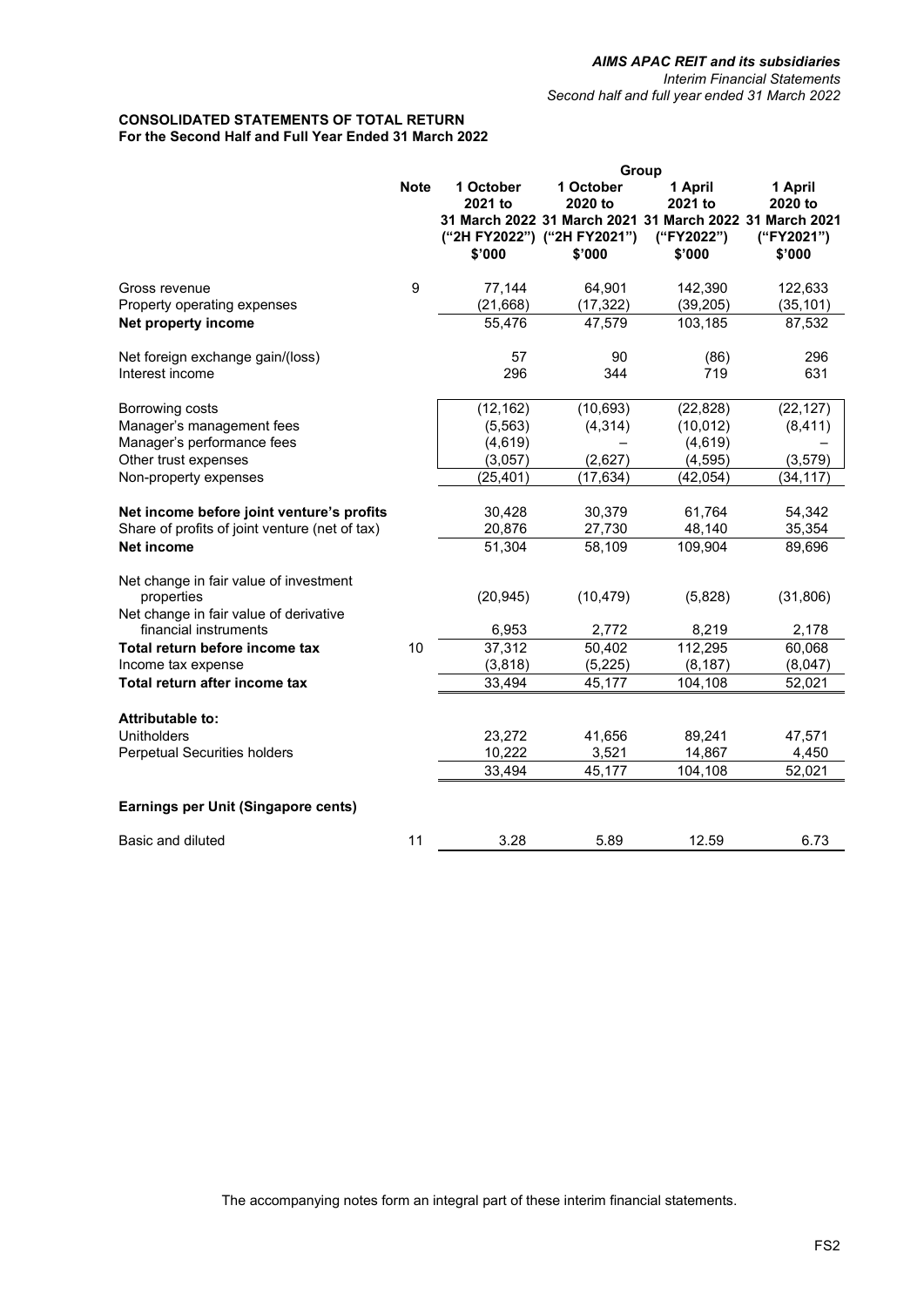### **CONSOLIDATED DISTRIBUTION STATEMENTS For the Second Half and Full Year Ended 31 March 2022**

|                                                                                 |             |                       | Group               |                        |                  |
|---------------------------------------------------------------------------------|-------------|-----------------------|---------------------|------------------------|------------------|
|                                                                                 | <b>Note</b> | 2H FY2022<br>\$'000   | 2H FY2021<br>\$'000 | FY2022<br>\$'000       | FY2021<br>\$'000 |
| Amount available for distribution to<br>Unitholders at beginning of the         |             |                       |                     |                        |                  |
| period/year                                                                     |             | 18,496                | 14,875              | 20,493                 | 14,134           |
| Total return before income tax<br>Less: Amount reserved for distribution to     |             | 37,312                | 50,402              | 112,295                | 60,068           |
| <b>Perpetual Securities holders</b>                                             |             | (10, 222)             | (3, 521)            | (14, 867)              | (4, 450)         |
| Net effect of tax adjustments                                                   | Α           | (2,290)               | 12,335              | (8, 516)               | 37,249           |
| Other adjustments                                                               | B           | (1,641)               | (30, 016)           | (37, 495)              | (39, 322)        |
|                                                                                 |             | 23,159                | 29,200              | 51,417                 | 53,545           |
| Amount available for distribution to                                            |             |                       |                     |                        |                  |
| Unitholders from taxable income                                                 |             | 41,655                | 44,075              | 71,910                 | 67,679           |
| Distribution from tax-exempt income                                             |             | 2,242                 | 353                 | 2,242                  | 2,473            |
| Capital distribution                                                            |             | 7,433                 | 4,685               | 13,588                 | 7,229            |
| Amount available for distribution to<br><b>Unitholders</b>                      |             | 51,330                | 49,113              | 87,740                 | 77,381           |
| Distributions to Unitholders during the<br>period/year:                         |             |                       |                     |                        |                  |
| 2.00 cents per Unit for the period from<br>1 January 2020 - 31 March 2020       |             |                       |                     |                        | (14, 134)        |
| 2.00 cents per Unit for the period from<br>1 April 2020 - 30 June 2020          |             |                       |                     |                        | (14, 134)        |
| 2.00 cents per Unit for the period from<br>1 July 2020 - 30 September 2020      |             |                       | (14, 134)           |                        | (14, 134)        |
| 2.05 cents per Unit for the period from<br>1 October 2020 - 31 December 2020    |             |                       | (14, 486)           |                        | (14, 486)        |
| 2.90 cents per Unit for the period from<br>1 January 2021 - 31 March 2021       |             |                       |                     | (20, 493)              |                  |
| 2.25 cents per Unit for the period from<br>1 April 2021 - 30 June 2021          |             |                       |                     | (15, 917)              |                  |
| 2.50 cents per Unit for the period from<br>1 July 2021 - 30 September 2021      |             | (17,686)              |                     | (17,686)               |                  |
| 2.35 cents per Unit for the period from<br>1 October 2021 - 31 December 2021    |             |                       |                     |                        |                  |
|                                                                                 |             | (16,733)<br>(34, 419) | (28, 620)           | (16, 733)<br>(70, 829) | (56,888)         |
|                                                                                 |             |                       |                     |                        |                  |
| Amount available for distribution to<br>Unitholders at end of the period/year   |             | 16,911                | 20,493              | 16,911                 | 20,493           |
| Number of Units entitled to distributions at                                    |             |                       |                     |                        |                  |
| end of the period/year ('000)<br><b>Distribution per Unit (Singapore cents)</b> |             | 716,583<br>4.71       | 706,663<br>4.95     | 716,583<br>9.46        | 706,663<br>8.95  |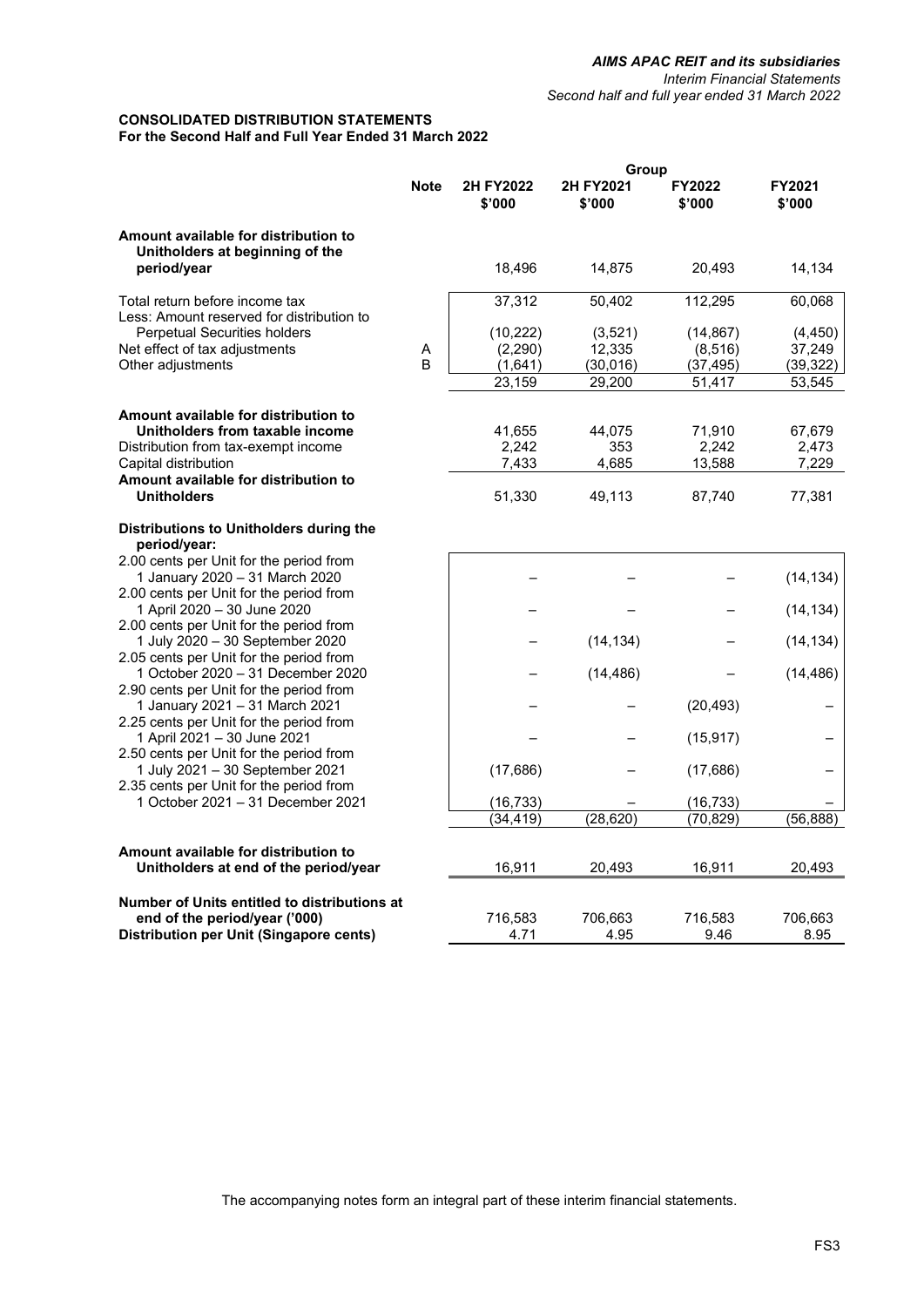## **CONSOLIDATED DISTRIBUTION STATEMENTS (CONTINUED) For the Second Half and Full Year Ended 31 March 2022**

|                                                  |             | Group               |                     |                  |                  |  |  |  |
|--------------------------------------------------|-------------|---------------------|---------------------|------------------|------------------|--|--|--|
|                                                  | <b>Note</b> | 2H FY2022<br>\$'000 | 2H FY2021<br>\$'000 | FY2022<br>\$'000 | FY2021<br>\$'000 |  |  |  |
| Note A - Net effect of tax adjustments           |             |                     |                     |                  |                  |  |  |  |
| Amortisation and write-off of borrowing          |             |                     |                     |                  |                  |  |  |  |
| transaction costs                                |             | 690                 | 417                 | 1,224            | 871              |  |  |  |
| Net foreign exchange loss/(gain)                 |             | 78                  | (52)                | 162              | (177)            |  |  |  |
| Manager's management fees paid/payable in        |             |                     |                     |                  |                  |  |  |  |
| units                                            |             | 3,649               |                     | 4,731            |                  |  |  |  |
| Manager's performance fees payable in units      |             | 4,619               |                     | 4,619            |                  |  |  |  |
| Land rent paid on investment properties          |             | (4,363)             | (4, 333)            | (8,726)          | (8,669)          |  |  |  |
| Interest expense on lease liabilities            |             | 1,720               | 1,744               | 3,488            | 3,535            |  |  |  |
| Net change in fair value of investment           |             |                     |                     |                  |                  |  |  |  |
| properties                                       |             | (5,506)             | 13,845              | (11, 878)        | 36,886           |  |  |  |
| Net change in fair value of derivative financial |             |                     |                     |                  |                  |  |  |  |
| instruments                                      |             | (6, 546)            | (2,664)             | (7.793)          | (2, 160)         |  |  |  |
| Net tax adjustment on foreign sourced income     |             | 2,369               | 2,104               | 4,270            | 4,556            |  |  |  |
| Temporary differences and other tax              |             |                     |                     |                  |                  |  |  |  |
| adjustments                                      |             | 1,000               | 1,274               | 1,387            | 2,407            |  |  |  |
| Net effect of tax adjustments                    |             | (2, 290)            | 12,335              | (8,516)          | 37,249           |  |  |  |

## **Note B – Other adjustments**

Other adjustments for the Group comprised primarily the net accounting results of the Trust's subsidiaries.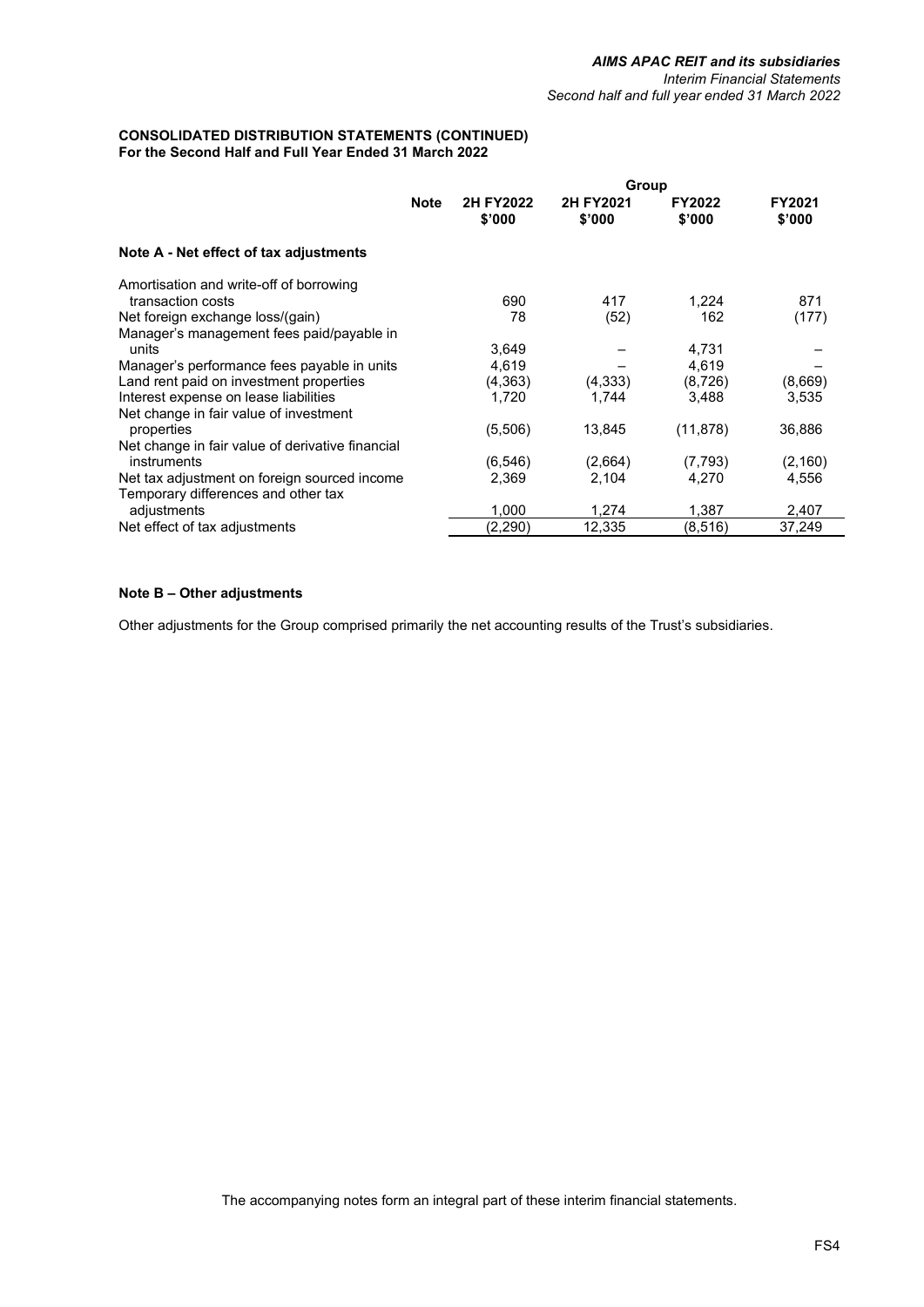*Second half and full year ended 31 March 2022*

## **STATEMENTS OF MOVEMENTS IN UNITHOLDERS' FUNDS For the Year Ended 31 March 2022**

|                                                                                                                                                         |             |                         | Group<br>Trust          |                  |                  |  |  |
|---------------------------------------------------------------------------------------------------------------------------------------------------------|-------------|-------------------------|-------------------------|------------------|------------------|--|--|
|                                                                                                                                                         | <b>Note</b> | <b>FY2022</b><br>\$'000 | <b>FY2021</b><br>\$'000 | FY2022<br>\$'000 | FY2021<br>\$'000 |  |  |
| <b>Unitholders' Funds</b><br>Balance at beginning of the year                                                                                           |             | 962,758                 | 954,955                 | 873,636          | 911,844          |  |  |
| <b>Operations</b>                                                                                                                                       |             |                         |                         |                  |                  |  |  |
| Total return after income tax,<br>attributable to Unitholders and<br>Perpetual Securities holders<br>Less: Amount reserved for                          |             | 104,108                 | 52,021                  | 98,033           | 22,512           |  |  |
| distribution to Perpetual Securities<br>holders                                                                                                         |             | (14, 867)               | (4, 450)                | (14, 867)        | (4, 450)         |  |  |
| Net increase in net assets from<br>operations                                                                                                           |             | 89,241                  | 47,571                  | 83,166           | 18,062           |  |  |
| Foreign currency translation<br>reserve<br>Translation differences relating to<br>financial statements of foreign<br>subsidiaries and net investment in |             |                         |                         |                  |                  |  |  |
| foreign operations                                                                                                                                      |             | (284)                   | 16,502                  |                  |                  |  |  |
| <b>Hedging reserve</b><br>Effective portion of changes in fair<br>value of cash flow hedges                                                             |             | 5,393                   | 618                     | 2,962            | 618              |  |  |
| <b>Unitholders' contributions</b>                                                                                                                       |             |                         |                         |                  |                  |  |  |
| <b>Issuance of Units</b>                                                                                                                                |             |                         |                         |                  |                  |  |  |
| (including Units to be issued):<br>Manager's management fees                                                                                            |             | 4,731                   |                         | 4,731            |                  |  |  |
| Manager's performance fees                                                                                                                              |             | 4,619                   |                         | 4,619            |                  |  |  |
| Manager's acquisition fees                                                                                                                              |             | 4,597                   |                         | 4,597            |                  |  |  |
| Issuance costs for new units                                                                                                                            |             | (30)                    |                         | (30)             |                  |  |  |
| <b>Distributions to Unitholders</b>                                                                                                                     |             | (70, 829)               | (56, 888)               | (70, 829)        | (56,888)         |  |  |
| Change in Unitholders' funds<br>resulting from Unitholders'                                                                                             |             |                         |                         |                  |                  |  |  |
| transactions<br>Total increase/(decrease) in                                                                                                            |             | (56, 912)               | (56, 888)               | (56, 912)        | (56, 888)        |  |  |
| Unitholders' funds                                                                                                                                      |             | 37,438                  | 7,803                   | 29,216           | (38, 208)        |  |  |
| Balance at end of the year                                                                                                                              |             | 1,000,196               | 962,758                 | 902,852          | 873,636          |  |  |
| <b>Perpetual Securities holders'</b><br>funds                                                                                                           |             |                         |                         |                  |                  |  |  |
| Balance at beginning of the year                                                                                                                        |             | 124,613                 |                         | 124,613          |                  |  |  |
| <b>Issue of Perpetual Securities</b>                                                                                                                    |             | 250,000                 | 125,000                 | 250,000          | 125,000          |  |  |
| Issuance cost                                                                                                                                           |             | (2,208)                 | (1, 277)                | (2,208)          | (1, 277)         |  |  |
| Amount reserved for distribution to<br>Perpetual Securities holders                                                                                     |             | 14,867                  | 4,450                   | 14,867           | 4,450            |  |  |
| Distributions to Perpetual Securities<br>holders                                                                                                        |             | (13, 726)               | (3, 560)                | (13, 726)        | (3,560)          |  |  |
| Balance at end of the year                                                                                                                              |             | 373,546                 | 124,613                 | 373,546          | 124,613          |  |  |
| Units in issue and to be issued<br>(000)                                                                                                                | 8           | 716,583                 | 706,663                 | 716,583          | 706,663          |  |  |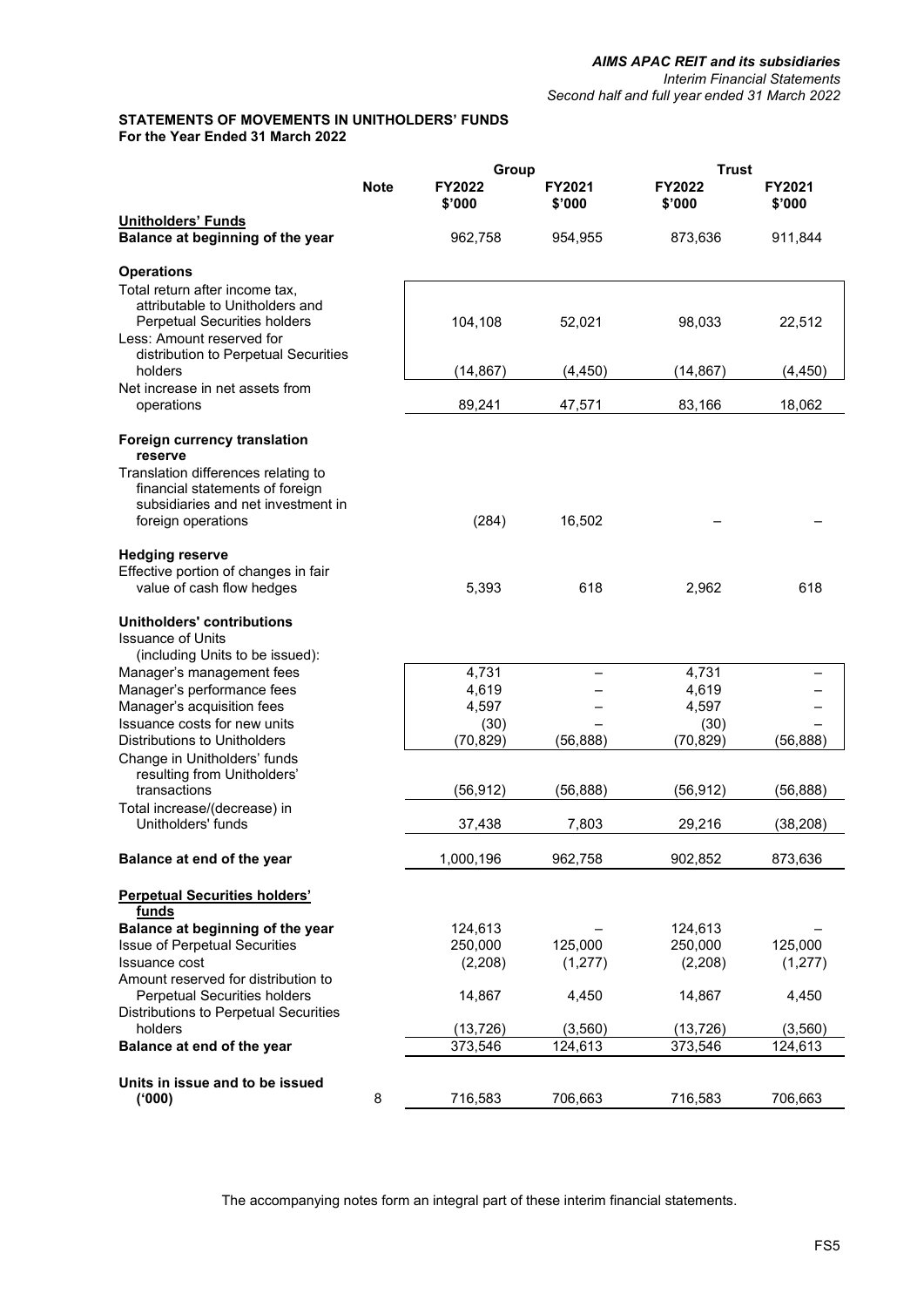## *AIMS APAC REIT and its subsidiaries Interim Financial Statements Second half and full year ended 31 March 2022*

## **PORTFOLIO STATEMENTS As at 31 March 2022**

|                |                                                                         |                                           |                                    |                                                            |                            | rate <sup>2</sup>               | Occupancy                       | Carrying<br>Value <sup>3</sup>       |                                      | percentage of total             | Group<br>Unitholders' funds     |                                 | <b>Trust</b><br>percentage of total<br><b>Unitholders' funds</b> |
|----------------|-------------------------------------------------------------------------|-------------------------------------------|------------------------------------|------------------------------------------------------------|----------------------------|---------------------------------|---------------------------------|--------------------------------------|--------------------------------------|---------------------------------|---------------------------------|---------------------------------|------------------------------------------------------------------|
|                | Description of property Location                                        |                                           | Term of<br>land lease <sup>1</sup> | Remaining<br>term of land<br>lease <sup>1</sup><br>(years) | <b>Existing use</b>        | 31<br><b>March</b><br>2022<br>% | 31<br><b>March</b><br>2021<br>% | 31<br><b>March</b><br>2022<br>\$'000 | 31<br><b>March</b><br>2021<br>\$'000 | 31<br><b>March</b><br>2022<br>% | 31<br><b>March</b><br>2021<br>% | 31<br><b>March</b><br>2022<br>% | 31<br><b>March</b><br>2021<br>%                                  |
|                | <b>Group and the Trust</b><br><b>Investment properties in Singapore</b> |                                           |                                    |                                                            |                            |                                 |                                 |                                      |                                      |                                 |                                 |                                 |                                                                  |
| $\mathbf{1}$   | 20 Gul Way                                                              | 20 Gul Way                                | 35 years                           | 18.8                                                       | Logistics and<br>Warehouse | 100                             | 100                             | 222,300                              | 219,300                              | 22.2                            | 22.8                            | 24.6                            | 25.1                                                             |
| $\overline{2}$ | Penjuru Lane<br>27                                                      | 27 Penjuru Lane                           | 45 years                           | 27.5                                                       | Logistics and<br>Warehouse | 97                              | 97                              | 160,100                              | 160,400                              | 16.0                            | 16.7                            | 17.7                            | 18.4                                                             |
| 3              | 8 & 10 Pandan Crescent                                                  | 8 & 10 Pandan<br>Crescent                 | 92 years and<br>8 months           | 46.2                                                       | Logistics and<br>Warehouse | 98                              | 96                              | 153,600                              | 148,000                              | 15.4                            | 15.4                            | 17.0                            | 16.9                                                             |
| 4              | 7 Bulim Street                                                          | 7 Bulim Street                            | 30 years                           | 20.4                                                       | Logistics and<br>Warehouse | 100                             | 100                             | 130,500                              | 130,000                              | 13.0                            | 13.5                            | 14.5                            | 14.9                                                             |
| 5              | NorthTech                                                               | 29 Woodlands<br><b>Industrial Park E1</b> | 60 years                           | 32.8                                                       | Hi-Tech                    | 100                             | 100                             | 128,000                              | 120,000                              | 12.8                            | 12.5                            | 14.2                            | 13.7                                                             |
| 6              | 1A International<br><b>Business Park</b>                                | 1A International<br><b>Business Park</b>  | 52 years                           | 37.2                                                       | <b>Business Park</b>       | 65                              | 61                              | 75,100                               | 75,100                               | 7.5                             | 7.8                             | 8.3                             | 8.6                                                              |
| $\overline{7}$ | 3 Tuas Avenue 2                                                         | 3 Tuas Avenue 2                           | 73 years                           | 33.0                                                       | General Industrial         | 100                             | 100                             | 54,300                               | 54,000                               | 5.4                             | 5.6                             | 6.0                             | 6.2                                                              |
| 8              | 30 Tuas West Road                                                       | 30 Tuas West Road                         | 60 years                           | 33.8                                                       | Logistics and<br>Warehouse | 100                             | 100                             | 53,400                               | 53,000                               | 5.3                             | 5.5                             | 5.9                             | 6.1                                                              |
| 9              | 51 Marsiling Road                                                       | 51 Marsiling Road                         | 70 years and 5<br>months           | 22.3                                                       | General Industrial         | 100                             | 100                             | 48,900                               | 47,600                               | 4.9                             | 4.9                             | 5.4                             | 5.4                                                              |
|                | 10 15 Tai Seng Drive                                                    | 15 Tai Seng Drive                         | 60 years                           | 29.0                                                       | Light Industrial           | 99                              | 38                              | 33,000                               | 32,400                               | 3.3                             | 3.4                             | 3.7                             | 3.7                                                              |
|                | 11 103 Defu Lane 10                                                     | 103 Defu Lane 10                          | 60 years                           | 21.2                                                       | Logistics and<br>Warehouse | 100                             | 100                             | 30,700                               | 30,200                               | 3.1                             | 3.1                             | 3.4                             | 3.5                                                              |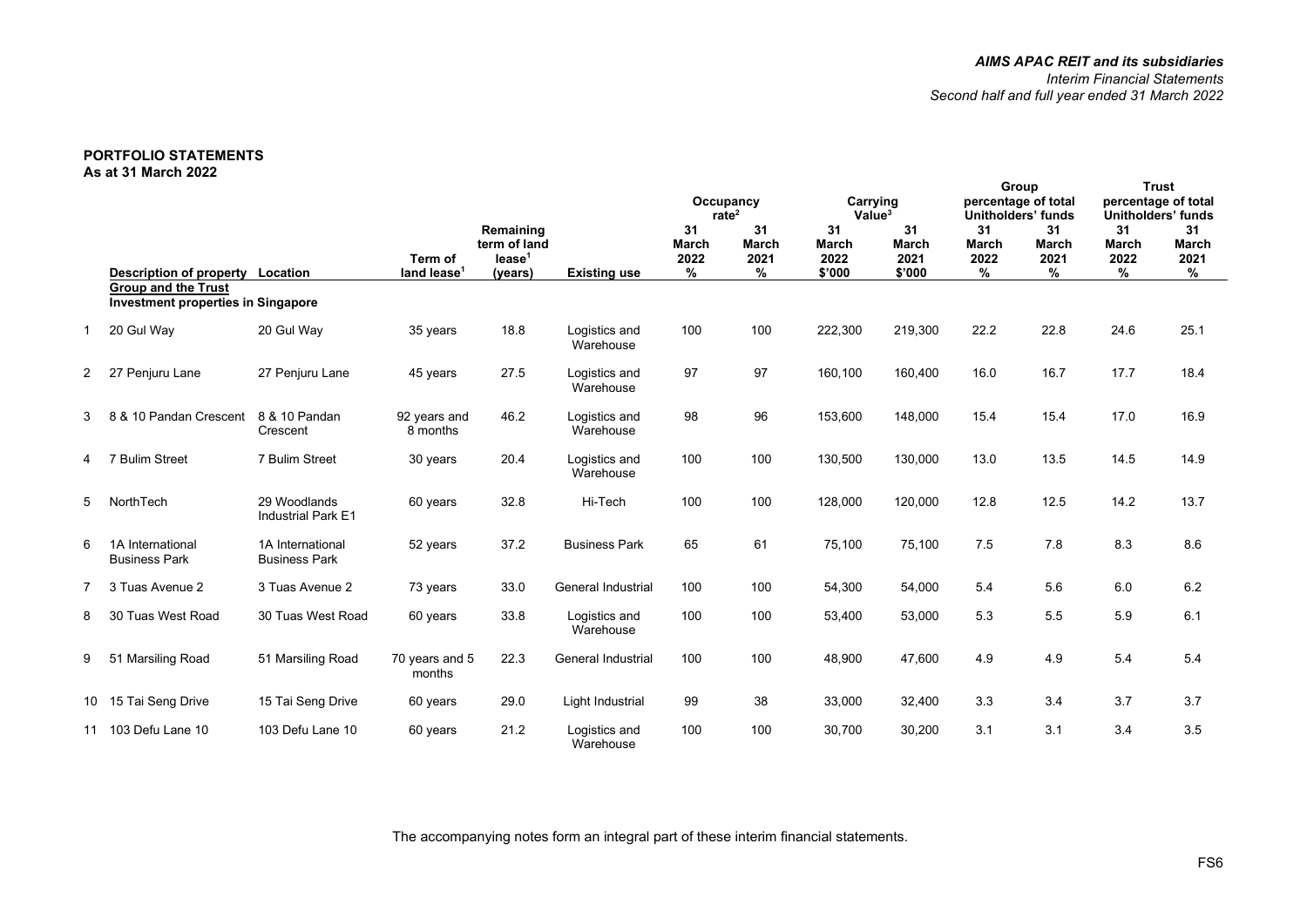|    |                                                                                                    |                                |                            |                                                 |                            |                     | Occupancy<br>rate $2$      | Carrying<br>Value <sup>3</sup> |                            | Group                      | percentage of total<br><b>Unitholders' funds</b> |                            | <b>Trust</b><br>percentage of total<br><b>Unitholders' funds</b> |
|----|----------------------------------------------------------------------------------------------------|--------------------------------|----------------------------|-------------------------------------------------|----------------------------|---------------------|----------------------------|--------------------------------|----------------------------|----------------------------|--------------------------------------------------|----------------------------|------------------------------------------------------------------|
|    |                                                                                                    |                                | Term of                    | Remaining<br>term of land<br>lease <sup>1</sup> |                            | 31<br>March<br>2022 | 31<br><b>March</b><br>2021 | 31<br><b>March</b><br>2022     | 31<br><b>March</b><br>2021 | 31<br><b>March</b><br>2022 | 31<br><b>March</b><br>2021                       | 31<br><b>March</b><br>2022 | 31<br><b>March</b><br>2021                                       |
|    | Description of property<br><b>Group and the Trust</b><br><b>Investment properties in Singapore</b> | Location                       | land lease                 | (years)                                         | <b>Existing use</b>        | ℅                   | %                          | \$'000                         | \$'000                     | %                          | %                                                | ℅                          | %                                                                |
|    | 12 8 Tuas Avenue 20                                                                                | 8 Tuas Avenue 20               | 59 years and<br>1.5 months | 29.6                                            | <b>General Industrial</b>  | 100                 | 100                        | 27,900                         | 28,200                     | 2.8                        | 2.9                                              | 3.1                        | 3.2                                                              |
|    | 13 23 Tai Seng Drive                                                                               | 23 Tai Seng Drive              | 60 years                   | 28.3                                            | Light Industrial           | 100                 | 100                        | 26,200                         | 24,200                     | 2.6                        | 2.5                                              | 2.9                        | 2.8                                                              |
|    | 14 1 Bukit Batok Street 22                                                                         | 1 Bukit Batok Street 22        | 60 years                   | 33.2                                            | Light Industrial           | 100                 | 89                         | 25,600                         | 25,200                     | 2.6                        | 2.6                                              | 2.8                        | 2.9                                                              |
|    | 15 10 Changi South Lane                                                                            | 10 Changi South Lane           | 60 years                   | 34.2                                            | Logistics and<br>Warehouse | 95                  | 95                         | 22,300                         | 22,100                     | 2.2                        | 2.3                                              | 2.5                        | 2.5                                                              |
|    | 16 11 Changi South<br>Street 3                                                                     | 11 Changi South<br>Street 3    | 60 years                   | 33.0                                            | Logistics and<br>Warehouse | 92                  | 71                         | 21,000                         | 21,000                     | 2.1                        | 2.2                                              | 2.3                        | 2.4                                                              |
|    | 17 3 Toh Tuck Link                                                                                 | 3 Toh Tuck Link                | 60 years                   | 34.6                                            | Logistics and<br>Warehouse | 83                  | 100                        | 20,700                         | 21,200                     | 2.1                        | 2.2                                              | 2.3                        | 2.4                                                              |
|    | 18 135 Joo Seng Road                                                                               | 135 Joo Seng Road              | 60 years                   | 32.2                                            | Light Industrial           | 88                  | 82                         | 20,200                         | 20,200                     | 2.0                        | 2.1                                              | 2.2                        | 2.3                                                              |
|    | 19 61 Yishun Industrial<br>Park A                                                                  | 61 Yishun Industrial<br>Park A | 60 years                   | 30.4                                            | General Industrial         | 77                  | 66                         | 19,600                         | 19,000                     | 2.0                        | 2.0                                              | 2.2                        | 2.2                                                              |
| 20 | 56 Serangoon North<br>Avenue 4                                                                     | 56 Serangoon North<br>Avenue 4 | 60 years                   | 33.1                                            | Logistics and<br>Warehouse | 100                 | 98                         | 18,700                         | 19,100                     | 1.9                        | 2.0                                              | 2.1                        | 2.2                                                              |
|    | 21 2 Ang Mo Kio Street 65                                                                          | 2 Ang Mo Kio Street 65         | 60 years                   | 25.0                                            | General Industrial         | 100                 | 100                        | 16,100                         | 16,100                     | 1.6                        | 1.7                                              | 1.8                        | 1.8                                                              |
|    | 22 8 Senoko South Road                                                                             | 8 Senoko South Road            | 60 years                   | 32.6                                            | General Industrial         | 100                 | 100                        | 14,100                         | 14,200                     | 1.4                        | 1.5                                              | 1.6                        | 1.6                                                              |
|    | 23 Aalst Chocolate Building                                                                        | 26 Tuas Avenue 7               | 60 years                   | 31.8                                            | <b>General Industrial</b>  | 100                 | 100                        | 12,200                         | 11,900                     | 1.2                        | 1.2                                              | 1.4                        | 1.4                                                              |
|    | 24 7 Clementi Loop                                                                                 | 7 Clementi Loop                | 60 years                   | 31.2                                            | Logistics and<br>Warehouse | 80                  | 94                         | 12,000                         | 11,800                     | 1.2                        | 1.2                                              | 1.3                        | 1.4                                                              |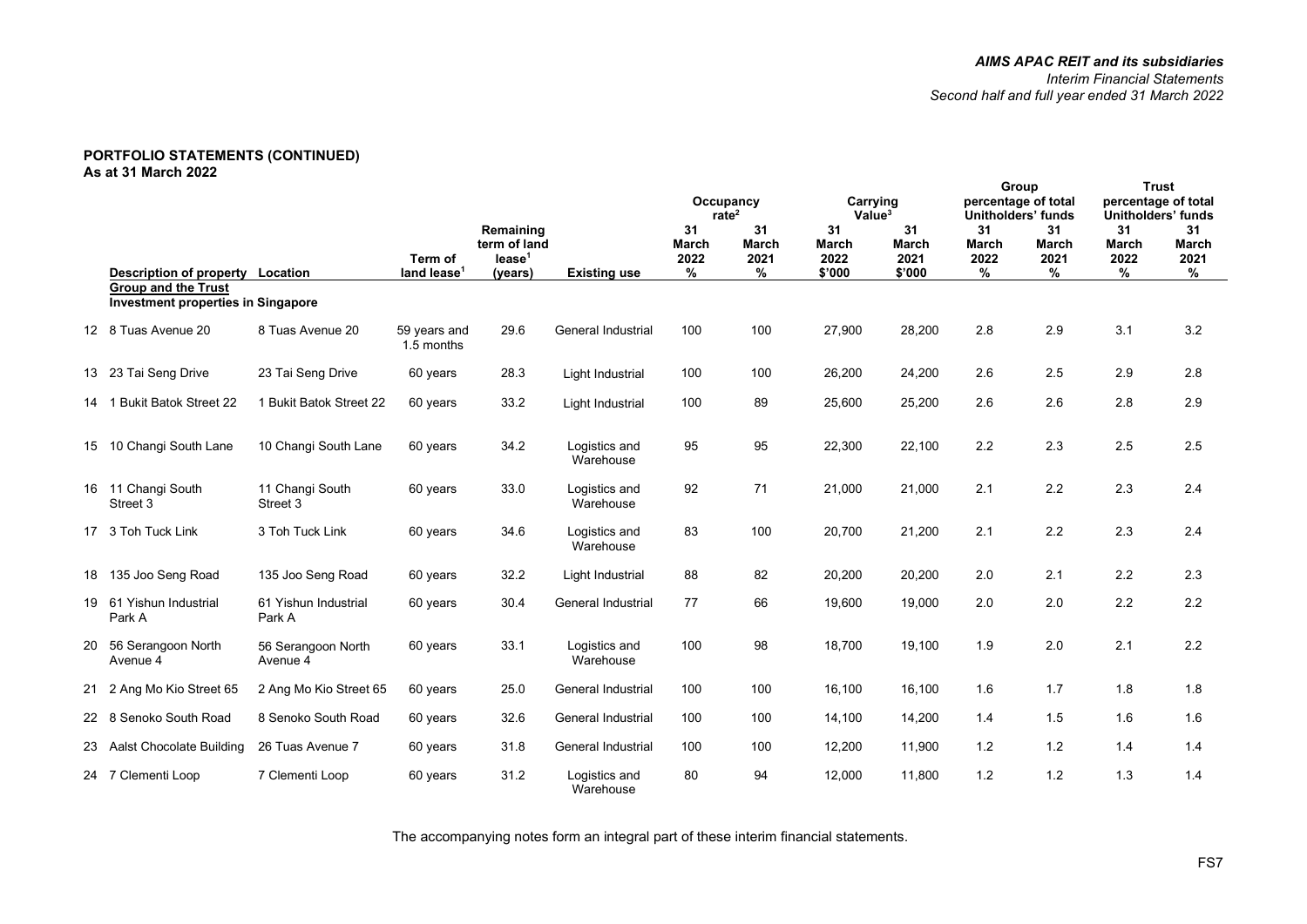|    |                                                                                                             |                                                                                                  |                         |                                    |                      |                     | Occupancy<br>rate $2$      | Value <sup>3</sup>         | Carrying                   | percentage of total        | Group<br>Unitholders' funds |                     | <b>Trust</b><br>percentage of total<br>Unitholders' funds |
|----|-------------------------------------------------------------------------------------------------------------|--------------------------------------------------------------------------------------------------|-------------------------|------------------------------------|----------------------|---------------------|----------------------------|----------------------------|----------------------------|----------------------------|-----------------------------|---------------------|-----------------------------------------------------------|
|    |                                                                                                             |                                                                                                  | Term of                 | Remaining<br>term of land<br>Lease |                      | 31<br>March<br>2022 | 31<br><b>March</b><br>2021 | 31<br><b>March</b><br>2022 | 31<br><b>March</b><br>2021 | 31<br><b>March</b><br>2022 | 31<br><b>March</b><br>2021  | 31<br>March<br>2022 | 31<br><b>March</b><br>2021                                |
|    | Description of property Location<br><b>Group and the Trust</b><br><b>Investment properties in Singapore</b> |                                                                                                  | land lease <sup>1</sup> | (years)                            | <b>Existing use</b>  | %                   | ℅                          | \$'000                     | \$'000                     | %                          | %                           | %                   | %                                                         |
| 25 | 541 Yishun Industrial<br>Park A                                                                             | 541 Yishun Industrial<br>Park A                                                                  | 60 years                | 32.2                               | General Industrial   | 100                 | 100                        | 11,900                     | 12,000                     | 1.2                        | 1.2                         | 1.3                 | 1.4                                                       |
| 26 | 1 Kallang Way 2A                                                                                            | 1 Kallang Way 2A                                                                                 | 60 years                | 33.2                               | Light Industrial     | 100                 | 100                        | 11,800                     | 12,000                     | 1.2                        | 1.2                         | 1.3                 | 1.4                                                       |
|    | <b>Group</b><br>Investment properties in Australia                                                          |                                                                                                  |                         |                                    |                      |                     |                            | 1,370,200                  | 1,348,200                  | 137.0                      | 140.0                       | 151.8               | 154.4                                                     |
| 27 | Woolworths HQ <sup>4</sup>                                                                                  | 1 Woolworths Way,<br>Bella Vista, New South<br>Wales 2153, Australia                             | Freehold                | N.A.                               | <b>Business Park</b> | 100                 | N.A.                       | 474,131                    |                            | 47.4                       | $\overline{\phantom{m}}$    |                     |                                                           |
| 28 | <b>Boardriders Asia</b><br>Pacific HO                                                                       | 209-217 Burleigh<br><b>Connection Road.</b><br>Burleigh Waters,<br>Queensland 4220,<br>Australia | Freehold                | N.A.                               | Light Industrial     | 100                 | 100                        | 54,201                     | 45,541                     | 5.4                        | 4.7                         |                     |                                                           |
|    | Investment properties, at valuation (note 3)                                                                |                                                                                                  |                         |                                    |                      |                     |                            | 1,898,532                  | ,393,741                   | 189.8                      | 144.7                       | 151.8               | 154.4                                                     |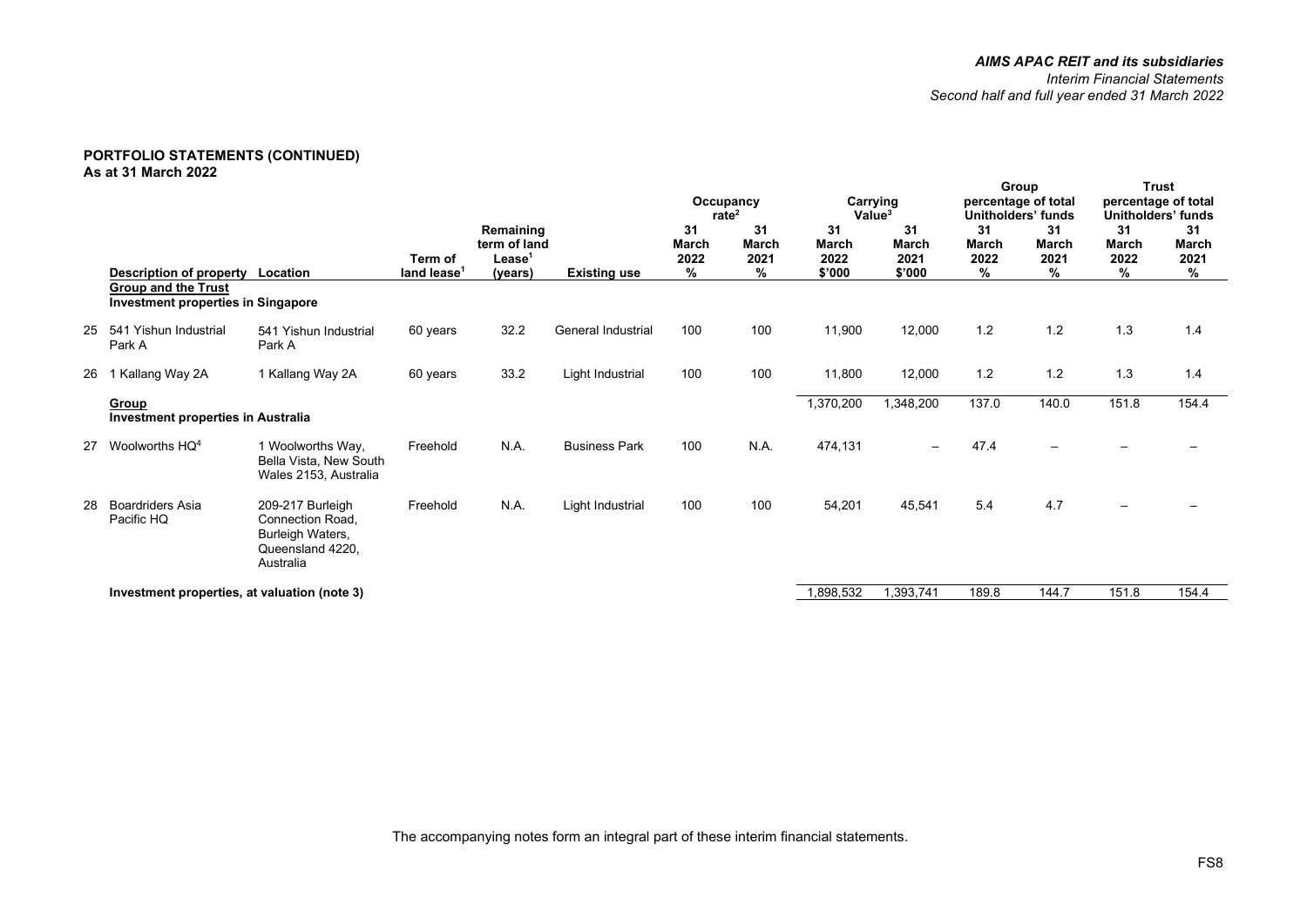| term of land<br>31 March<br>31 March<br>31 March<br>2022<br>2021<br>2022<br>Term of<br>lease <sup>1</sup><br>%<br>%<br>land lease <sup>1</sup><br>\$'000<br>Description of property<br><b>Existing use</b><br>Location<br>(years)<br>Investment properties – fair value (FS6 to FS8)<br>1,898,532<br>1-28 | Group<br>percentage of total<br>Unitholders' funds                           |
|-----------------------------------------------------------------------------------------------------------------------------------------------------------------------------------------------------------------------------------------------------------------------------------------------------------|------------------------------------------------------------------------------|
|                                                                                                                                                                                                                                                                                                           | 31 March<br>31 March<br>31 March<br>2021<br>2022<br>2021<br>%<br>%<br>\$'000 |
| 94,050<br>Investment properties – right-of-use assets                                                                                                                                                                                                                                                     | 144.7<br>1,393,741<br>189.8<br>95,289<br>9.4<br>9.9                          |
| <b>Total investment properties</b><br>1,992,582                                                                                                                                                                                                                                                           | 154.6<br>199.2<br>1,489,030                                                  |
| 367,763<br>Joint venture (note 4)                                                                                                                                                                                                                                                                         | 34.9<br>335,704<br>36.8                                                      |
| Investment property in Australia held by a joint<br>venture                                                                                                                                                                                                                                               |                                                                              |
| 29<br>100<br>N.A.<br>100<br>Optus Centre <sup>5</sup><br>1-5 Lyonpark Road,<br>Freehold<br><b>Business Park</b><br>Macquarie Park,<br>New South Wales 2113,<br>Australia                                                                                                                                  |                                                                              |
| (986,603)<br>Other assets and liabilities (net)                                                                                                                                                                                                                                                           | (98.6)<br>(76.6)<br>(737, 363)                                               |
| Net assets of the Group<br>1,373,742                                                                                                                                                                                                                                                                      | 112.9<br>137.4<br>1,087,371                                                  |
| Perpetual Securities holders' funds<br>(373,546)                                                                                                                                                                                                                                                          | (12.9)<br>(37.4)<br>(124, 613)                                               |
| Total Unitholders' funds of the Group<br>1,000,196                                                                                                                                                                                                                                                        | 962,758<br>100.0<br>100.0                                                    |

<sup>1</sup> Includes the period covered by the relevant options to renew.

<sup>2</sup> The occupancy rates shown are on committed basis.

<sup>3</sup> The carrying value of investment properties are based on independent full valuation.

<sup>4</sup> On 15 November 2021, the Group completed the acquisition of Woolworths HQ in 1 Woolworths Way, Bella Vista, New South Wales 2153, Australia for approximately AUD463.3 million. As at 31 March 2022, the property was valued at AUD468.0 million (equivalent to approximately \$474.1 million).

<sup>5</sup> The Group has a 49.0% (2021: 49.0%) interest in Optus Centre. As at 31 March 2022, the property was valued at AUD744.0 million (equivalent to approximately \$753.7 million) (31 March 2021: AUD660.0 million (equivalent to approximately \$675.4 million)).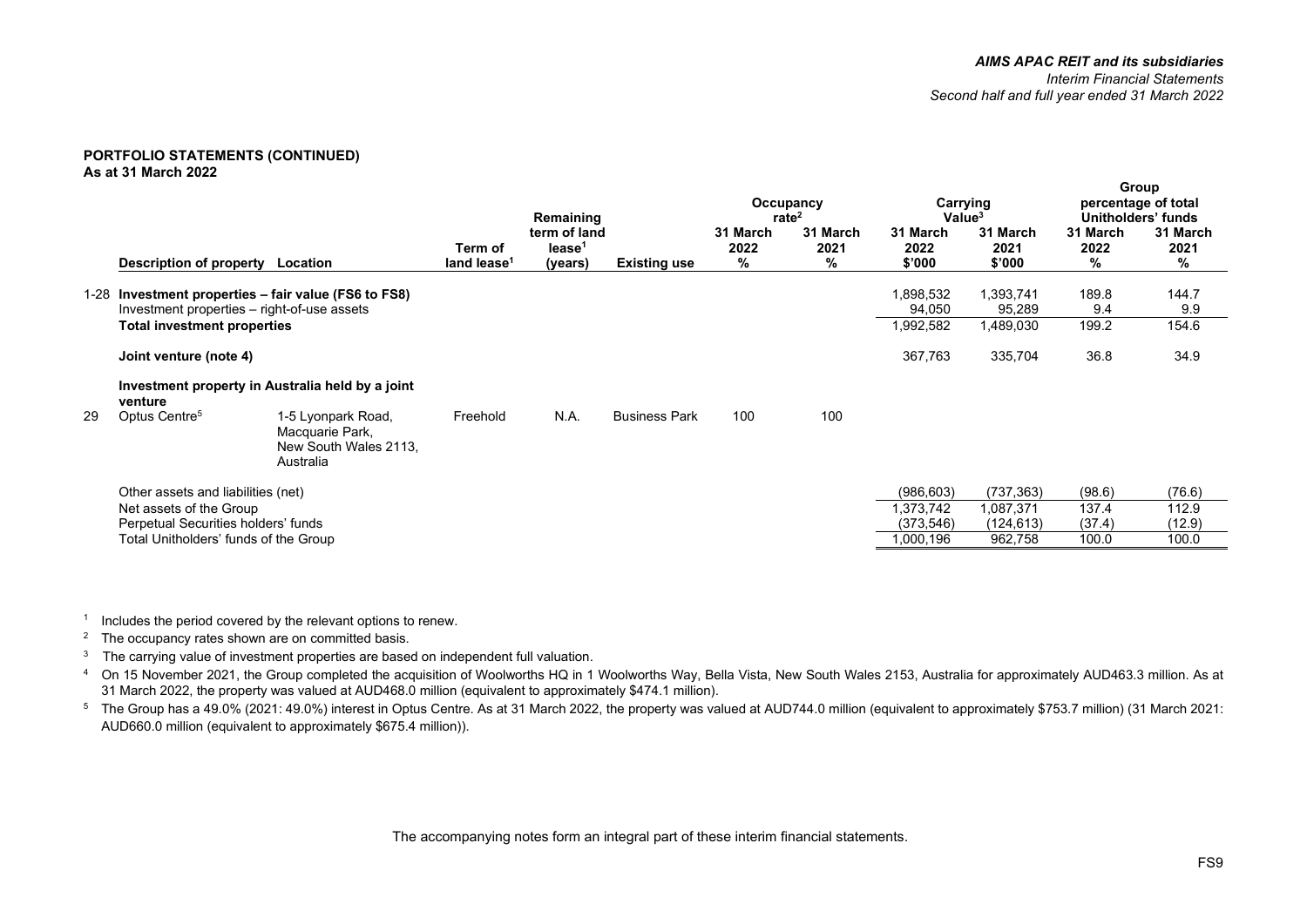|      |                                                |                       |            |                    | <b>Trust</b>        |  |
|------|------------------------------------------------|-----------------------|------------|--------------------|---------------------|--|
|      |                                                |                       |            |                    | percentage of total |  |
|      |                                                | <b>Carrying value</b> |            | Unitholders' funds |                     |  |
|      |                                                | 31 March              | 31 March   | 31 March           | 31 March            |  |
|      |                                                | 2022                  | 2021       | 2022               | 2021                |  |
|      | Description of property                        | \$'000                | \$'000     | ℅                  | %                   |  |
| 1-26 | Investment properties - fair value (FS6 - FS8) | 1.370.200             | 1,348,200  | 151.8              | 154.4               |  |
|      | Investment properties – right-of-use assets    | 94.050                | 95.289     | 10.4               | 10.9                |  |
|      | <b>Total investment properties</b>             | 1.464.250             | 1.443.489  | 162.2              | 165.3               |  |
|      | Other assets and liabilities (net)             | (187,852)             | (445, 240) | (20.8)             | (51.0)              |  |
|      | Net assets of the Trust                        | 1.276.398             | 998.249    | 141.4              | 114.3               |  |
|      | Perpetual Securities holders' funds            | (373, 546)            | (124, 613) | (41.4)             | (14.3)              |  |
|      | Total Unitholders' funds of the Trust          | 902.852               | 873.636    | 100.0              | 100.0               |  |

Portfolio statement by industry segment is not presented as the Group's and the Trust's activities for the financial years ended 31 March 2022 and 31 March 2021 related wholly to investing in real estate in the industrial sector.

As at 31 March 2022, the investment properties in Singapore were valued by Savills Valuation and Professional Services (S) Pte Ltd or Jones Lang LaSalle Property Consultants Pte Ltd (2021: CBRE Pte. Ltd. or Cushman & Wakefield VHS Pte Ltd) and the investment properties in Australia were valued by Jones Lang LaSalle Advisory Services Pty Ltd or Knight Frank NSW Valuations & Advisory Pty Ltd (2021: Jones Lang LaSalle Advisory Services Pty Ltd). The independent valuation of the investment property held through a joint venture was carried out by Jones Lang LaSalle Advisory Services Pty Ltd as at 31 March 2022 and 31 March 2021.

The Manager believes that the independent valuers have the appropriate professional qualifications and recent experience in the location and category of the properties being valued. The valuations of the investment properties were based on income capitalisation method, discounted cash flow analysis and/or direct comparison method. Refer to note 3 of the financial information for details of the valuation techniques.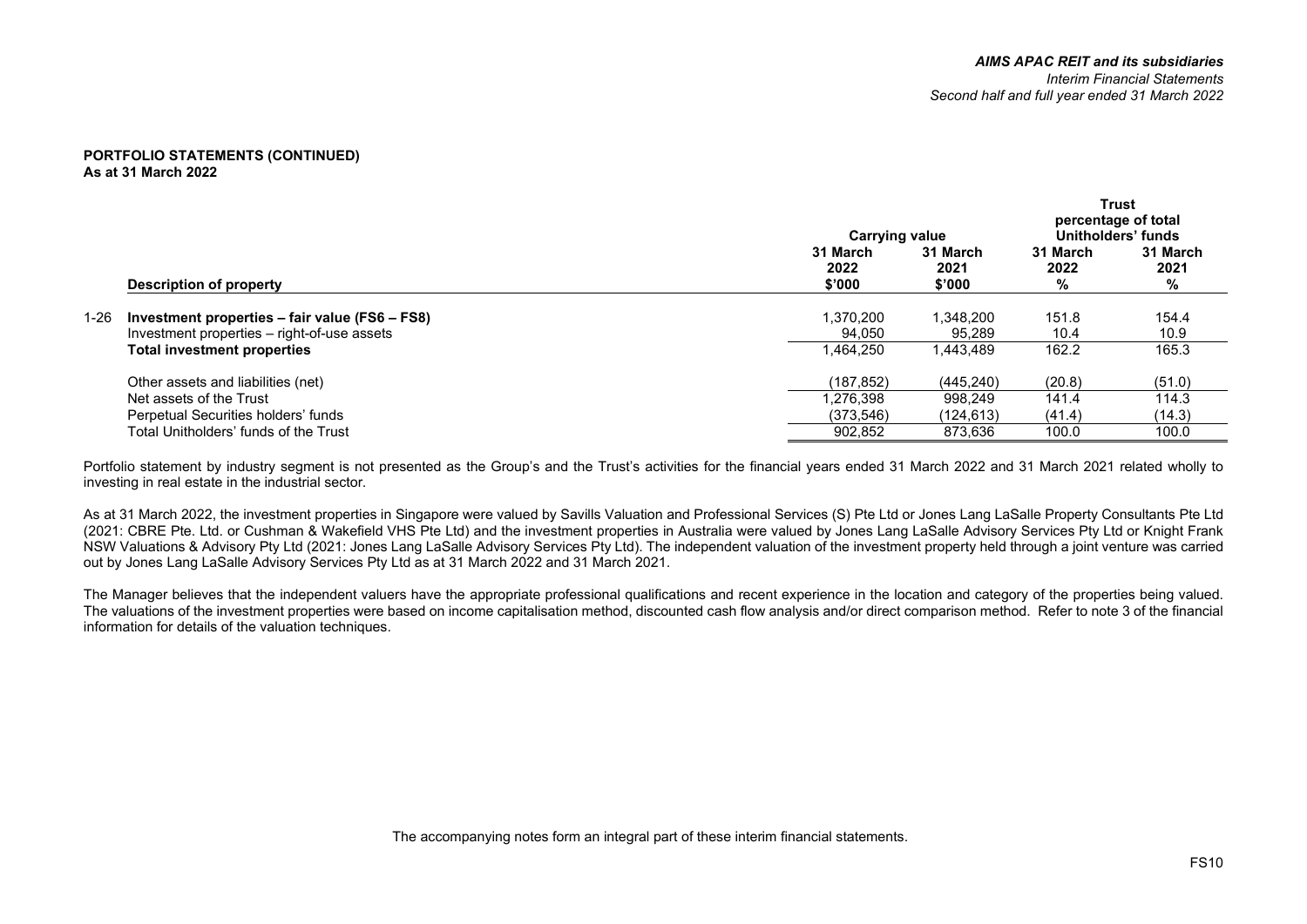#### **CONSOLIDATED STATEMENT OF CASH FLOWS For the Second Half and Full Year Ended 31 March 2022**

|                                                                                                             |   |                                 | Group                    |                  |                  |
|-------------------------------------------------------------------------------------------------------------|---|---------------------------------|--------------------------|------------------|------------------|
|                                                                                                             |   | <b>Note 2H FY2022</b><br>\$'000 | 2H FY2021<br>\$'000      | FY2022<br>\$'000 | FY2021<br>\$'000 |
| Cash flows from operating activities                                                                        |   |                                 |                          |                  |                  |
| Total return after income tax<br><b>Adjustments for:</b>                                                    |   | 33,494                          | 45,177                   | 104,108          | 52,021           |
| Share of profits of joint venture (net of tax)                                                              |   | (20, 876)                       | (27, 730)                | (48, 140)        | (35, 354)        |
| Borrowing costs                                                                                             |   | 12,162                          | 10,693                   | 22,828           | 22,127           |
| Net foreign exchange (gain)/loss                                                                            |   | (57)                            | (90)                     | 86               | (296)            |
| Manager's management fees in Units                                                                          | Α | 3,649                           |                          | 4,731            |                  |
| Manager's performance fees in Units                                                                         | A | 4,619                           | $\overline{\phantom{0}}$ | 4,619            |                  |
| Net change in fair value of investment properties                                                           |   | 20,945                          | 10,479                   | 5,828            | 31,806           |
| Net change in fair value of derivative financial instruments                                                |   | (6,953)                         | (2,772)                  | (8, 219)         | (2, 178)         |
| Income tax expense                                                                                          |   | 3,818                           | 5,225                    | 8,187            | 8,047            |
| Operating income before working capital changes                                                             |   | 50,801                          | 40,982                   | 94,028           | 76,173           |
| Changes in working capital                                                                                  |   |                                 |                          |                  |                  |
| Trade and other receivables                                                                                 |   | (2,701)                         | (235)                    | (3,814)          | 228              |
| Trade and other payables                                                                                    |   | 9,631                           | 502                      | 8,456            | 2,199            |
| <b>Cash generated from operations</b>                                                                       |   | 57,731                          | 41,249                   | 98,670           | 78,600           |
| Income tax (paid)/ refund                                                                                   |   | (768)                           | 88                       | (1,662)          | (744)            |
| Net cash from operating activities                                                                          |   | 56,963                          | 41,337                   | 97,008           | 77,856           |
| Cash flows from investing activities                                                                        |   |                                 |                          |                  |                  |
| Capital expenditure on investment properties<br>Acquisition of investment properties (including acquisition |   | (3, 414)                        | (963)                    | (7, 418)         | (3, 195)         |
| $costs$ <sup>1</sup>                                                                                        |   | (462, 363)                      | (134, 703)               | (485, 242)       | (136,009)        |
| Loan to a joint venture                                                                                     |   | (2,673)                         | (11, 732)                | (5, 374)         | (19,606)         |
| Distributions from a joint venture                                                                          |   | 9,628                           | 8,224                    | 18,561           | 15,840           |
| Net cash used in investing activities                                                                       |   | (458,822)                       | (139, 174)               | (479, 473)       | (142, 970)       |
|                                                                                                             |   |                                 |                          |                  |                  |
| Cash flows from financing activities                                                                        |   |                                 |                          |                  |                  |
| Distributions to Unitholders                                                                                |   | (34, 536)                       | (28, 469)                | (70, 960)        | (57,080)         |
| Distributions to Perpetual Securities holders                                                               |   | (10, 224)                       | (3, 560)                 | (13, 726)        | (3, 560)         |
| Proceeds from issuance of Perpetual Securities                                                              |   |                                 |                          | 250,000          | 125,000          |
| Issue costs paid in relation to Perpetual Securities                                                        |   | (60)                            | (19)                     | (2, 212)         | (1, 273)         |
| Issue costs paid in relation to new units issued                                                            |   | (30)                            |                          | (30)             |                  |
| Proceeds from interest-bearing borrowings                                                                   |   | 499,736                         | 75,635                   | 508,437          | 183,509          |
| Repayments of interest-bearing borrowings                                                                   |   | (121, 958)                      | (63,904)                 | (247, 958)       | (163, 904)       |
| Borrowing costs paid                                                                                        |   | (13, 952)                       | (8, 517)                 | (22, 233)        | (18, 651)        |
| Repayment of lease liabilities                                                                              |   | (4, 363)                        | (4, 333)                 | (8, 726)         | (8,669)          |
| Net cash from/(used in) financing activities                                                                |   | 314,613                         | (33, 167)                | 392,592          | 55,372           |
| Net (decrease)/increase in cash and cash equivalents                                                        |   | (87, 246)                       | (131,004)                | 10,127           | (9, 742)         |
| Cash and cash equivalents at beginning of the                                                               |   | 108,320                         |                          |                  | 20,449           |
| period/year<br>Effect of exchange rate fluctuations on cash held                                            |   | 321                             | 141,994<br>169           | 11,159           |                  |
| Cash and cash equivalents at end of the period/year                                                         |   | 21,395                          | 11,159                   | 109<br>21,395    | 452<br>11,159    |
|                                                                                                             |   |                                 |                          |                  |                  |

### **Significant non-cash transactions**

On 19 November 2021, 3,232,196 of new Units amounting to \$4,597,000 were issued as payment of Manager's acquisition fees incurred for the acquisition of 1 Woolworths Way, Bella Vista, New South Wales, Australia.

#### **Note A:**

During FY2022, 3,370,484 of new Units amounting to \$4,731,000 were issued/issuable as partial payment for the Manager's management fees and 3,317,930 of new Units amounting to \$4,619,000 were issuable as payment of Manager's performance fees.

<sup>1</sup> This relates to the acquisition of 1 Woolworths Way, Bella Vista, New South Wales, Australia in FY2022, of which approximately S\$22.8 million relates to initial deposit paid during 1H FY2022 (FY2021: This relates to the acquisition of 7 Bulim Street and proposed acquisition of 315 Alexandra Road).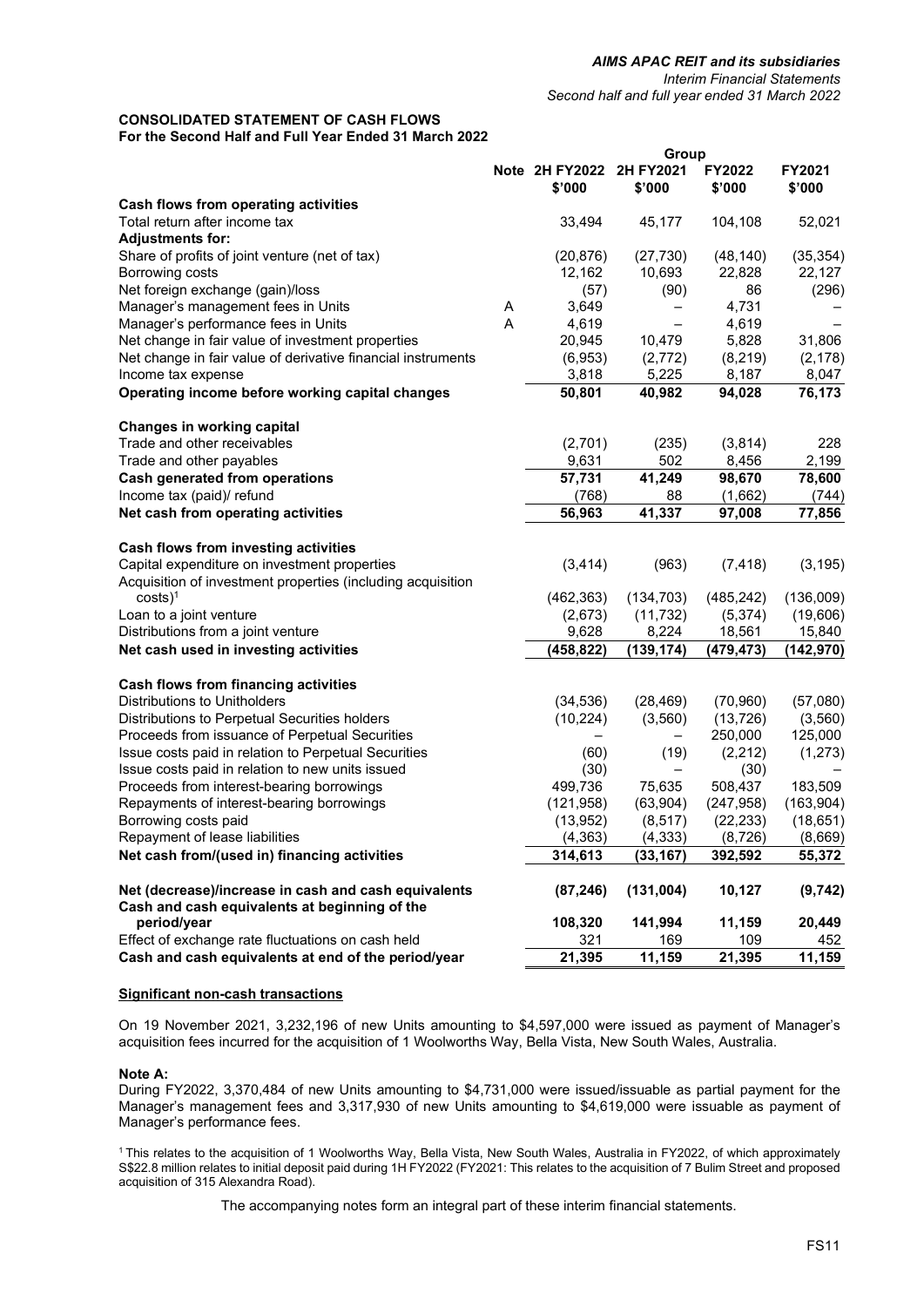## **NOTES TO THE INTERIM FINANCIAL STATEMENTS**

#### **1 GENERAL**

AIMS APAC REIT (the "Trust") is a Singapore-domiciled real estate unit trust constituted pursuant to the trust deed dated 5 December 2006, subsequently amended by the supplemental deed of appointment and retirement of Trustee dated 8 March 2007, the first amending and restating deed dated 8 March 2007, the first supplemental deed dated 31 May 2010, the second amending and restating deed dated 17 July 2017, the second supplemental deed dated 8 August 2018, the third supplemental deed dated 30 November 2018, the fourth supplemental deed dated 11 April 2019, the fifth supplemental deed dated 13 July 2020 and the sixth supplemental deed dated 31 January 2022 (collectively the "Trust Deed"), entered into between AIMS APAC REIT Management Limited (the "Manager") and HSBC Institutional Trust Services (Singapore) Limited (the "Trustee"). The Trust Deed is governed by the laws of the Republic of Singapore. The Trustee is under a duty to take into custody and hold the assets of the Trust held by it or through its subsidiaries in trust for the holders ("Unitholders") of units in the Trust (the "Units").

The Trust was formally admitted to the Official List of the Singapore Exchange Securities Trading Limited ("SGX-ST") on 19 April 2007 (the "Listing Date") and was included under the Central Provident Fund ("CPF") Investment Scheme on 21 February 2007. On 21 March 2007, the Trust was declared as an authorised unit trust scheme under the Trustees Act, Chapter 337.

The consolidated interim financial statements ("interim financial statements") relate to the Trust and its subsidiaries (the "Group") and the Group's interest in its joint venture.

The principal activity of the Trust is to invest in a diversified portfolio of income-producing real estate located throughout the Asia-Pacific region that is used for industrial purposes, including, but not limited to, warehousing and distribution activities, business park activities and manufacturing activities.

#### **2 BASIS OF PREPARATION**

The interim financial statements have been prepared in accordance with the Statement of Recommended Accounting Practice 7 *Reporting Framework for Investment Funds* ("RAP 7") issued by the Institute of Singapore Chartered Accountants ("ISCA"), the applicable requirements of the Code on Collective Investment Schemes ("CIS Code") issued by the Monetary Authority of Singapore ("MAS") and the provisions of the Trust Deed. RAP 7 requires that accounting policies adopted should generally comply with the principles relating to recognition and measurement of the Singapore Financial Reporting Standards ("FRS").

The interim financial statements do not contain all of the information required for full annual financial statements and should be read in conjunction with the Group's last annual consolidated financial statements as at and for the year ended 31 March 2021.

The interim financial statements have been prepared on the historical cost basis, except for investment properties, derivative financial instruments and certain financial assets and liabilities, which are stated at fair value.

The interim financial statements are presented in Singapore dollars, which is the functional currency of the Trust. All financial information presented in Singapore dollars and rounded to the nearest thousand, unless otherwise stated.

The preparation of the interim financial statements in conformity with RAP 7 requires the Manager to make judgements, estimates and assumptions that affect the application of accounting policies and reported amounts of assets, liabilities, income and expenses. Actual results may differ from these estimates.

Estimates and underlying assumptions are reviewed on an ongoing basis. Revisions to accounting estimates are recognised in the period in which the estimates are revised and in any future periods affected.

Information about assumptions and estimation uncertainties that have a significant risk of resulting in a material adjustment within the next financial period are included in note 3 – Valuation of investment properties.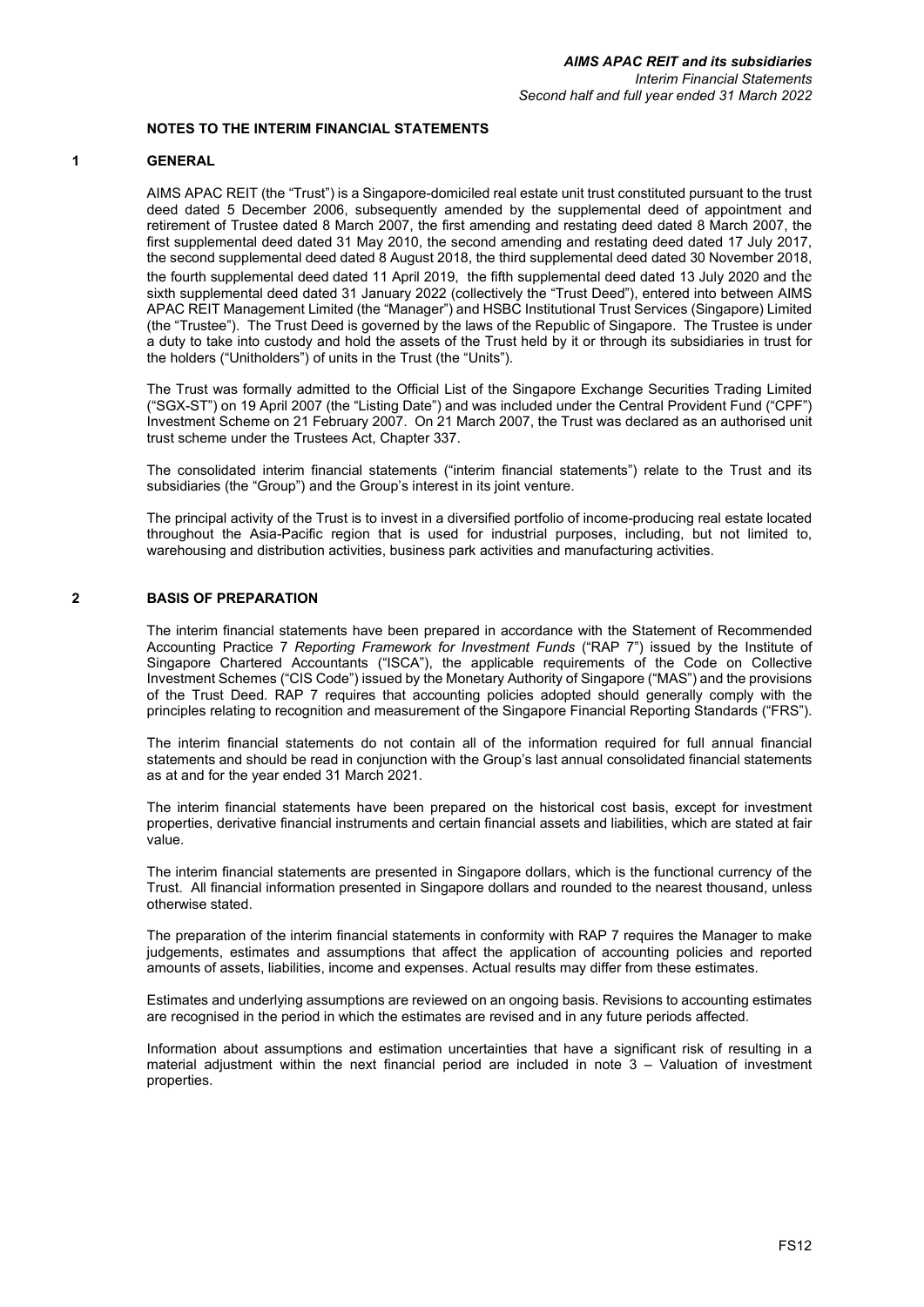The accounting policies applied by the Group in the interim financial statements are the same as those applied by the Group in its financial statements as at and for the year ended 31 March 2021, except for the adoption of the revised version of RAP 7 and the new and revised standards that are effective for the annual periods beginning on 1 April 2021.

#### New standards and amendments

The Interest Rate Benchmark Reform—Phase 2 (Amendments to FRS109, FRS 39, FRS 107, FRS 104 and FRS 116) is effective from 1 April 2021, replacing existing benchmark offered rates (IBORs) with alternative rates. Loan and interest rate swaps held by the Group are indexed to SOR which have yet to transition as of 31 March 2022. The Group has assessed that there is no significant impact on the Group's financial statements.

#### New standards, interpretations and revised recommended accounting practice not adopted

A number of new standards, interpretations and amendments to standards are effective for annual periods beginning after 1 April 2021 and earlier application is permitted; however, the Group has not early adopted the new or amended standards and interpretations in preparing these interim financial statements.

The new FRSs, interpretations and amendments to FRSs are not expected to have a significant impact on the Group's interim financial statements and the Company's statement of financial position.

### **3 INVESTMENT PROPERTIES**

|                                                                                                                       | Group                      |                            | Trust                      |                            |
|-----------------------------------------------------------------------------------------------------------------------|----------------------------|----------------------------|----------------------------|----------------------------|
|                                                                                                                       | 31 March<br>2022<br>\$'000 | 31 March<br>2021<br>\$'000 | 31 March<br>2022<br>\$'000 | 31 March<br>2021<br>\$'000 |
| Beginning of financial year                                                                                           | 1,489,030                  | 1,366,789                  | 1,443,489                  | 1,332,742                  |
| Acquisition of investment property                                                                                    | 489,839                    | 134,882                    |                            | 134,882                    |
| Capital expenditure capitalised                                                                                       | 4,884                      | 2,270                      | 4,884                      | 2,270                      |
| Remeasurement of right-of-use<br>assets due to revised lease<br>payments and recognition of lease<br>extension option | 3.999                      | 10,481                     | 3,999                      | 10,481                     |
| Net change in fair value of<br>investment properties recognised                                                       |                            |                            |                            |                            |
| in the statement of total return<br>Net change in fair value of right-of-                                             | (590)                      | (26, 672)                  | 17,116                     | (31, 752)                  |
| use assets                                                                                                            | (5,238)                    | (5, 134)                   | (5,238)                    | (5, 134)                   |
| Foreign currency translation and                                                                                      |                            |                            |                            |                            |
| other movements                                                                                                       | 10,658                     | 6,414                      |                            |                            |
| End of financial year                                                                                                 | 1,992,582                  | 1,489,030                  | 1,464,250                  | 1,443,489                  |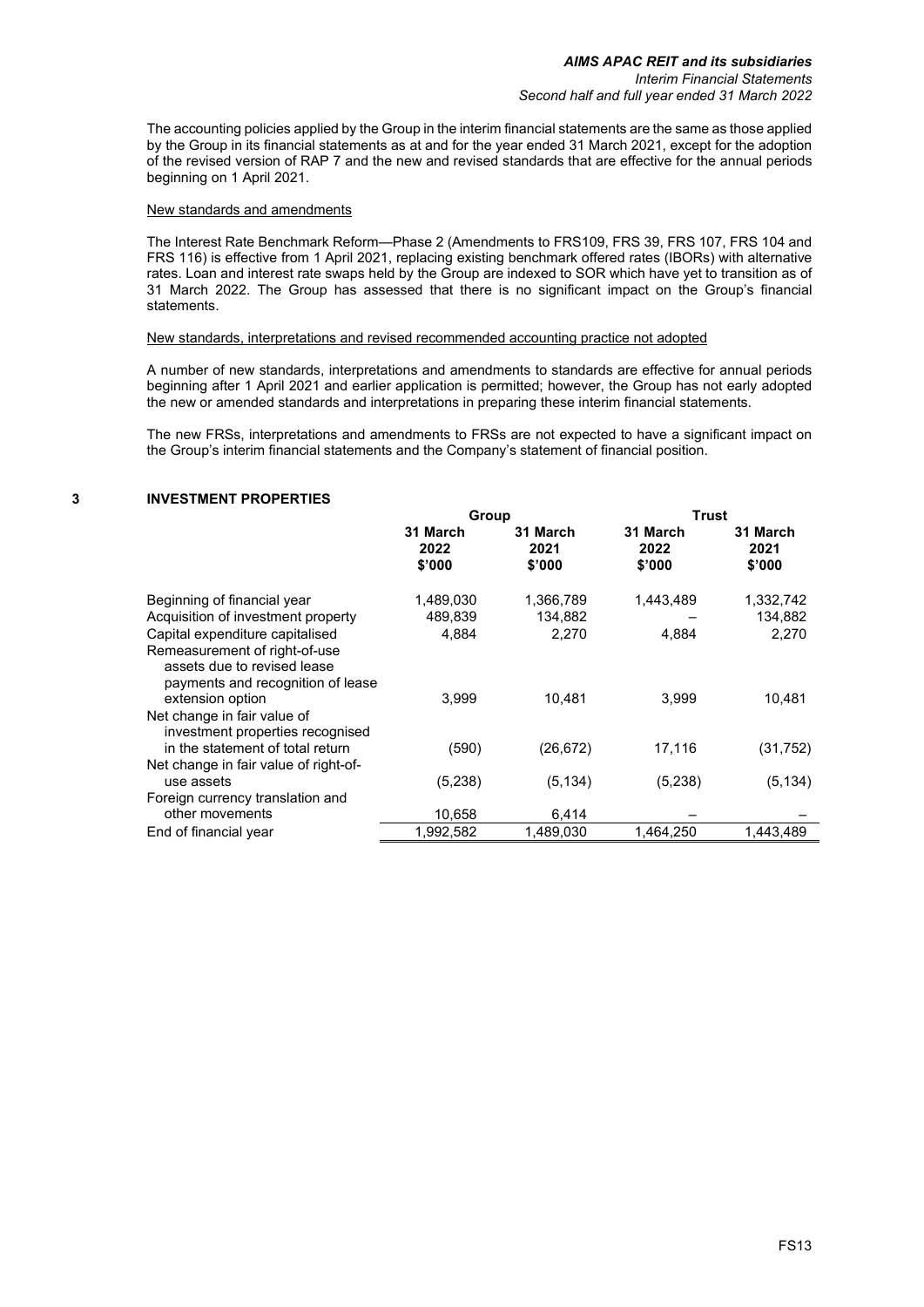Details of the properties are shown in the Portfolio Statement.

#### **Security**

As at the reporting date, certain investment properties have been pledged as security for loan facilities granted by financial institutions to the Group (see note 6). The aggregate market value of the mortgaged investment properties are as follows:

|                       | Group                      |                            | Trust                      |                            |
|-----------------------|----------------------------|----------------------------|----------------------------|----------------------------|
|                       | 31 March<br>2022<br>\$'000 | 31 March<br>2021<br>\$'000 | 31 March<br>2022<br>\$'000 | 31 March<br>2021<br>\$'000 |
| Investment properties | 1,467,932                  | 965,041                    | 939,600                    | 919,500                    |

### **Fair value hierarchy**

The fair value measurement for investment properties has been categorised as Level 3 fair values based on inputs to the valuation techniques used.

|                                                                                                      | Group                      |                            | <b>Trust</b>               |                            |
|------------------------------------------------------------------------------------------------------|----------------------------|----------------------------|----------------------------|----------------------------|
|                                                                                                      | 31 March<br>2022<br>\$'000 | 31 March<br>2021<br>\$'000 | 31 March<br>2022<br>\$'000 | 31 March<br>2021<br>\$'000 |
| Fair value of investment properties<br>(based on valuation reports)<br>Add: carrying amount of lease | 1.898.532                  | 1.393.741                  | 1.370.200                  | 1.348.200                  |
| liabilities                                                                                          | 94,050                     | 95.289                     | 94.050                     | 95,289                     |
| Investment properties                                                                                | 1,992,582                  | 1,489,030                  | 1,464,250                  | 1.443.489                  |

#### **Level 3 fair value measurements**

#### **(i) Reconciliation of movements in Level 3 fair value measurement**

The reconciliation of Level 3 fair value measurements for investment properties is presented in the table above.

## **(ii) Valuation techniques**

Investment properties are stated at fair value based on valuations performed by independent professional valuers as at 31 March 2022. The fair values take into consideration the market values of the properties, being the estimated amount for which a property could be exchanged on the date of the valuation between a willing buyer and willing seller in an arm's length transaction after proper marketing wherein the parties have each acted knowledgeably, prudently and without compulsion. The specific condition and characteristics inherent in each of the properties are taken into consideration in arriving at the property valuation. Valuations of the investment properties are carried out at least once a year.

In determining the fair value, the valuers have used valuation techniques which involve certain estimates. The key assumptions used to determine the fair value of investment properties include market-corroborated discount rate, terminal capitalisation rate and capitalisation rate. In relying on the valuation reports, the Manager has exercised its judgement and is satisfied that the valuation methods and estimates are reflective of current market conditions and the valuation reports are prepared in accordance with recognised appraisal and valuation standards.

The valuers have considered valuation techniques including the income capitalisation method, discounted cash flow analysis and/or direct comparison method in arriving at the open market value as at the reporting date.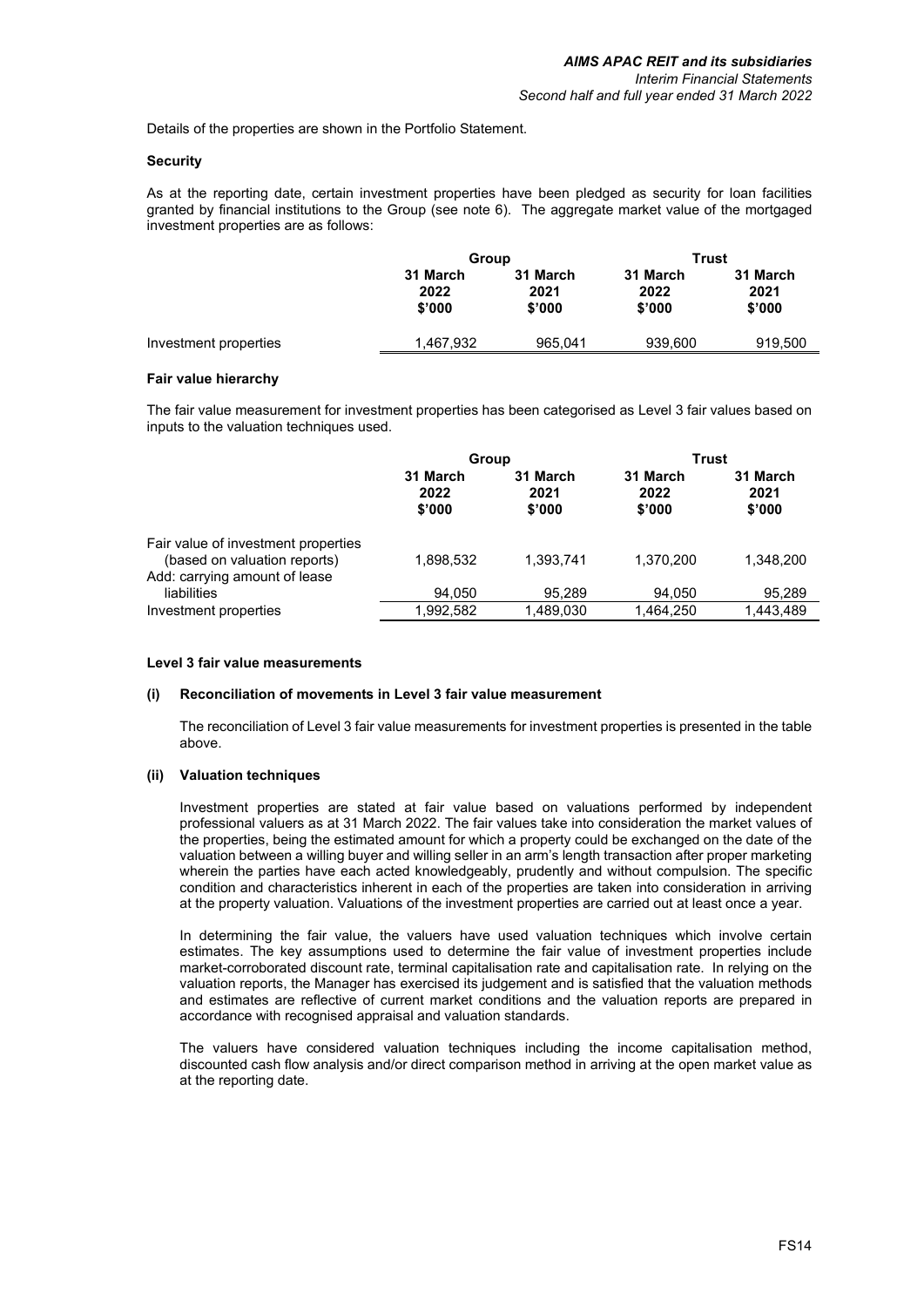As at 31 March 2022, the valuation reports highlighted that in light of the heightened uncertainty and unknown impact that COVID-19 might have on the real estate market in the future, a degree of caution should be exercised when relying upon the valuation as at the reporting date. Given the unknown future impact that COVID-19 might have on the real estate market, values and incomes may change more rapidly and significantly than during standard market conditions.

The discounted cash flow analysis involves the estimation and projection of a net income stream over a period and discounting the net income stream with an internal rate of return to arrive at the market value. The discounted cash flow analysis requires the valuers to assume a rental growth rate indicative of market and the selection of a target internal rate of return consistent with current market requirements. The capitalisation method is an investment approach whereby the estimated gross passing income (on both a passing and market rent basis) has been adjusted against anticipated operating costs to produce a net income on a fully leased basis. The adopted fully leased net income is capitalised at an appropriate investment yield. Thereafter, various adjustments including assumed vacancy allowance are made, where appropriate, for the capitalisation method. The direct comparison method provides an indication of value by comparing the investment property with identical or similar properties where reliable sales evidence is available.

#### **(iii) Significant unobservable inputs**

The following table shows the key unobservable inputs used in the valuation models:

| <b>Valuation</b><br>technique     | Key unobservable inputs                                                                    | Inter-relationship between key<br>unobservable inputs and fair value<br>measurement                             |
|-----------------------------------|--------------------------------------------------------------------------------------------|-----------------------------------------------------------------------------------------------------------------|
| Discounted cash<br>flows analysis | • Discount rate of 6.13% to<br>7.75% (2021: 7.50% to 8.00%)                                | The estimated fair value would increase<br>(decrease) if discount rate was lower<br>(higher).                   |
|                                   | • Terminal capitalisation rate of<br>5.50% to 7.00%<br>$(2021: 6.00\% \text{ to } 7.50\%)$ | The estimated fair value would increase<br>(decrease) if terminal capitalisation rate was<br>lower (higher).    |
| Capitalisation<br>method          | • Capitalisation rate of<br>5.13% to 6.50%<br>(2021: 5.75% to 7.00%)                       | The estimated fair value would increase<br>(decrease) if capitalisation rate was lower<br>(higher).             |
| Direct comparison<br>method       | Adjusted price per square meter<br>$\bullet$                                               | The estimated fair value would increase<br>(decrease) if adjusted price per square<br>meter was higher (lower). |

## **4 JOINT VENTURE**

|                                                                                   | Group                      |                            |  |
|-----------------------------------------------------------------------------------|----------------------------|----------------------------|--|
|                                                                                   | 31 March<br>2022<br>\$'000 | 31 March<br>2021<br>\$'000 |  |
| Investment in joint venture<br>Amounts due from joint venture, at amortised cost: | 332.539                    | 305.602                    |  |
| Interest-bearing loan<br>$\overline{\phantom{a}}$                                 | 35.224                     | 30,102                     |  |
|                                                                                   | 367,763                    | 335.704                    |  |

The joint venture relates to the Group's investment in Macquarie Park Trust ("MPT"), an unlisted joint arrangement in which the Group has joint control via unitholders' agreement with a joint venture partner and 49.0% equity interest. MPT holds Optus Centre, a Grade A business park complex located in Macquarie Park, New South Wales 2113, Australia. MPT is structured as a trust vehicle and the Group has a residual interest in its net assets. Accordingly, the Group has classified its interest in MPT as a joint venture, which is equity-accounted.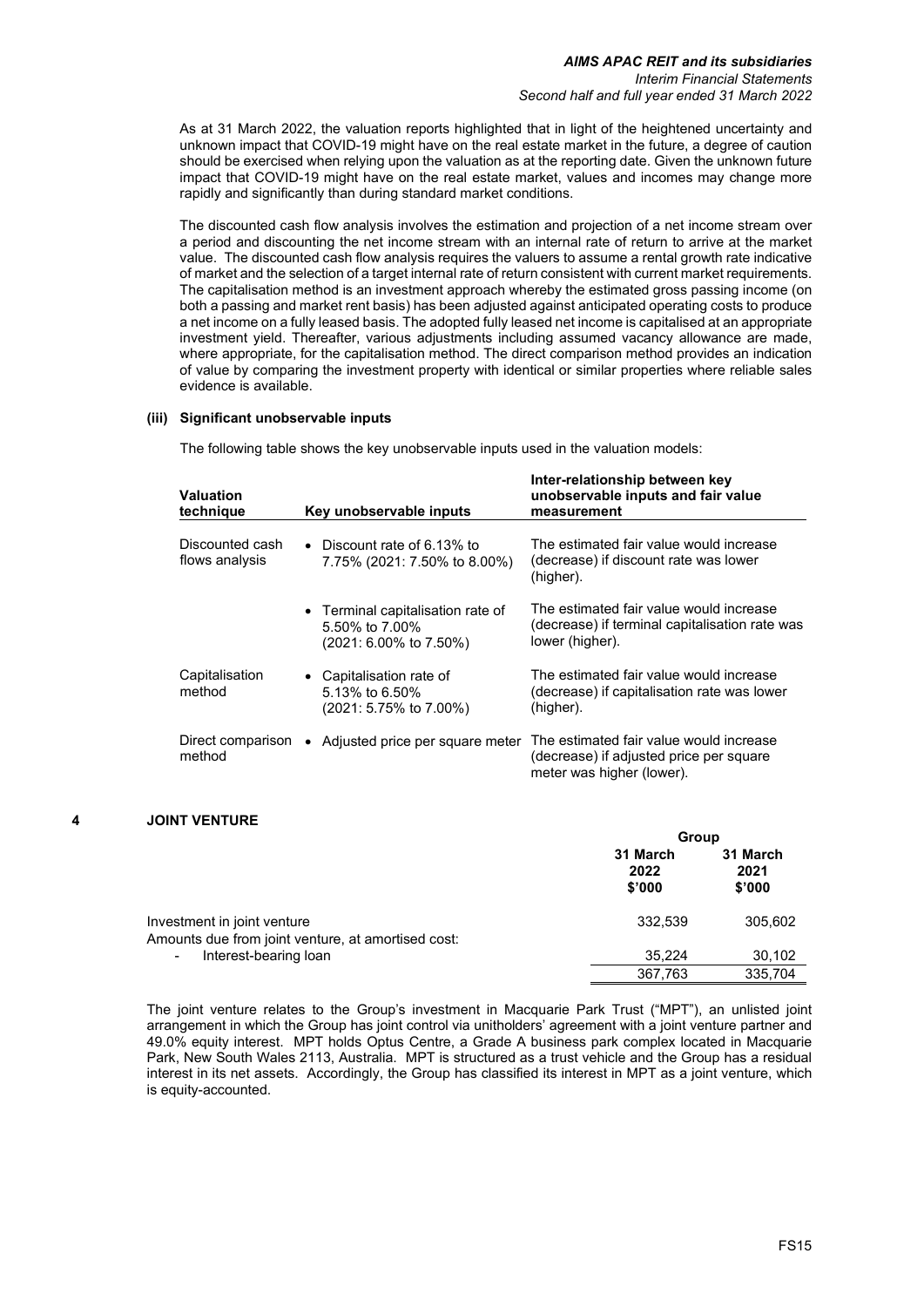The unitholders of the joint venture have extended an unsecured loan of up to AUD100 million to the joint venture based on their proportionate interests in the joint venture to fund the capital expenditure requirement in relation to Optus Centre. The term of the loan is for three years from the first utilisation date or such later date as may be agreed between the parties. The effective interest rate of the loan at the reporting date is BBSY1 + margin and the interest rates are repriced at each interest period as mutually agreed between the parties.

<sup>1</sup> Bank Bill Swap Bid Rate.

As at 31 March 2022, the Group's share of the capital commitments of the joint venture is \$6.8 million (31 March 2021: \$5.6 million).

## **5 DERIVATIVE FINANCIAL INSTRUMENTS**

|                                                                                                        | Group                      |                            | <b>Trust</b>               |                            |
|--------------------------------------------------------------------------------------------------------|----------------------------|----------------------------|----------------------------|----------------------------|
|                                                                                                        | 31 March<br>2022<br>\$'000 | 31 March<br>2021<br>\$'000 | 31 March<br>2022<br>\$'000 | 31 March<br>2021<br>\$'000 |
| <b>Non-current assets</b><br>Interest rate swaps<br>at fair value through<br>statement of total return |                            |                            |                            |                            |
| ("FVTPL")                                                                                              | 4,567                      | 1,126                      | 4,254                      | 1,126                      |
| used for hedging<br>$\overline{a}$                                                                     | 5,422                      |                            | 2,962                      |                            |
|                                                                                                        | 9,989                      | 1,126                      | 7,216                      | 1,126                      |
| <b>Non-current liabilities</b><br>Interest rate swaps<br>at FVTPL                                      | (1,495)                    | (6,770)                    | (1, 495)                   | (6,642)                    |
| <b>Current liabilities</b><br>Interest rate swaps                                                      |                            |                            |                            |                            |
| at FVTPL<br>$\blacksquare$<br>Currency forward contracts                                               | (49)                       |                            | (49)                       |                            |
| at FVTPI<br>$\blacksquare$<br>Cross currency interest rate<br>swaps                                    | (491)                      |                            | (491)                      |                            |
| at FVTPL                                                                                               |                            | (1,444)                    |                            | (1, 444)                   |
|                                                                                                        | (540)                      | (1,444)                    | (540)                      | (1, 444)                   |

### **Measurement of fair value**

The fair values of the derivative financial instruments are based on broker quotes at the reporting date and are categorised within Level 2 of the fair value hierarchy.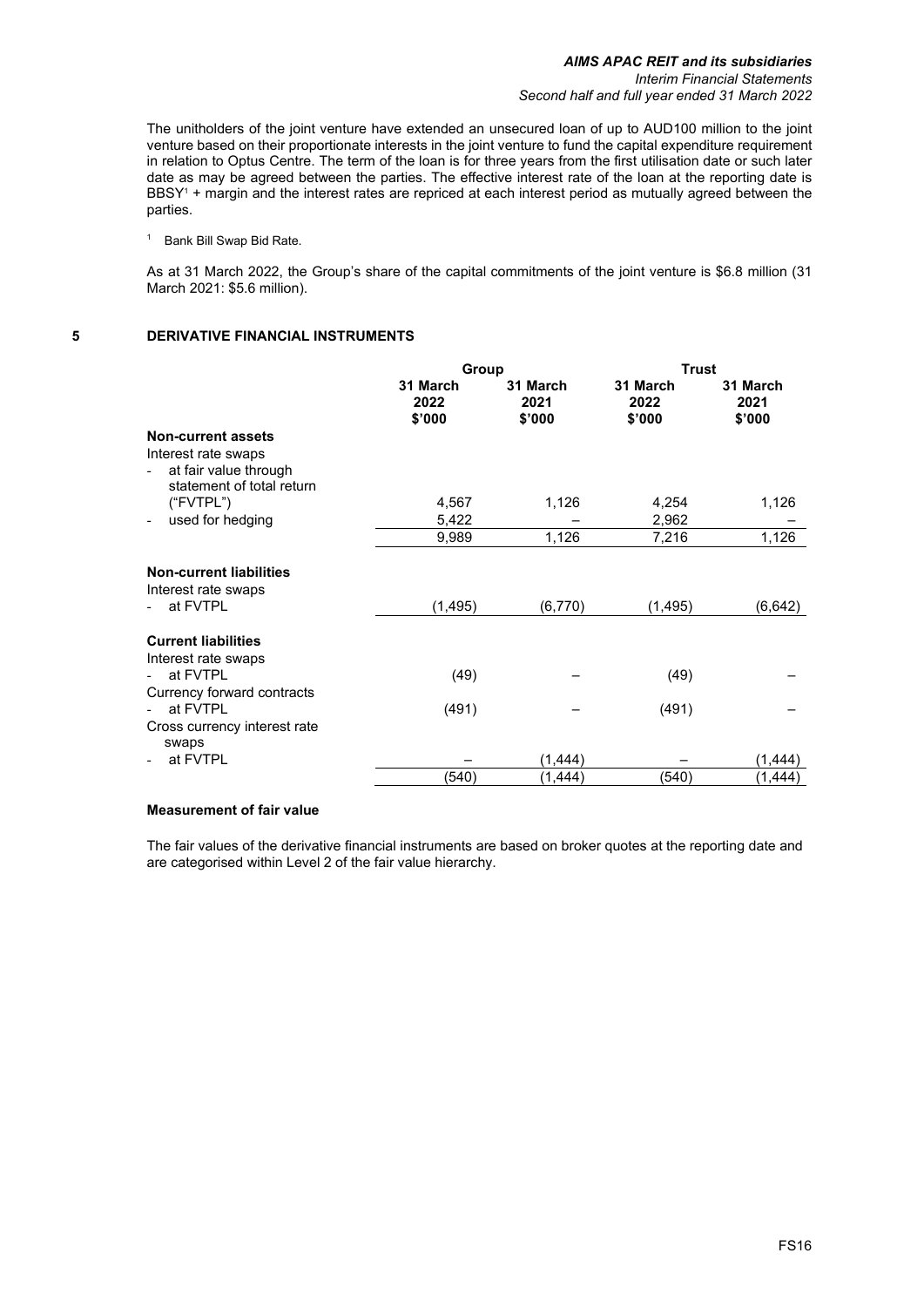#### **6 INTEREST-BEARING BORROWINGS**

|                                                            |             | Group                      |                            | <b>Trust</b>               |                            |
|------------------------------------------------------------|-------------|----------------------------|----------------------------|----------------------------|----------------------------|
|                                                            | <b>Note</b> | 31 March<br>2022<br>\$'000 | 31 March<br>2021<br>\$'000 | 31 March<br>2022<br>\$'000 | 31 March<br>2021<br>\$'000 |
| Non-current<br><b>Secured</b>                              |             |                            |                            |                            |                            |
| <b>Bank borrowings</b>                                     | (a), (b)    | 723,698                    | 412,933                    | 309,236                    | 248,611                    |
| <b>Unsecured</b>                                           |             |                            |                            |                            |                            |
| Medium term notes                                          | (c)         | 100,000                    | 100,000                    | 100,000                    | 100,000                    |
|                                                            |             | 823,698                    | 512,933                    | 409,236                    | 348,611                    |
| Less: Unamortised borrowing                                |             |                            |                            |                            |                            |
| transaction costs                                          |             | (5,916)                    | (2, 193)                   | (4,052)                    | (1, 465)                   |
|                                                            |             | 817,782                    | 510,740                    | 405,184                    | 347,146                    |
| <b>Current</b><br><b>Secured</b><br><b>Bank borrowings</b> | (a)         | 35,224                     | 30,851                     |                            | 30,851                     |
| <b>Unsecured</b>                                           |             |                            |                            |                            |                            |
| Medium term notes                                          | (c)         |                            | 50,000                     |                            | 50,000                     |
|                                                            |             | 35,224                     | 80,851                     |                            | 80,851                     |
| Less: Unamortised borrowing<br>transaction costs           |             | (18)                       | (135)                      |                            | (135)                      |
|                                                            |             | 35,206                     | 80,716                     |                            | 80,716                     |
|                                                            |             |                            |                            |                            |                            |
| <b>Total</b>                                               |             | 852,988                    | 591,456                    | 405,184                    | 427,862                    |

(a) Secured credit facilities of the Trust and its wholly-owned subsidiary

The Trust and its indirect wholly-owned trust, AA REIT Macquarie Park Investment Trust, have secured credit facilities from a syndicate of financial institutions which comprised of the following:

- a three-year revolving credit facility of AUD50.0 million maturing in June 2022;
- a five-year term loan facility of AUD110.0 million maturing in July 2023;
- a three-year term loan facility of AUD32.5 million maturing in November 2023;
- a four-year term loan facility of \$100.0 million maturing in July 2024;
- a four-year revolving credit facility of \$120.0 million maturing in October 2025;
- a four-year revolving credit facility of AUD50.0 million maturing in October 2025;
- a five-year term loan facility of \$100.0 million maturing in October 2026; and
- a five-year term loan facility of AUD50.0 million maturing in October 2026.

The credit facilities are secured on the following:

- (i) first legal mortgage over 16 investment properties of the Trust (the "Mortgaged Properties");
- (ii) assignment of rights, benefits, title and interest in, *inter alia*, the building agreement and/or leases of two investment properties of the Trust;
- (iii) assignment of rights, benefits, title and interest in the property management agreements, insurances, tenancy agreements, sale agreements, performance guarantees (including sale proceeds and rental proceeds) relating to the Mortgaged Properties and assignment of rights, benefits, title and interest in moneys credited in certain accounts; and
- (iv) first ranking security over the bank account and units in Macquarie Park Trust held by AA REIT Investments (Australia) Pty Limited in its capacity as trustee of AA REIT Macquarie Park Investment Trust (a wholly-owned subsidiary of the Trust).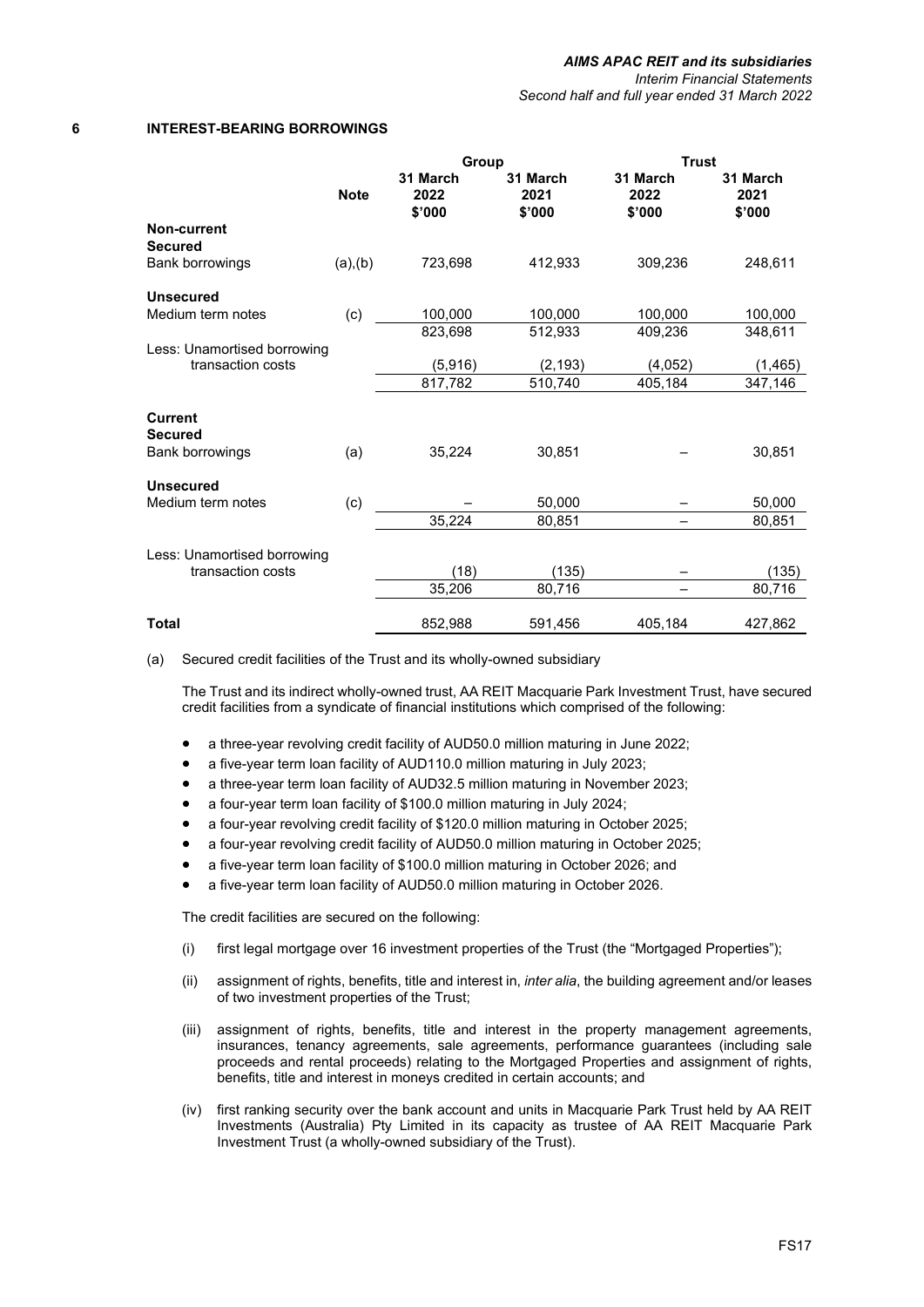- (b) Secured term loan facility of a wholly-owned subsidiaries
	- (i) A secured five-year term loan facility maturing July 2024 of AUD21.2 million was granted to a wholly-owned subsidiary of the Trust which is guaranteed by the Trust and secured by a mortgage over a property and a general security agreement over all present and after acquired property of the subsidiary.
	- (ii) A secured five-year term loan facility maturing November 2026 of AUD277.95 million was granted to a wholly-owned subsidiary of the Trust and secured by a mortgage over a property and a general security agreement over all present and after acquired property of the subsidiary.
- (c) Unsecured medium term notes

\$100 million five-year medium term notes with a fixed rate of 3.60% per annum, payable semi-annually in arrears and will mature on 12 November 2024 which had been issued by the Trust under the \$750 million Multicurrency Debt Issuance Programme, established in November 2018.

The medium term notes shall at all times rank *pari passu* without any preference or priority among themselves, and *pari passu* with all other present and future unsecured obligations (other than subordinated obligations and priorities created by law) of the respective issuers.

#### **Capital management**

On 16 April 2020, the Monetary Authority of Singapore ("MAS") announced that the aggregate leverage limit for S-REITs will be raised from 45% to 50% with immediate effect. MAS had announced for S-REITs to have a new minimum adjusted interest coverage ratio of 2.5 times before they are allowed to increase their leverage to beyond the prevailing 45% limit (up to 50%) with effect from 1 January 2022.

As at 31 March 2022, the Group's aggregate leverage<sup>1</sup> was 37.5% (31 March 2021: 33.9%) and its interest coverage ratio[2](#page-18-1) and adjusted interest coverage ratio2 were 5.1 times (31 March 2021: 4.0 times) and 2.9 times (31 March 2021: 3.4 times), respectively.

#### **7 PERPETUAL SECURITIES**

As at 31 March 2022, \$375.0 million subordinated perpetual securities ("Perpetual Securities") under the \$750 million Multicurrency Debt Issuance Programme, established in November 2018 had been issued comprising:

- (i) \$125.0 million perpetual securities issued on 14 August 2020. The Perpetual Securities will confer a right to receive distribution payments at a rate of 5.65% per annum with the first distribution rate reset falling on 14 August 2025 and subsequent resets occurring every five years thereafter; and
- (ii) \$250.0 million perpetual securities issued on 1 September 2021. The Perpetual Securities will confer a right to receive distribution payments at a rate of 5.375% per annum with the first distribution rate reset falling on 1 September 2026 and subsequent resets occurring every five years thereafter.

<span id="page-18-0"></span>The aggregate leverage includes lease liabilities that are entered into in the ordinary course of AA REIT's business on or after 1 April 2019 in accordance with Monetary Authority of Singapore ("MAS") guidelines.

<span id="page-18-1"></span><sup>2</sup> The interest coverage ratio ("ICR") is calculated by dividing the trailing 12 months earnings before interest, tax, depreciation and amortisation (excluding effects of any fair value changes of derivatives and investment properties, and foreign exchange translation), by the trailing 12 months interest expense and borrowing-related fees. The adjusted ICR includes the amount reserved for distribution to Perpetual Securities holders in the interest expense. The ICR and adjusted ICR excluded interest expense on lease liabilities.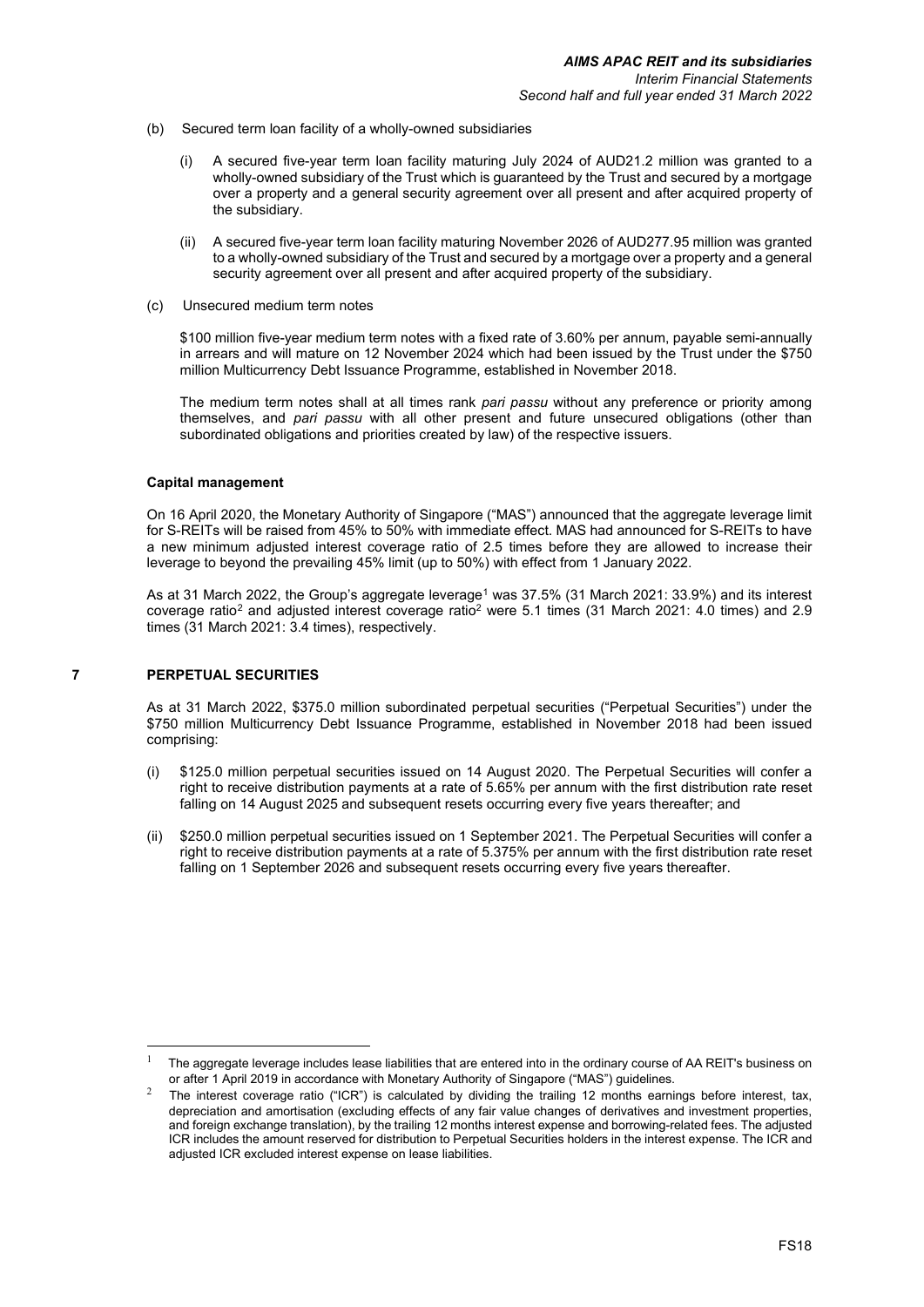The key terms and conditions of the Perpetual Securities are as follows:

- the Perpetual Securities may be redeemed at the option of the Trust;
- the distributions are payable semi-annually in arrears on a discretionary basis and are non-cumulative; and
- the Perpetual Securities will constitute direct, unsecured and subordinated obligations of the Trust and rank *pari passu* and without any preference among themselves and with any Parity Obligations (as defined in the terms and conditions) of the Trust.

Accordingly, the Perpetual Securities are classified as equity. The expenses relating to the issue of the Perpetual Securities are deducted against the proceeds from the issue.

As at 31 March 2022, the \$373.5 million (31 March 2021: \$124.6 million) presented in the statements of financial position of the Group and the Trust represent the carrying value of the \$375.0 million (31 March 2021: \$125.0 million) Perpetual Securities issued, net of issue costs and includes the total return attributable to the Perpetual Securities holders from the last distribution date or the issuance date, as the case may be.

#### **8 UNITS IN ISSUE AND TO BE ISSUED**

|                                         | <b>Group and Trust</b> |                       |  |
|-----------------------------------------|------------------------|-----------------------|--|
|                                         | FY2022<br>'000         | <b>FY2021</b><br>'000 |  |
| Units in issue at beginning of the year | 706.663                | 706,663               |  |
| Units in issue relating to:             |                        |                       |  |
| Manager's management fees               | 2.122                  |                       |  |
| Manager's acquisition fees              | 3.232                  |                       |  |
| Units in issue at end of the year       | 712,017                | 706.663               |  |
| Units to be issued relating to:         |                        |                       |  |
| Manager's management fees               | 1.248                  |                       |  |
| Manager's performance fees              | 3.318                  |                       |  |
| Total Units in issue at end of the year | 716,583                | 706.663               |  |

On 13 July 2021, 772,640 new Units at an average price of S\$1.4008 were issued to the Manager as partial payment of the base fee element of the Manager's management fees incurred for the period from 1 January 2021 to 30 June 2021.

On 19 November 2021, 3,232,196 new Units at an average price of S\$1.4222 were issued to the Manager as payment of the Manager's acquisition fees incurred for the acquisition of Woolworths HQ in 1 Woolworths Way, Bella Vista, New South Wales 2153, Australia.

On 12 January 2022, 1,350,050 new Units at an average price of S\$1.4079 were issued to the Manager as partial payment of the base fee element of the Manager's management fees incurred for the period from 1 July 2021 to 31 December 2021.

The issue price for management fees paid/payable in Units was determined based on the volume weighted average traded price for a Unit for all trades done on the SGX-ST in the ordinary course of trading for the last 10 business days of the relevant period in which the fees accrue.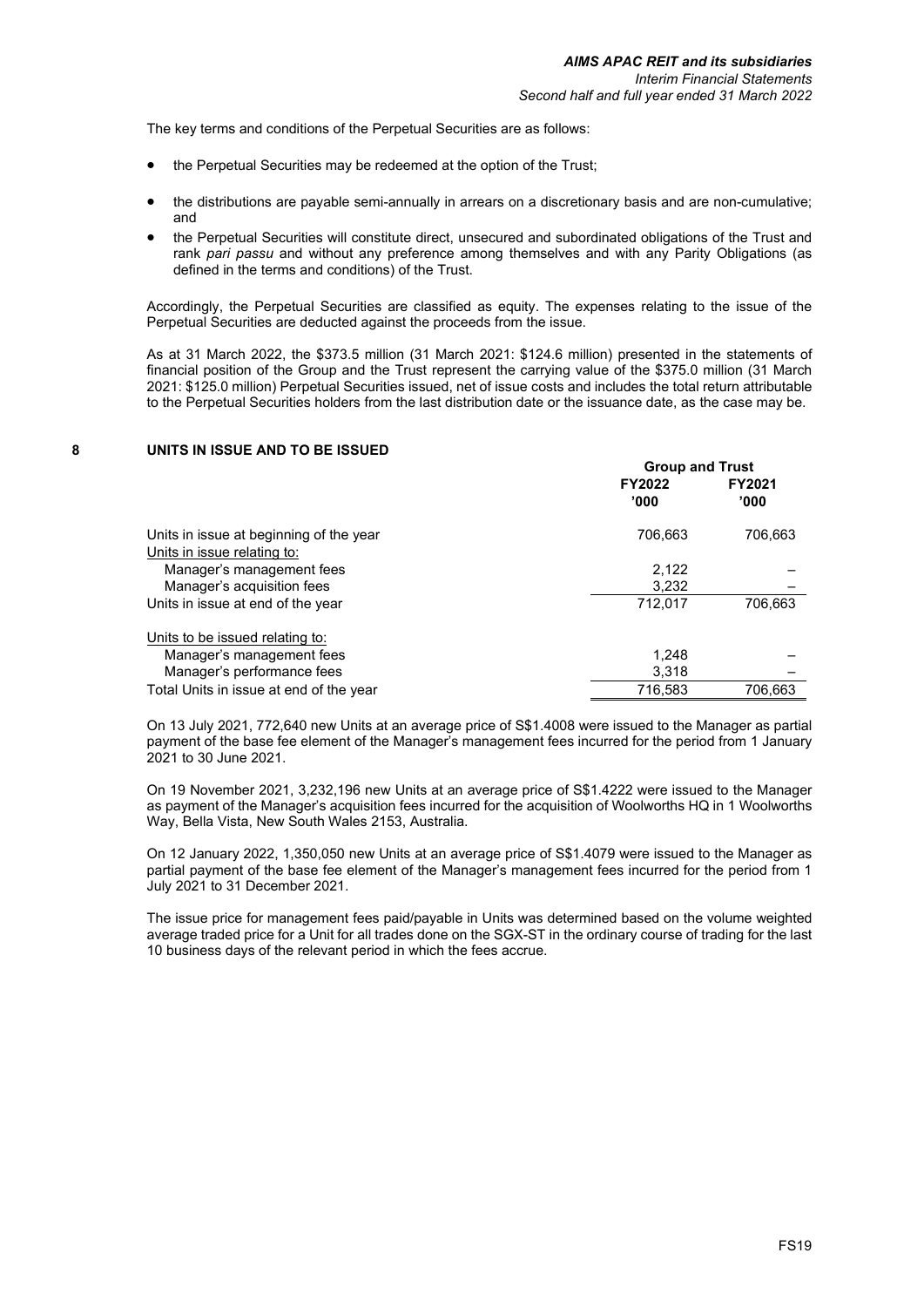## **9 GROSS REVENUE**

|                                                                        | <b>Group</b>        |                     |                  |                  |  |
|------------------------------------------------------------------------|---------------------|---------------------|------------------|------------------|--|
|                                                                        | 2H FY2022<br>\$'000 | 2H FY2021<br>\$'000 | FY2022<br>\$'000 | FY2021<br>\$'000 |  |
| Property rental income<br>Service charge, land rent and                | 58.467              | 46.358              | 105,710          | 84,932           |  |
| property tax                                                           | 11.104              | 10.364              | 21,808           | 20,903           |  |
| Other property expenses recoverable<br>from tenants and other property |                     |                     |                  |                  |  |
| income                                                                 | 7,573               | 8,179               | 14,872           | 16,798           |  |
|                                                                        | 77.144              | 64,901              | 142.390          | 122.633          |  |

## **10 TOTAL RETURN BEFORE INCOME TAX**

The following items have been included in arriving at total return before income tax:

|                                                           | Group               |                     |                  |                  |  |
|-----------------------------------------------------------|---------------------|---------------------|------------------|------------------|--|
|                                                           | 2H FY2022<br>\$'000 | 2H FY2021<br>\$'000 | FY2022<br>\$'000 | FY2021<br>\$'000 |  |
| Interest expense on borrowings                            | 9,079               | 8,049               | 17,007           | 16,706           |  |
| Interest expense on lease liabilities                     | 1,720               | 1,744               | 3,488            | 3,535            |  |
| Amortisation of borrowing transaction                     |                     |                     |                  |                  |  |
| costs                                                     | 995                 | 573                 | 1,685            | 1,169            |  |
| <b>Others</b>                                             | 368                 | 327                 | 648              | 717              |  |
| Borrowing costs                                           | 12,162              | 10,693              | 22,828           | 22,127           |  |
| Audit fees to:<br>auditors of the Trust<br>other auditors | 104<br>44           | 91<br>20            | 198<br>66        | 183<br>42        |  |
| Non-audit fees paid/payable to                            |                     |                     |                  |                  |  |
| auditors of the Trust                                     | 22                  | 76                  | 47               | 103              |  |
| Trustees' fees                                            | 195                 | 223                 | 359              | 493              |  |
| Valuation fees                                            | 86                  | 71                  | 144              | 96               |  |
| Professional fees                                         | 172                 | 28                  | 189              | 46               |  |
| Acquisition fees written-off                              |                     | 100                 | 87               | 117              |  |
| Investment management fees                                | 1,812               | 1,652               | 2,645            | 1,804            |  |
| Other expenses                                            | 622                 | 366                 | 860              | 695              |  |
| Other trust expenses                                      | 3,057               | 2,627               | 4,595            | 3,579            |  |

## **11 EARNINGS PER UNIT**

|                          | Group              |                    |                 |                        |  |
|--------------------------|--------------------|--------------------|-----------------|------------------------|--|
|                          | 2H FY2022<br>cents | 2H FY2021<br>cents | FY2022<br>cents | <b>FY2021</b><br>cents |  |
| <b>Earnings per Unit</b> |                    |                    |                 |                        |  |
| Basic and diluted        | 3.28               | 5.89               | 12.59           | 6.73                   |  |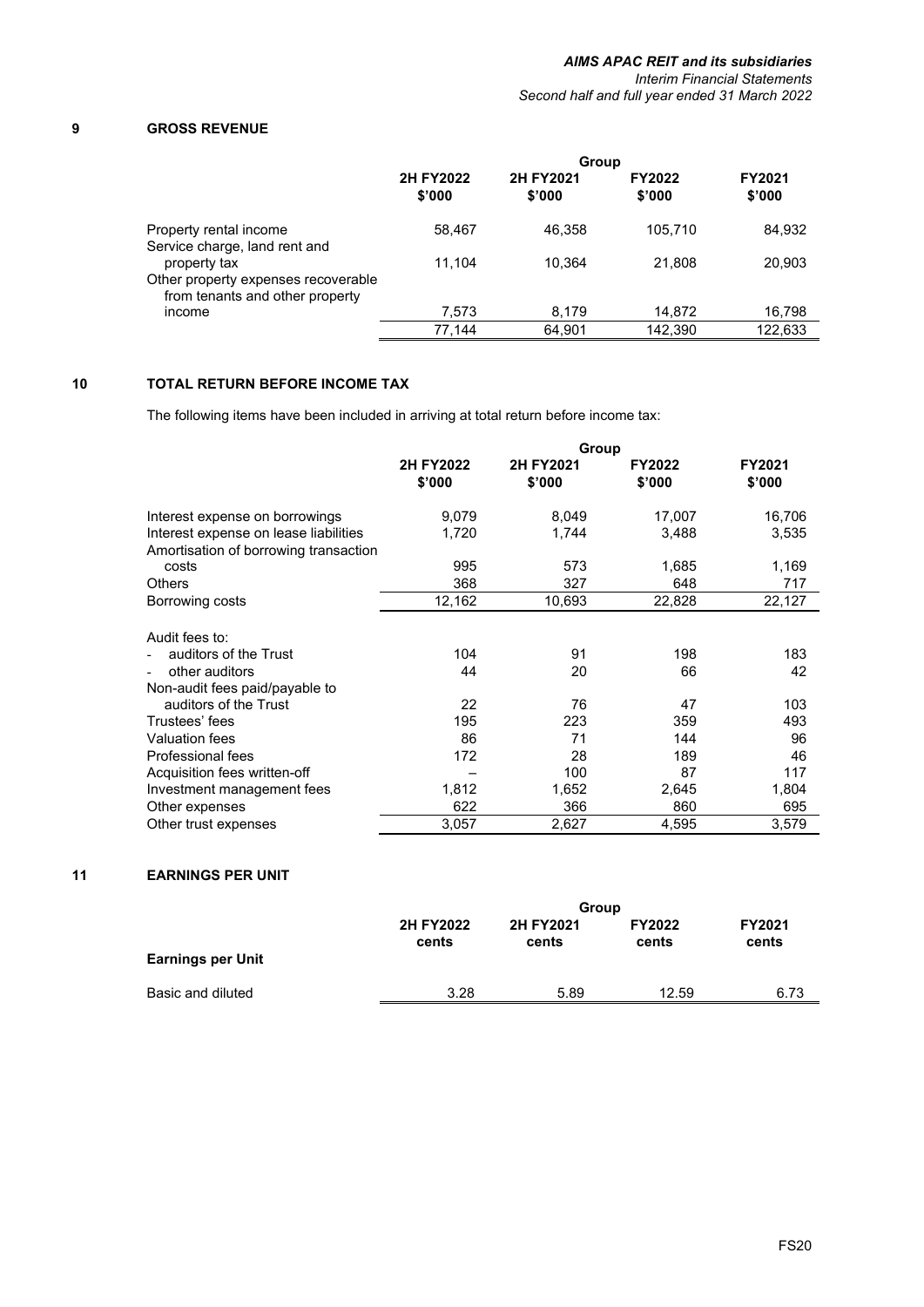The earnings per Unit ("EPU") is computed using total return after tax over the weighted average number of Units outstanding as follows:

|                                                                                                              | Group                  |                     |                  |                  |  |
|--------------------------------------------------------------------------------------------------------------|------------------------|---------------------|------------------|------------------|--|
|                                                                                                              | 2H FY2022<br>\$'000    | 2H FY2021<br>\$'000 | FY2022<br>\$'000 | FY2021<br>\$'000 |  |
| Total return after income tax<br>attributable to Unitholders of the<br><b>Trust and Perpetual Securities</b> |                        |                     |                  |                  |  |
| holders                                                                                                      | 33,494                 | 45,177              | 104,108          | 52,021           |  |
| Less: Amount reserved for<br>distribution to Perpetual Securities                                            |                        |                     |                  |                  |  |
| holders                                                                                                      | (10, 222)              | (3,521)             | (14,867)         | (4,450)          |  |
|                                                                                                              | 23,272                 | 41,656              | 89,241           | 47,571           |  |
|                                                                                                              | <b>Number of Units</b> |                     |                  |                  |  |
|                                                                                                              |                        |                     |                  |                  |  |
|                                                                                                              | 2H FY2022<br>'000      | 2H FY2021<br>'000'  | FY2022<br>'000'  | FY2021<br>'000   |  |
| <b>Basic EPU</b>                                                                                             |                        |                     |                  |                  |  |
| Units in issue at beginning of the                                                                           |                        |                     |                  |                  |  |
| period                                                                                                       | 707,000                | 706,663             | 706,663          | 706,663          |  |
| Effect of Units issued relating to:                                                                          |                        |                     |                  |                  |  |
| Manager's management fees<br>$\overline{\phantom{0}}$                                                        | 586                    |                     | 846              |                  |  |
| Manager's acquisition fees                                                                                   | 2,362                  |                     | 1,178            |                  |  |
| Weighted average number of Units at                                                                          |                        |                     |                  |                  |  |

|                                                 | 2H FY2022<br>'000 | 2H FY2021<br>'000 | <b>FY2022</b><br>'000 | <b>FY2021</b><br>'000 |
|-------------------------------------------------|-------------------|-------------------|-----------------------|-----------------------|
| Diluted EPU                                     |                   |                   |                       |                       |
| Units in issue at beginning of the              |                   |                   |                       |                       |
| period                                          | 707,000           | 706,663           | 706.663               | 706.663               |
| Effect of Units issued/issuable<br>relating to: |                   |                   |                       |                       |
| - Manager's management fees                     | 749               |                   | 927                   |                       |
| - Manager's performance fees                    | 18                |                   | 9                     |                       |
| - Manager's acquisition fees                    | 2,362             |                   | 1.178                 |                       |
| Weighted average number of Units at             |                   |                   |                       |                       |
| end of the period                               | 710,129           | 706,663           | 708,777               | 706,663               |

## **12 COMMITMENTS**

On 27 January 2021, the Group had entered into a Put and Call Option Agreement to acquire 315 Alexandra Road for a purchase consideration of \$102.0 million. The target date to obtain regulatory approval has been extended to 8 June 2022.

As at 31 March 2022, the Group had \$1.2 million (31 March 2021: Nil) of capital expenditure for investment properties that had been authorised and contracted for but not provided for in the financial statements. These projects are targeted to complete in 2022.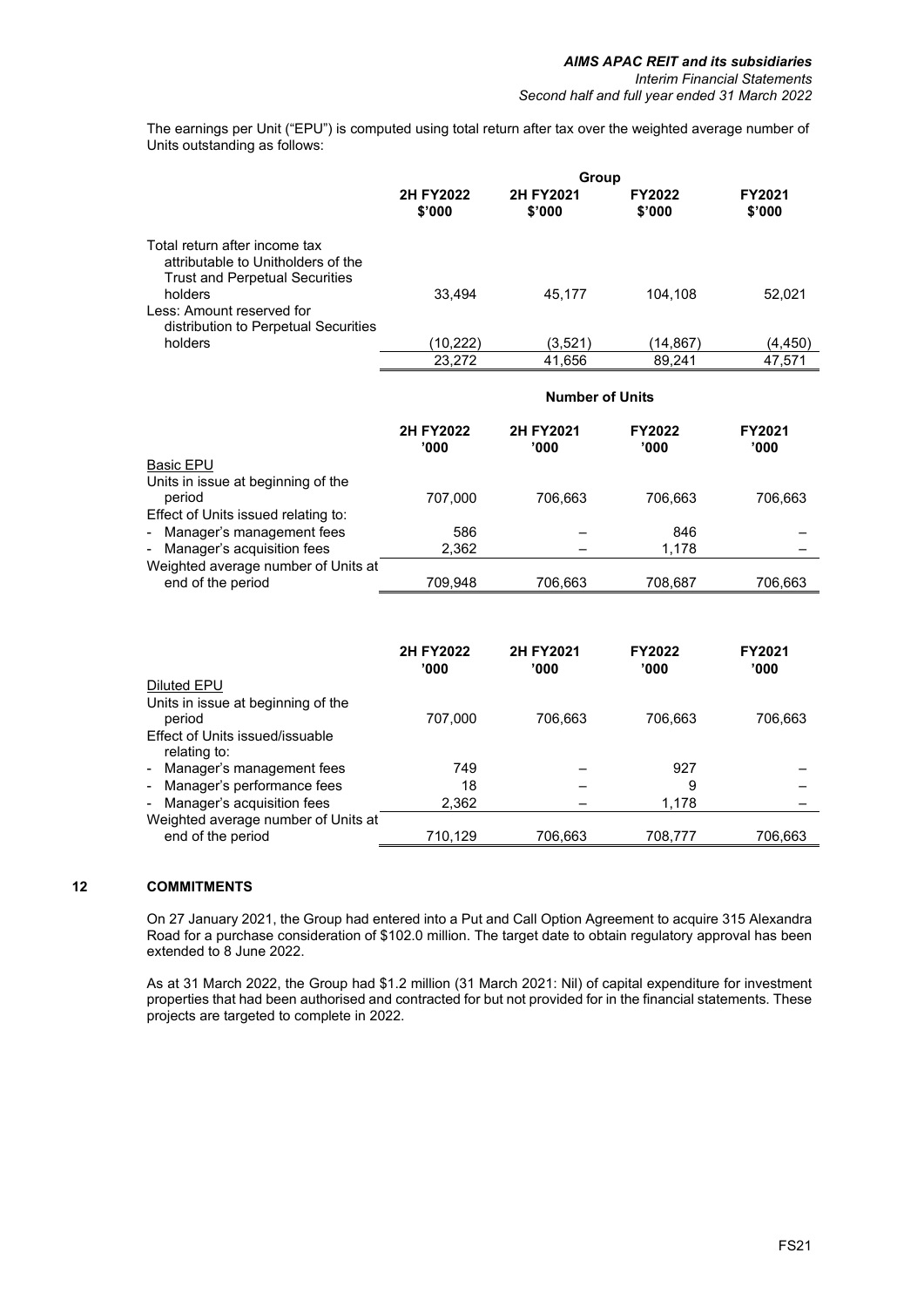## **13 SIGNIFICANT RELATED PARTY TRANSACTIONS**

Other than as disclosed elsewhere in the interim financial statements, significant related party transactions carried out on terms agreed between the parties are as follows:

|                                                                        |                     | Group               |                  |                         |
|------------------------------------------------------------------------|---------------------|---------------------|------------------|-------------------------|
|                                                                        | 2H FY2022<br>\$'000 | 2H FY2021<br>\$'000 | FY2022<br>\$'000 | <b>FY2021</b><br>\$'000 |
| The Manager                                                            |                     |                     |                  |                         |
| Manager's management fees                                              |                     |                     |                  |                         |
| Base fees<br>L,                                                        | 5,563               | 4,314               | 10,012           | 8,411                   |
| Performance fees<br>$\overline{\phantom{a}}$                           | 4,619               |                     | 4,619            |                         |
| Acquisition fees                                                       | 4,597               | 1,296               | 4,597            | 1,296                   |
| <b>Entities controlled by corporate</b><br>shareholders of the Manager |                     |                     |                  |                         |
| Investment management fees <sup>1</sup>                                | 1,812               | 1,652               | 2,645            | 1,804                   |
| Trustees' fees <sup>1</sup>                                            |                     | 63                  |                  | 185                     |
| <b>The Property Manager</b>                                            |                     |                     |                  |                         |
| Property management fees                                               | 934                 | 891                 | 1,843            | 1,629                   |
| Lease management fees                                                  | 466                 | 447                 | 921              | 815                     |
| Marketing services commissions                                         | 1,103               | 860                 | 2,768            | 1,764                   |
| Project management fees                                                | 6                   | 73                  | 44               | 83                      |
| Reimbursement of site staff costs                                      | 438                 |                     | 438              |                         |
| <b>The Trustee</b>                                                     |                     |                     |                  |                         |
| Trustee's fees                                                         | 185                 | 149                 | 338              | 293                     |
| Joint venture                                                          |                     |                     |                  |                         |
| Interest income                                                        | 240                 | 323                 | 655              | 496                     |

<sup>1</sup> During the third quarter of the financial year ended 31 March 2021, the Group finalised the revision of the investment management fees, which are paid/payable to AA REIT Management Australia Pty Limited (the Australian investment manager of the Group's properties located in Australia), for the period from 15 July 2019 to 31 August 2024. Following the finalisation of the fee revision, the Australian investment management fees now include the trustee fees.

## **14 SEGMENT REPORTING**

The Manager considers the business from a geographical segment perspective. Geographically, the Manager manages and monitors the business by two countries: Singapore and Australia. For each of the reporting segments, the Manager reviews internal management reports on a monthly basis. This forms the basis of identifying the operating segments of the Group under FRS 108 *Operating Segments*.

Certain assets and liabilities, borrowing costs and Trust expenses are not allocated to the segments as treasury activities are centrally managed by the Group.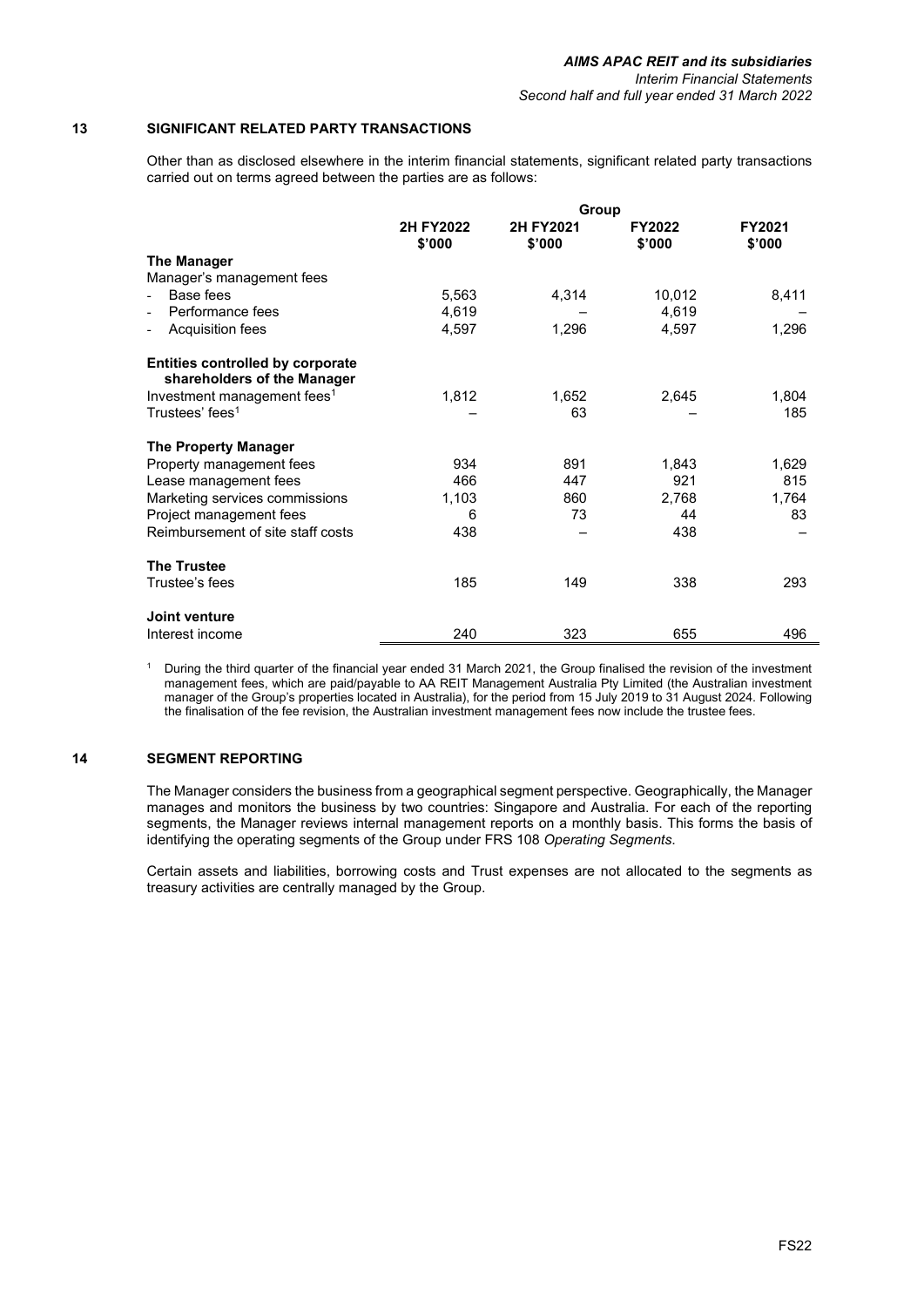*Interim Financial Statements Second half and full year ended 31 March 2022*

## **Information about reportable segments**

|                                                   | <b>Singapore</b><br>\$'000 | Australia<br>\$'000 | Total<br>\$'000 |
|---------------------------------------------------|----------------------------|---------------------|-----------------|
| FY2022                                            |                            |                     |                 |
| <b>Revenue and expenses</b>                       |                            |                     |                 |
| Gross revenue                                     | 128,819                    | 13,571              | 142,390         |
| Property operating expenses                       | (39, 200)                  | (5)                 | (39, 205)       |
| Net property income                               | 89,619                     | 13,566              | 103,185         |
| Share of profits of joint venture (net of tax)    |                            | 48,1401             | 48,140          |
| Net change in fair value of investment properties | 17,116                     | (17,706)            | (590)           |
| Net change in fair value of right-of-use assets   | (5,238)                    |                     | (5,238)         |
| Net change in fair value of derivative financial  |                            |                     |                 |
| instruments                                       | 2,796                      | 5,423               | 8,219           |
|                                                   |                            |                     | 153,716         |
| Unallocated items:                                |                            |                     |                 |
| Foreign exchange loss                             |                            |                     | (86)            |
| Interest income                                   |                            |                     | 719             |
| Borrowing costs                                   |                            |                     | (22, 828)       |
| Trust and other expenses                          |                            |                     | (19, 226)       |
| Total return before income tax                    |                            |                     | 112,295         |
| Income tax expense                                |                            |                     | (8, 187)        |
| Total return after income tax                     |                            |                     | 104,108         |
| Non-current assets <sup>2</sup>                   | 1,467,336                  | 896,095             | 2,363,431       |
| Other segment items:                              |                            |                     |                 |
| Joint venture                                     |                            | 367,763             | 367,763         |
| Capital expenditure <sup>3</sup>                  | 4,884                      |                     | 4,884           |
| Acquisition of investment property                |                            | 489,839             | 489,839         |
| FY2021                                            |                            |                     |                 |
| <b>Revenue and expenses</b>                       |                            |                     |                 |
| Gross revenue                                     | 119,112                    | 3,521               | 122,633         |
| Property operating expenses                       | (35,060)                   | (41)                | (35, 101)       |
| Net property income                               | 84,052                     | 3,480               | 87,532          |
| Share of profits of joint venture (net of tax)    |                            | 35,3541             | 35,354          |
| Net change in fair value of investment properties | (31, 752)                  | 5,080               | (26, 672)       |
| Net change in fair value of right-of-use assets   | (5, 134)                   |                     | (5, 134)        |
| Net change in fair value of derivative financial  |                            |                     |                 |
| instruments                                       | 1,360                      | 818                 | 2,178           |
| Unallocated items:                                |                            |                     | 93,258          |
| Foreign exchange gain                             |                            |                     | 296             |
| Interest income                                   |                            |                     | 631             |
| Borrowing costs                                   |                            |                     | (22, 127)       |
| Trust and other expenses                          |                            |                     | (11, 990)       |
| Total return before income tax                    |                            |                     | 60,068          |
| Income tax expense                                |                            |                     | (8,047)         |
| Total return after income tax                     |                            |                     | 52,021          |
| Non-current assets <sup>2</sup>                   | 1,446,530                  | 381,245             | 1,827,775       |
| Other segment items:                              |                            |                     |                 |
| Joint venture                                     |                            | 335,704             | 335,704         |
| Capital expenditure <sup>3</sup>                  | 2,270                      |                     | 2,270           |
| Acquisition of investment property                | 134,882                    |                     | 134,882         |

 $^{\rm 1}$  Included in the share of profits of joint venture (net of tax) is the share of revaluation surplus recognised on the valuation of Optus Centre of \$32.3 million (2021: \$21.7 million).

<sup>2</sup> Excluding derivative financial instruments.<br><sup>3</sup> Capital expenditure consists of additions of

<sup>3</sup> Capital expenditure consists of additions of investment properties.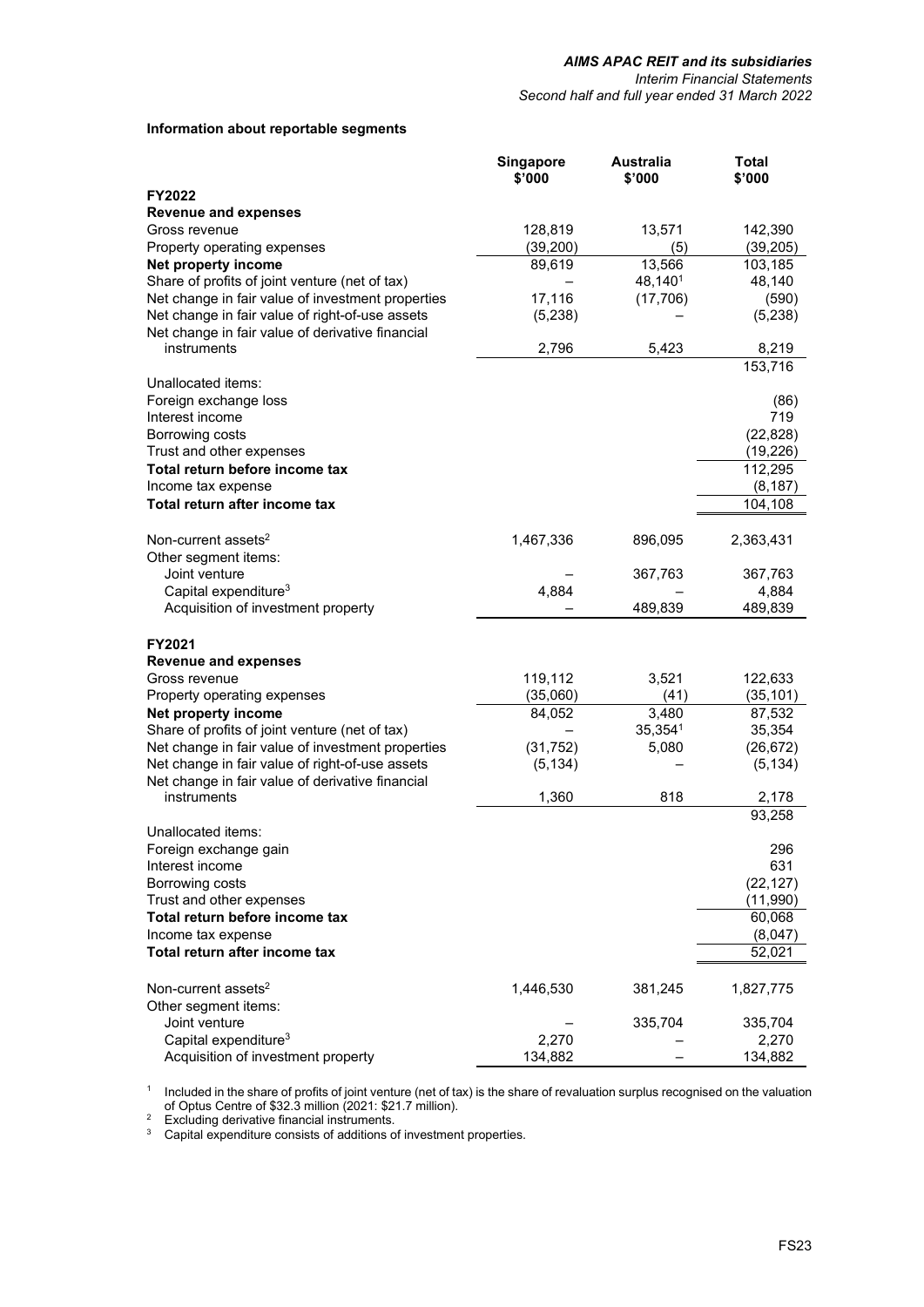No business segment information has been prepared as all investment properties are used mainly for industrial (including warehousing and business park) purposes and they are similar in terms of purpose, economic characteristics, types of tenants and nature of services provided to tenants. As such, the Group's chief operating decision makers are of the view that the Group has only one reportable segment, which is the leasing of investment properties. Accordingly, no operating segment information has been prepared. This forms the basis of identifying the operating segments of the Group under FRS 108 *Operating Segments*.

#### **Major tenants**

Rental income from one major tenant of the Group's reportable segment represents approximately \$10.3 million (FY2021: \$8.3 million) of the Group's rental income.

## **15 FINANCIAL RATIOS**

|                                                      | Group              |                    |
|------------------------------------------------------|--------------------|--------------------|
|                                                      | <b>FY2022</b><br>% | <b>FY2021</b><br>% |
| Expenses to weighted average net assets <sup>1</sup> |                    |                    |
| - Expense ratio excluding performance-related fee    | 1.16               | 1.14               |
| - Expense ratio including performance-related fee    | 1.52               | 1.14               |
| Portfolio turnover rate <sup>2</sup>                 |                    |                    |

<sup>1</sup> The annualised ratios are computed in accordance with the guidelines of Investment Management Association of Singapore. The expenses used in the computation relate to expenses of the Group, excluding property related expenses, borrowing costs, changes in fair value of financial derivatives, investment properties, investment property under development and foreign exchange gains/(losses).

<sup>2</sup> The annualised ratio is computed based on the lesser of purchases or sales of underlying investment properties of the Group expressed as a percentage of weighted average net asset value.

#### **16 SUBSEQUENT EVENT**

On 27 April 2022 the Manager approved a distribution of 2.36 cents per Unit in respect of the period from 1 January 2022 to 31 March 2022 to be paid on 24 June 2022.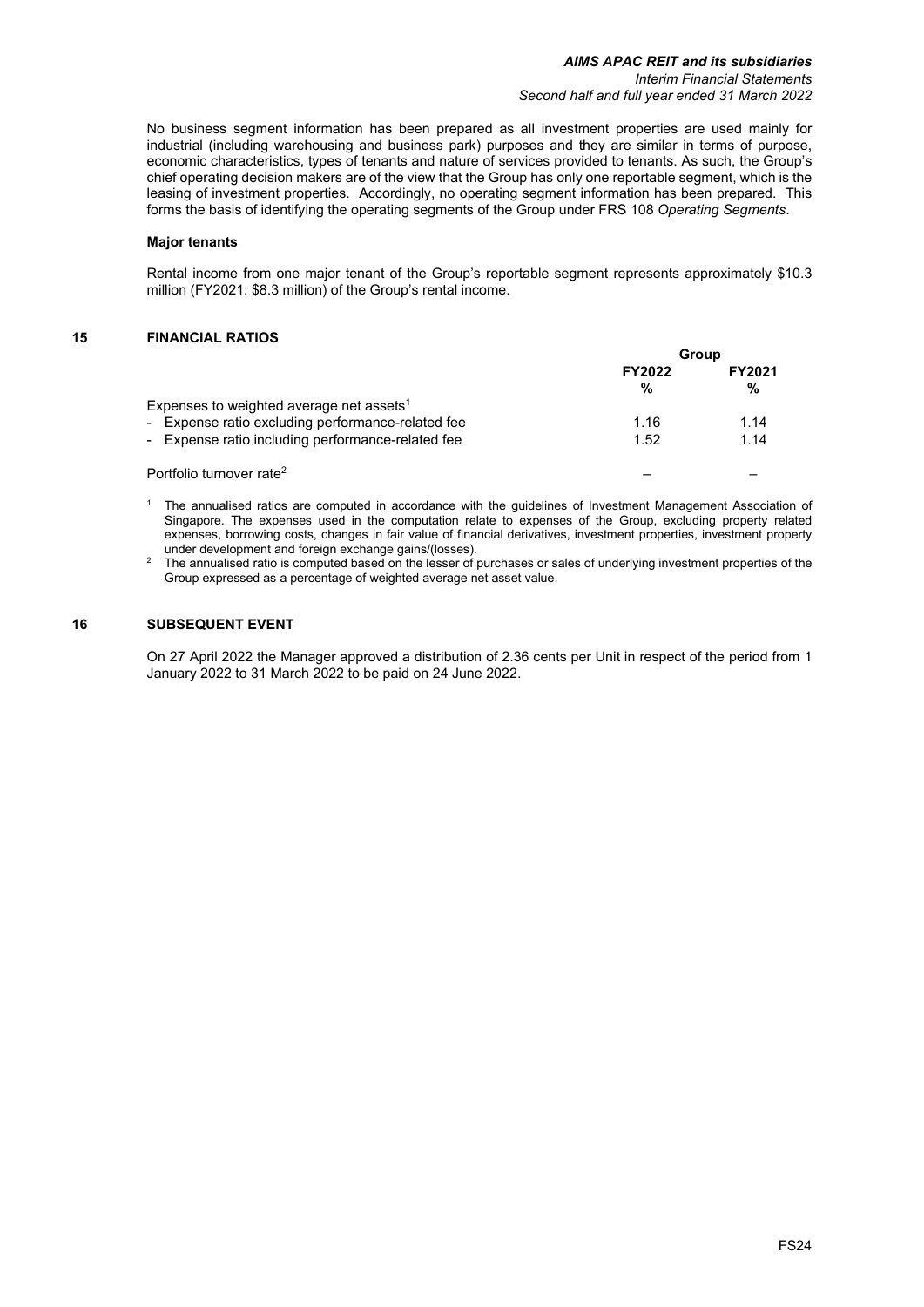**Other Information Required By Listing Rule Appendix 7.2**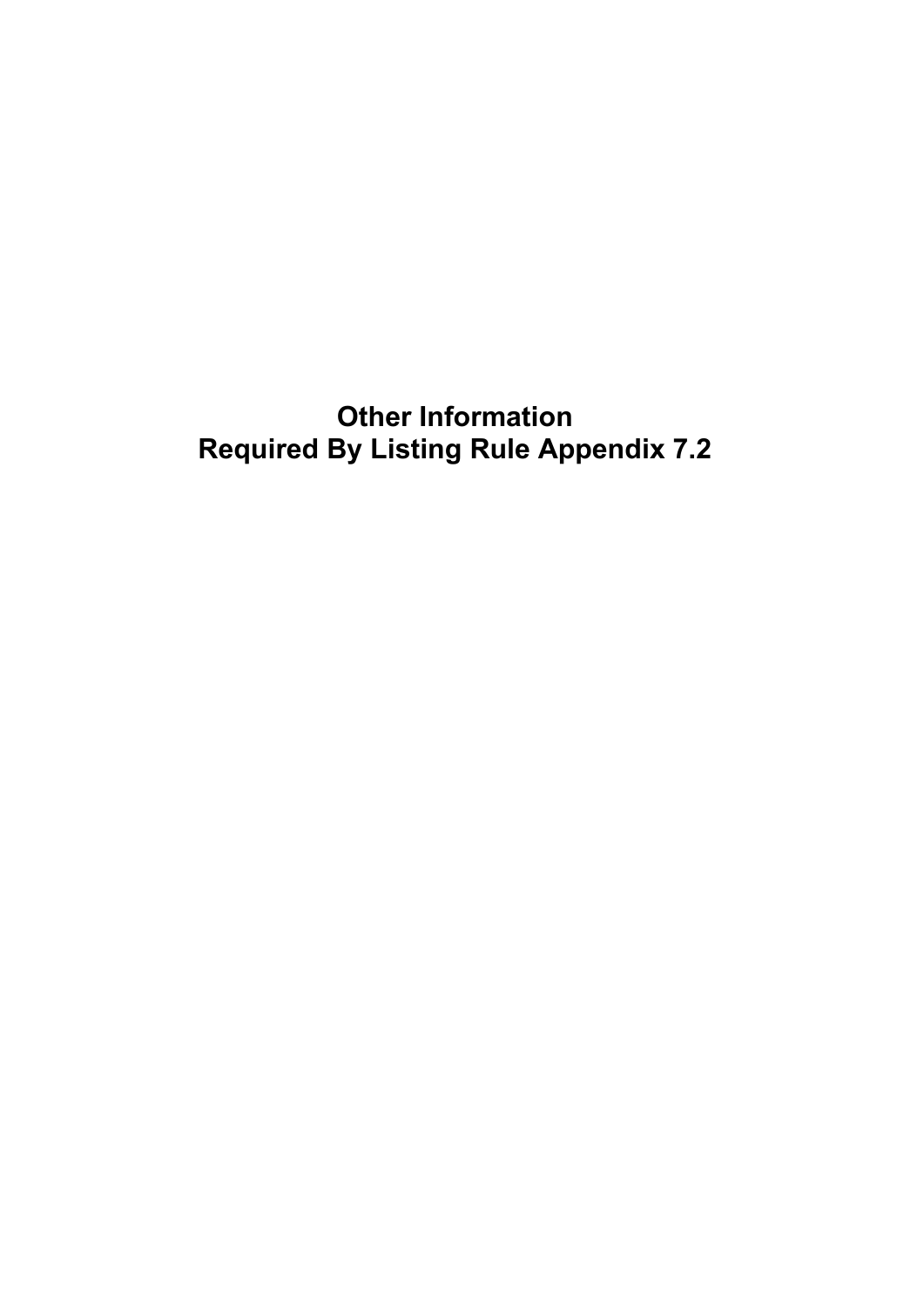## **1 INTRODUCTION**

AIMS APAC REIT ("AA REIT" or the "Trust") is a real estate investment trust which was listed on the Main Board of the SGX-ST on 19 April 2007. AA REIT is externally managed by AIMS APAC REIT Management Limited (the "Manager"). The principal investment objective of the Manager is to invest in a diversified portfolio of incomeproducing real estate assets located in Singapore and throughout the Asia-Pacific region that is used for industrial purposes, including, but not limited to warehousing and distribution activities, business park activities and manufacturing activities. The Manager's key objectives are to deliver stable distributions to Unitholders and to provide long-term capital growth.

The Group<sup>[1](#page-26-0)</sup> has a portfolio of 29 industrial properties, 26 of which are located throughout Singapore, one industrial property located in Gold Coast, Queensland, Australia, one business park located in New South Wales, Australia, and one business park property located in Macquarie Park, New South Wales ("NSW"), Australi[a2.](#page-26-1)

## **2 SUMMARY OF AIMS APAC REIT GROUP RESULTS**

|                                                   | <b>Note</b> | 2H<br>FY2022 | 2H<br>FY2021 | $+/(-)$ | <b>FY2022</b>  | FY2021  | $+$ /(-) |
|---------------------------------------------------|-------------|--------------|--------------|---------|----------------|---------|----------|
|                                                   |             | S\$'000      | S\$'000      | %       | <b>S\$'000</b> | S\$'000 | %        |
| Gross revenue                                     | (a)         | 77,144       | 64.901       | 18.9    | 142,390        | 122,633 | 16.1     |
| Net property income                               | (a)         | 55,476       | 47.579       | 16.6    | 103,185        | 87,532  | 17.9     |
| Share of profits of joint venture<br>(net of tax) | (a)         | 20.876       | 27.730       | (24.7)  | 48.140         | 35.354  | 36.2     |
| Distributions to Unitholders                      |             | 33,644       | 34.979       | (3.8)   | 67,247         | 63,247  | 6.3      |
| Distribution per Unit ("DPU")<br>(cents)          |             | 4.71         | 4.95         | (4.8)   | 9.46           | 8.95    | 5.7      |

## **Breakdown of DPU by quarter**

|                                           | <b>Note</b> | FY2022       | <b>FY2021</b> | $+$ /(-) |
|-------------------------------------------|-------------|--------------|---------------|----------|
|                                           |             | <b>Cents</b> | <b>Cents</b>  | %        |
| For the first quarter ended 30 June       | (b)         | 2.25         | 2.00          | 12.5     |
| For the second quarter ended 30 September | (b)         | 2.50         | 2.00          | 25.0     |
| For the third quarter ended 31 December   | (b)         | 2.35         | 2.05          | 14.6     |
| For the fourth quarter ended 31 March     |             | 2.36         | 2.90          | (18.6)   |
| For the year ended 31 March               |             | 9.46         | 8.95          | 5.7      |

## **Notes:**

- (a) Please refer to section 3 on "Review of performance of the Group" for explanation of the variances.
- (b) The payment of distribution for the:
	- i. first quarter ended 30 June 2021 on 22 September 2021
	- ii. second quarter ended 30 September 2021 on 17 December 2021
	- iii. third quarter ended 31 December 2021 on 25 March 2022

<span id="page-26-1"></span><span id="page-26-0"></span><sup>&</sup>lt;sup>1</sup> The Group comprises AIMS APAC REIT, its wholly-owned subsidiaries and its interest in a joint venture.<br><sup>2</sup> AA REIT has a 49.0% interest in Optus Centre located in Macquarie Park, NSW, Australia.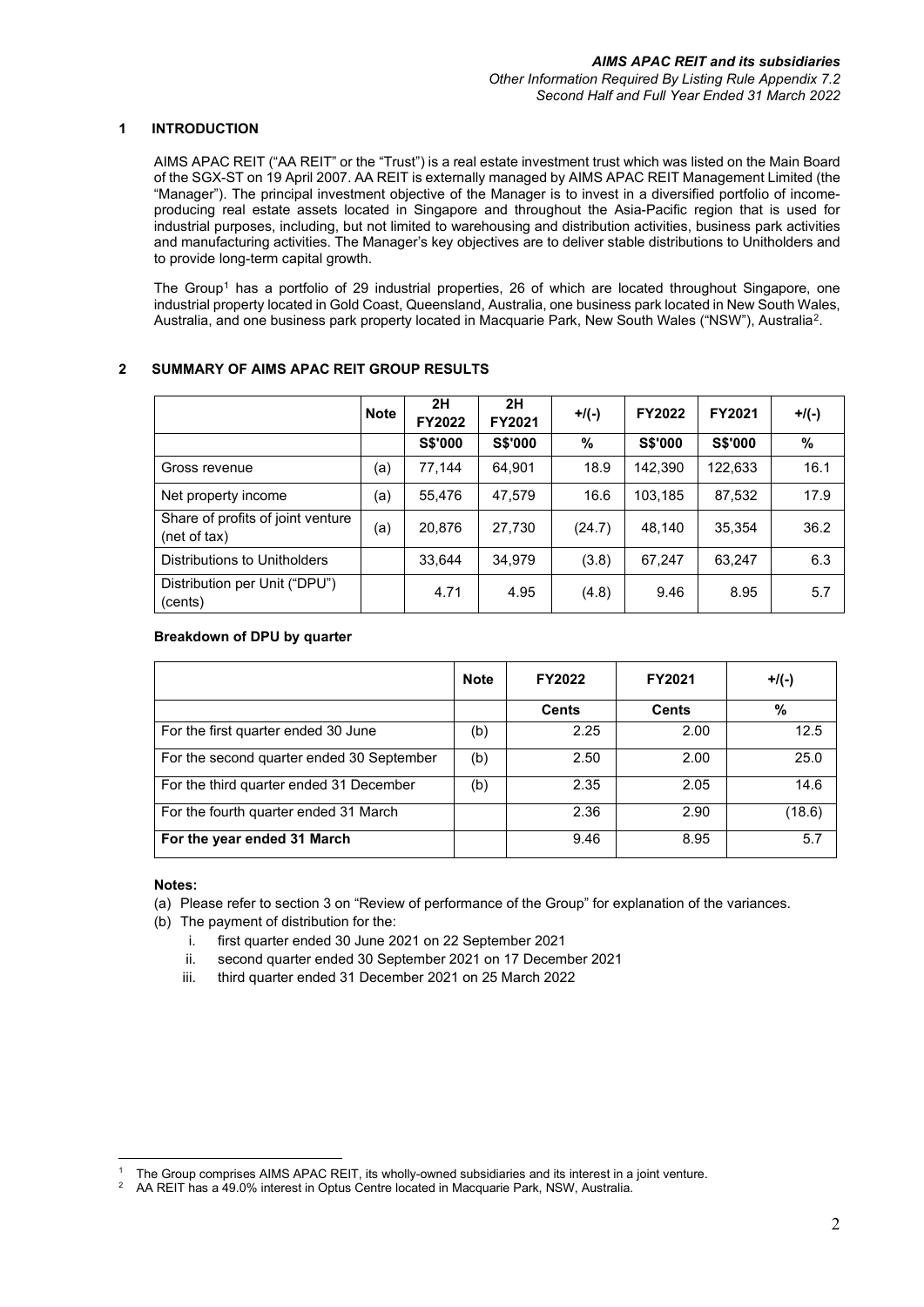## *AIMS APAC REIT and its subsidiaries*

*Other Information Required By Listing Rule Appendix 7.2 Second Half and Full Year Ended 31 March 2022*

## **Distribution and Record Date**

| <b>Distribution</b>      | For 1 January 2022 to 31 March 2022     |                      |  |
|--------------------------|-----------------------------------------|----------------------|--|
| Distribution Type        | (a) Taxable Income                      |                      |  |
|                          | (a) Tax-Exempt Income                   |                      |  |
|                          | (b) Capital Distribution <sup>1</sup>   |                      |  |
| <b>Distribution Rate</b> | (a) Taxable Income Distribution:        | 1.616 cents per Unit |  |
|                          | (b) Tax-Exempt Income                   | 0.134 cents per Unit |  |
|                          | (c) Capital Distribution <sup>1</sup> : | 0.610 cents per Unit |  |
|                          |                                         | 2.360 cents per Unit |  |
| <b>Record Date</b>       | 10 May 2022                             |                      |  |
| <b>Payment Date</b>      | 24 June 2022                            |                      |  |

<span id="page-27-1"></span><span id="page-27-0"></span><sup>1</sup> This relates to the tax deferred component arising from the distributions remitted from the Group's investments in Australia.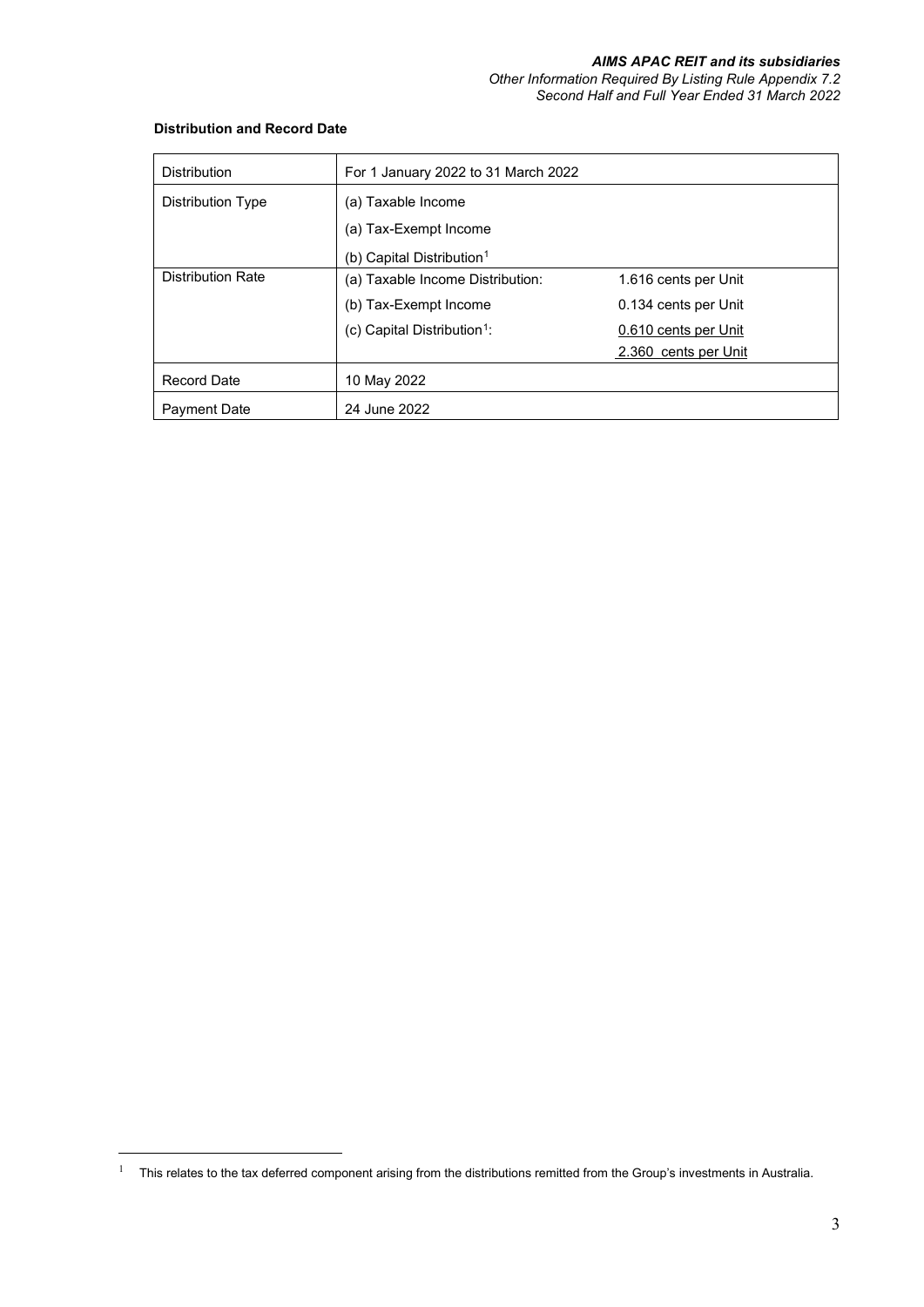## **3 REVIEW OF PERFORMANCE OF THE GROUP**

#### **3.1 Statements of Financial Position as at 31 March 2022 vs. 31 March 2021**

|                                                                        |             | Group                                 |                                |                          | <b>Trust</b>                   |                                       |                  |  |
|------------------------------------------------------------------------|-------------|---------------------------------------|--------------------------------|--------------------------|--------------------------------|---------------------------------------|------------------|--|
|                                                                        | <b>Note</b> | 31<br><b>March</b><br>2022<br>S\$'000 | 31<br>March<br>2021<br>S\$'000 | $+$ /(-)<br>$\%$         | 31<br>March<br>2022<br>S\$'000 | 31<br><b>March</b><br>2021<br>S\$'000 | $+$ /(-)<br>$\%$ |  |
| <b>Non-current assets</b>                                              |             |                                       |                                |                          |                                |                                       |                  |  |
| Investment properties                                                  | (a)         | 1,992,582                             | 1,489,030                      |                          | 33.8 1,464,250                 | 1,443,489                             | 1.4              |  |
| <b>Subsidiaries</b>                                                    | (b)         |                                       |                                | $\overline{\phantom{0}}$ | 328,681                        | 108,764                               | >100.0           |  |
| Joint venture                                                          | (c)         | 367,763                               | 335,704                        | 9.5                      | $\overline{\phantom{0}}$       |                                       |                  |  |
| Trade and other receivables                                            | (d)         | 3,086                                 | 3,041                          | 1.5                      | 3,086                          | 3,041                                 | 1.5              |  |
| Derivative financial instruments                                       | (h)         | 9,989                                 | 1,126                          | >100.0                   | 7,216                          | 1,126                                 | >100.0           |  |
|                                                                        |             | 2,373,420                             | 1,828,901                      |                          | 29.8 1,803,233                 | 1,556,420                             | 15.9             |  |
| <b>Current assets</b>                                                  |             |                                       |                                |                          |                                |                                       |                  |  |
| Trade and other receivables                                            | (d)         | 8,846                                 | 6,521                          | 35.7                     | 9,802                          | 6,255                                 | 56.7             |  |
| Cash and cash equivalents                                              | (e)         | 21,395                                | 11,159                         | 91.7                     | 11,599                         | 8,884                                 | 30.6             |  |
|                                                                        |             | 30,241                                | 17,680                         | 71.0                     | 21,401                         | 15.139                                | 41.4             |  |
| <b>Total assets</b>                                                    |             | 2,403,661                             | 1,846,581                      |                          | 30.2 1,824,634                 | 1,571,559                             | 16.1             |  |
|                                                                        |             |                                       |                                |                          |                                |                                       |                  |  |
| <b>Non-current liabilities</b>                                         |             |                                       |                                |                          |                                |                                       |                  |  |
| Trade and other payables                                               | (f)         | 13,135                                | 10,780                         | 21.8                     | 13,135                         | 10,780                                | 21.8             |  |
| Interest-bearing borrowings                                            | (g)         | 817,782                               | 510,740                        | 60.1                     | 405,184                        | 347,146                               | 16.7             |  |
| Derivative financial instruments                                       | (h)         | 1,495                                 | 6,770                          | (77.9)                   | 1,495                          | 6,642                                 | (77.5)           |  |
| Deferred tax liabilities                                               | (i)         | 27,944                                | 21,419                         | 30.5                     |                                |                                       |                  |  |
| Lease liabilities                                                      | (j)         | 88,621                                | 89,974                         | (1.5)                    | 88,621                         | 89,974                                | (1.5)            |  |
|                                                                        |             | 948,977                               | 639,683                        | 48.4                     | 508,435                        | 454,542                               | 11.9             |  |
| <b>Current liabilities</b>                                             |             |                                       |                                |                          |                                |                                       |                  |  |
| Trade and other payables                                               | (k)         | 39,767                                | 32,052                         | 24.1                     | 33,832                         | 31,293                                | 8.1              |  |
| Interest-bearing borrowings                                            | (g)         | 35,206                                | 80,716                         | (56.4)                   | $\overline{\phantom{0}}$       | 80,716                                | (100.0)          |  |
| Derivative financial instruments                                       | (h)         | 540                                   | 1,444                          | (62.6)                   | 540                            | 1,444                                 | (62.6)           |  |
| Lease liabilities                                                      | (j)         | 5,429                                 | 5,315                          | 2.1                      | 5,429                          | 5,315                                 | 2.1              |  |
|                                                                        |             | 80,942                                | 119,527                        | (32.3)                   | 39,801                         | 118,768                               | (66.5)           |  |
| <b>Total liabilities</b>                                               |             | 1,029,919                             | 759,210                        | 35.7                     | 548,236                        | 573,310                               | (4.4)            |  |
|                                                                        |             |                                       |                                |                          |                                |                                       |                  |  |
| <b>Net assets</b>                                                      |             | 1,373,742                             | 1,087,371                      |                          | 26.3 1,276,398                 | 998,249                               | 27.9             |  |
| Represented by:<br>Unitholders' funds<br>Perpetual Securities holders' |             | 1,000,196                             | 962,758                        | 3.9                      | 902,852                        | 873,636                               | 3.3              |  |
| funds                                                                  | (1)         | 373,546                               | 124,613                        | >100.0                   | 373,546                        | 124,613                               | >100.0           |  |
|                                                                        |             | 1,373,742                             | 1,087,371                      |                          | 26.3 1,276,398                 | 998,249                               | 27.9             |  |

(a) The increase in investment properties was largely due to the acquisition of a property at 1 Woolworths Way, Bella Vista, New South Wales, Australia ("Woolworths HQ") in November 2021, offset by the net revaluation loss mainly from the transaction cost capitalised for the Woolworths HQ acquisition.

(b) This relates to the Trust's interests in its wholly-owned subsidiaries, AACI REIT MTN Pte. Ltd., AIMS APAC REIT (Australia) Trust, AACI REIT Opera Pte. Ltd., AA REIT Alexandra Trust and AA REIT Alexandra Pte. Ltd. The increase in subsidiaries was due to the constitution of the indirect wholly-owned trusts, AA REIT Australia Trust (NSW) and Bella Vista Trust in relation to the acquisition of the Woolworths HQ.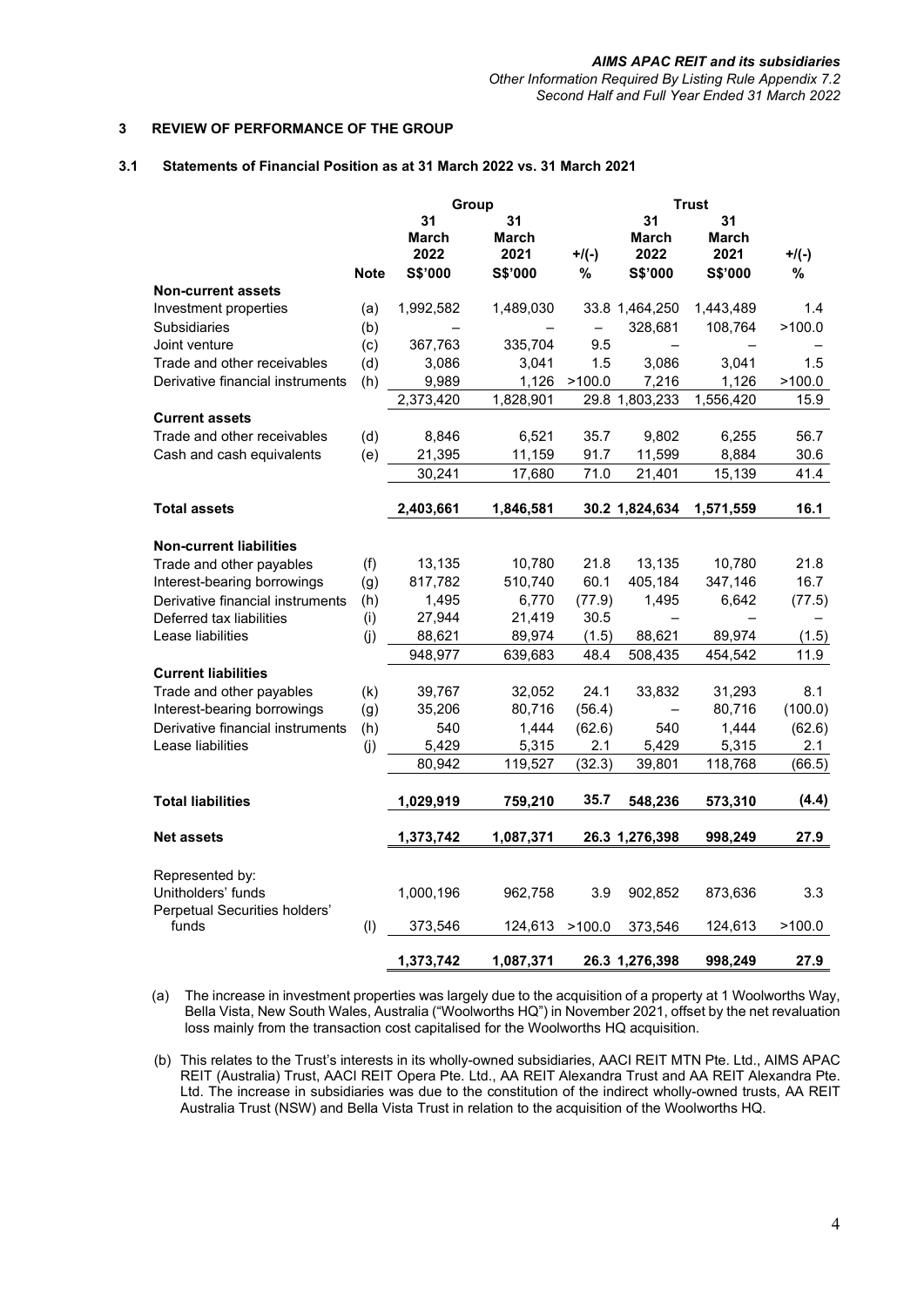### *Other Information Required By Listing Rule Appendix 7.2 Second Half and Full Year Ended 31 March 2022*

- (c) This relates to the Group's 49.0% interest in Macquarie Park Trust, the Australian trust which holds Optus Centre, located in Macquarie Park, NSW, Australia and a proportionate unitholder loan to the joint venture. The increase was mainly due to the share of revaluation surplus following the valuation of the property as at 31 March 2022.
- (d) Non-current trade and other receivables relate to the unamortised portion of the marketing services commission for leases with tenors of more than one year.

Current trade and other receivables as at 31 March 2022 of S\$8.8 million was S\$2.3 million higher compared to balances as at 31 March 2021. The increase was mainly due to refundable deposit paid for utilities.

- (e) Cash and cash equivalents increased mainly due to acquisition of Woolworths HQ, funded by interestbearing borrowings and Perpetual Securities. Please refer to page FS11 of the Interim Financial Statements for the Consolidated Statement of Cash Flows.
- (f) Non-current trade and other payables mainly comprised rental deposits received from tenants with remaining lease tenors of more than one year. The increase was mainly due to rental deposits received from tenants for leases with lease tenors of more than one year.
- (g) The total borrowings of the Group as at 31 March 2022 of S\$853.0 million was S\$261.5 million higher compared to balances as at 31 March 2021 mainly due to additional loan drawn down for the acquisition of Woolworths HQ and offset by net loan repayments during the year.
- (h) The derivative financial instruments as at 31 March 2022 were in relation to interest rate swap and foreign currency forward contracts.
- (i) This relates to the provision of deferred tax liabilities for the Trust's investment in Australia. The increase in deferred tax liabilities is in relation to the deferred tax liability recognised on the share of revaluation surplus on Optus Centre and the fair value gain recorded for the investment property at Boardriders Asia Pacific HQ.
- (j) This relates to the recognition of lease liabilities in relation to the capitalisation of land rent payments in accordance with FRS 116. The decrease in lease liabilities was mainly due to land rent payments during FY2022, partially offset by the recognition of the lease liability on the extension option for the property at 61 Yishun Industrial Park A, in accordance with FRS 116.
- (k) The increase in current trade and other payables was mainly due to higher accrued property operating expenses and interest payable contributed from the acquisition of Woolworths HQ in November 2021. As at 31 March 2022, the Group and the Trust had total undrawn committed facilities of approximately S\$160.4 million to fulfil their liabilities as and when they fall due.
- (l) On 1 September 2021, the Trust issued S\$250.0 million of Perpetual Securities under its S\$750 million Multicurrency Debt issuance Programme. The carrying value represents the Perpetual Securities issued, net of issue costs and includes the amount reserved for distribution to the Perpetual Securities holders from the last distribution date or the issuance date, as the case may be.

As at 31 March 2022, the Group's current liabilities exceeded its current assets by S\$50.7 million mainly due to interest bearing borrowings due in the next 12 months and accrued property expenses. The Group has sufficient banking facilities available to meet its current obligations as and when they fall due.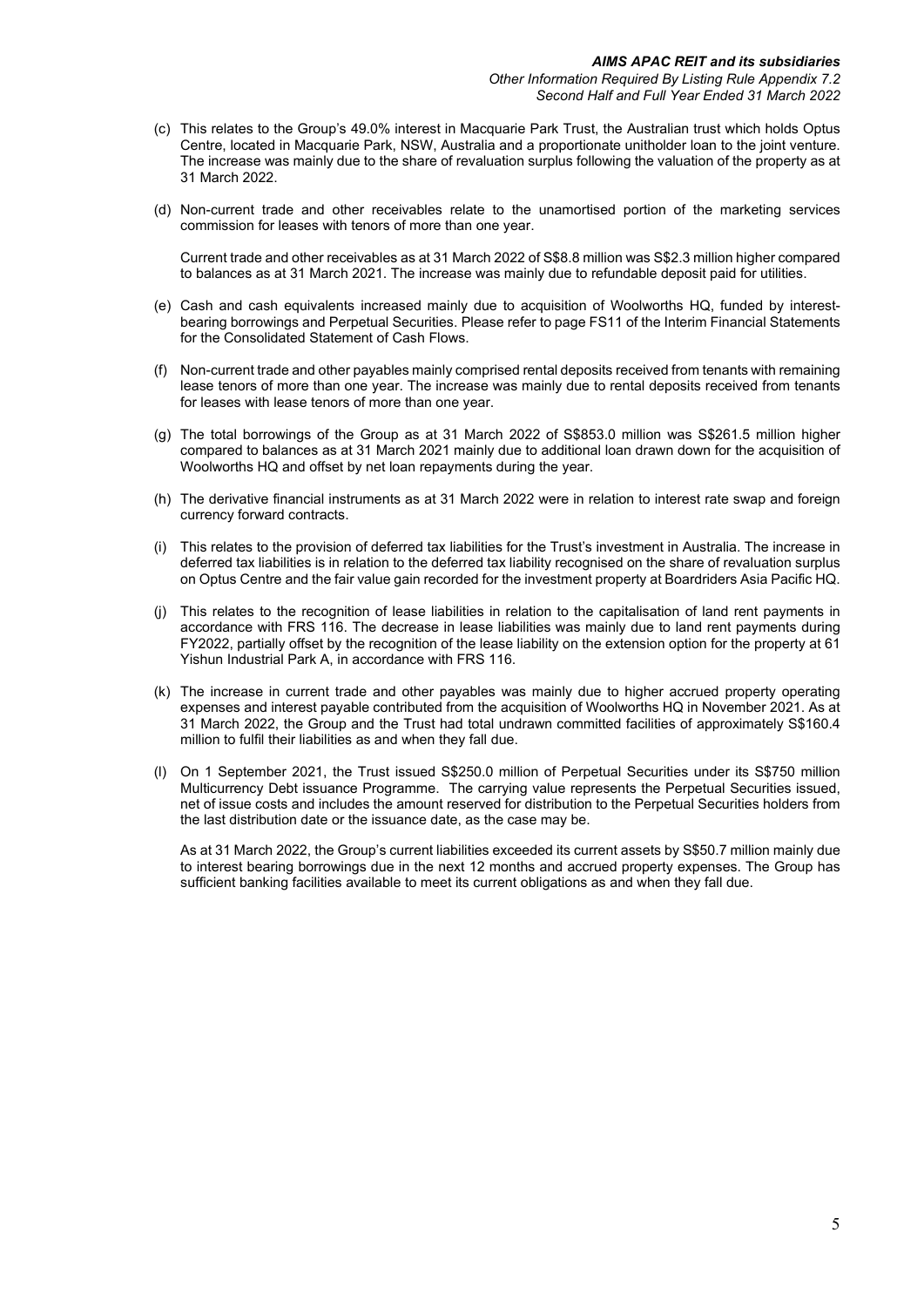*Other Information Required By Listing Rule Appendix 7.2 Second Half and Full Year Ended 31 March 2022*

## **3.2 Consolidated Statements of Total Return**

|                                                                 | Group     |           | Group     |           |           |           |  |
|-----------------------------------------------------------------|-----------|-----------|-----------|-----------|-----------|-----------|--|
|                                                                 | 2H        | 2H        |           |           |           |           |  |
|                                                                 | FY2022    | FY2021    | $+$ /(-)  | FY2022    | FY2021    | $+$ /(-)  |  |
|                                                                 | S\$'000   | S\$'000   | %         | S\$'000   | S\$'000   | %         |  |
| Gross revenue                                                   | 77,144    | 64,901    | 18.9      | 142,390   | 122,633   | 16.1      |  |
| Property operating expenses                                     | (21, 668) | (17, 322) | 25.1      | (39, 205) | (35, 101) | 11.7      |  |
| <b>Net property income</b>                                      | 55,476    | 47,579    | 16.6      | 103,185   | 87,532    | 17.9      |  |
| Net foreign exchange gain/(loss)                                | 57        | 90        | (36.7)    | (86)      | 296       | >(100.0)  |  |
| Interest income                                                 | 296       | 344       | (14.0)    | 719       | 631       | 13.9      |  |
| Borrowing costs                                                 | (12, 162) | (10, 693) | 13.7      | (22, 828) | (22, 127) | 3.2       |  |
| Manager's management fees                                       | (5, 563)  | (4, 314)  | 29.0      | (10, 012) | (8, 411)  | 19.0      |  |
| Manager's performance fees                                      | (4,619)   |           | <b>NM</b> | (4,619)   |           | <b>NM</b> |  |
| Other trust expenses                                            | (3,057)   | (2,627)   | 16.4      | (4, 595)  | (3, 579)  | 28.4      |  |
| Non-property expenses                                           | (25, 401) | (17, 634) | 44.0      | (42, 054) | (34, 117) | 23.3      |  |
| Net income before joint venture's                               |           |           |           |           |           |           |  |
| profits                                                         | 30,428    | 30,379    | 0.2       | 61,764    | 54,342    | 13.7      |  |
| Share of profits of joint venture (net<br>of tax)               | 20,876    | 27,730    | (24.7)    | 48,140    | 35,354    | 36.2      |  |
| <b>Net income</b>                                               | 51,304    | 58,109    | (11.7)    | 109,904   | 89,696    | 22.5      |  |
| Net change in fair value of<br>investment properties            | (20, 945) | (10, 479) | 99.9      | (5,828)   | (31, 806) | (81.7)    |  |
| Net change in fair value of derivative<br>financial instruments | 6,953     | 2,772     | >100.0    | 8,219     | 2,178     | >100.0    |  |
| Total return before income tax                                  | 37,312    | 50,402    | (26.0)    | 112,295   | 60,068    | 86.9      |  |
| Income tax expense                                              | (3,818)   | (5, 225)  | (26.9)    | (8, 187)  | (8,047)   | 1.7       |  |
| Total return after income tax                                   | 33,494    | 45,177    | (25.9)    | 104,108   | 52,021    | >100.0    |  |
| <b>Attributable to:</b>                                         |           |           |           |           |           |           |  |
| <b>Unitholders</b>                                              | 23,272    | 41,656    | (44.1)    | 89,241    | 47,571    | 87.6      |  |
| Perpetual Securities holders                                    | 10,222    | 3,521     | >100.0    | 14,867    | 4,450     | >100.0    |  |
|                                                                 | 33,494    | 45,177    | (25.9)    | 104,108   | 52,021    | >100.0    |  |
| <b>Distributions to Unitholders</b>                             | 33,644    | 34,979    | (3.8)     | 67,247    | 63,247    | 6.3       |  |
| <b>DPU (Singapore cents)</b>                                    | 4.71      | 4.95      | (4.8)     | 9.46      | 8.95      | 5.7       |  |

NM: Not meaningful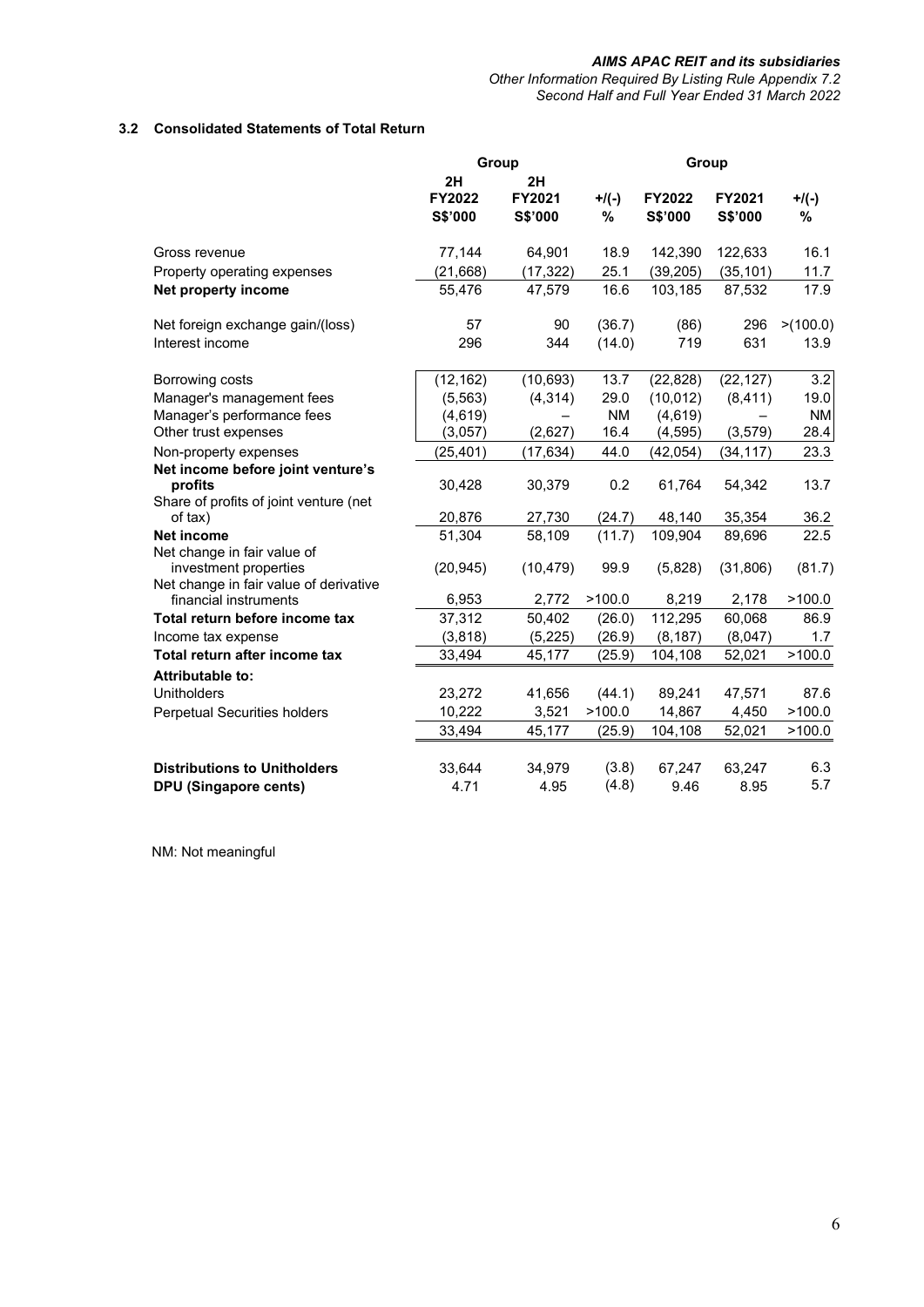#### **2H FY2022 vs 2H FY2021**

Gross revenue for 2H FY2022 of S\$77.1 million was S\$12.2 million higher as compared to 2H FY2021. The increase in gross revenue was mainly contributed by the acquisition of Woolworths HQ in November 2021 amounting to approximately S\$10.0 million, higher rental and recoveries for the properties at 20 Gul Way, 27 Penjuru Lane, 15 Tai Seng Drive and 541 Yishun Industrial Park A (rental contribution from the new master tenant commenced in January 2021).

Property operating expenses for 2H FY2022 of S\$21.7 million was S\$4.3 million higher as compared to 2H FY2021. The increase was largely due to the increase in the electricity cost during the fourth quarter of FY2022 and the increase in repair and maintenance expenses.

Net property income for 2H FY2022 of S\$55.5 million was S\$7.9 million higher than 2H FY2021 mainly due to higher gross revenue.

Borrowing costs for 2H FY2022 of S\$12.2 million was S\$1.5 million higher compared to 2H FY2021 mainly due to the interest from the new term loan of approximately AUD277.9 million used for the acquisition of Woolworths HQ.

Manager's management fees for 2H FY2022 of S\$5.6 million was S\$1.2 million higher compared to 2H FY2021. The increase was mainly due to higher value of the Deposited Property from the acquisition of Woolworths HQ in November 2021 and the higher valuation of Optus Centre.

Performance fee is computed at 0.2% per annum of the value of the Deposited Property, provided that the annual growth in distribution per unit ("DPU") in a given financial year exceeded 5.0%. Based on AA REIT FY2022 performance, the Manager is entitled to receive S\$4.6 million of performance fee.

Other trust expenses for 2H FY2022 of S\$3.1 million was S\$0.4 million higher compared to FY2021 mainly due to higher trustee fees and Australian investment management fees as a result of the higher value of the Deposited Property from the acquisition of Woolworths HQ,

The decrease in the share of profits of joint venture in 2H FY2022 was mainly due to lower share of revaluation surplus recognised from the valuation of Optus Centre of S\$7.8 million.

The net change in fair value of investment properties for 2H FY2022 was largely due to revaluation loss from the Woolworths HQ of S\$26.3 million mainly arising from transaction cost capitalised and S\$2.6 million fair value adjustments of ROU assets included in the Singapore investment properties in accordance with FRS 116 Leases ("FRS 116"). This is partially offset by the net revaluation gain of the Group's remaining 27 properties of S\$8.0 million.

The net changes in fair value of derivative financial instruments relates to the revaluation of interest rate swap contracts, cross-currency interest rate swap contracts and foreign currency forward contracts. The net change in fair value of derivative financial instruments is a non-tax chargeable/deductible item and has no impact on the taxable income and distributable income to the Unitholders.

The income tax expense comprises mainly withholding tax arising from distribution from Australia and the provision for deferred tax liability recognised on the share of revaluation surplus on Optus Centre and the fair value gain recorded for the investment property at Boardriders Asia Pacific HQ.

On 1 September 2021, the Trust issued S\$250.0 million Perpetual Securities. The Perpetual Securities confer a right to its holders to receive distribution payments at a rate of 5.375% per annum, with the first distribution rate reset falling on 1 September 2026 and subsequent resets occurring every five years thereafter. Distributions are payable semiannually in arrears on a discretionary basis and are non-cumulative in accordance with the terms and conditions of the Perpetual Securities.

#### **FY2022 vs FY2021**

Gross revenue for FY2022 of S\$142.4 million was S\$19.8 million higher as compared to FY2021. The increase in gross revenue was mainly contributed by the recent acquisition of Woolworths HQ in November 2021 amounting to approximately S\$10.0 million, full year contribution from 7 Bulim Street acquired in October 2020, higher rental and recoveries for the properties at 20 Gul Way, 8 & 10 Pandan Crescent, 29 Woodlands Industrial Park and 541 Yishun Industrial Park A (rental contribution from the new master tenant commenced in January 2021). In addition, the lower gross revenue for FY2021 was due to an estimated provision for waiver of rent for eligible tenants under the Singapore rental relief framework from SMEs of approximately S\$1.7 million.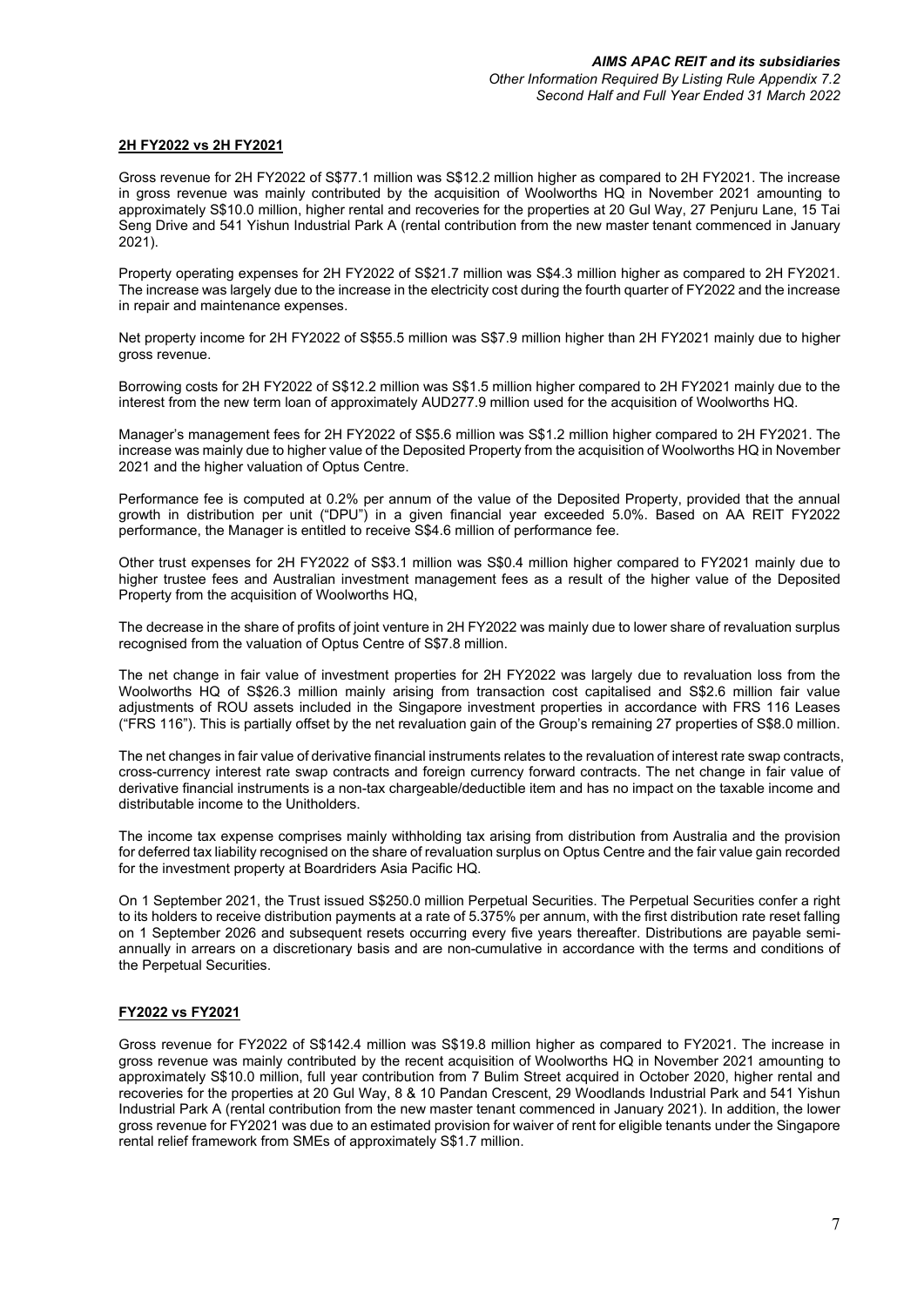### *Other Information Required By Listing Rule Appendix 7.2 Second Half and Full Year Ended 31 March 2022*

Property operating expenses for FY2022 of S\$39.2 million was S\$4.1 million higher as compared to FY2021. The increase was largely due to the increase in the electricity cost during the fourth quarter of FY2022 and the increase in the repair and maintenance expenses.

Net property income for FY2022 of S\$103.2 million was S\$15.7 million higher than FY2021 mainly due to higher gross revenue.

The increase in interest income for FY2022 was mainly due to the interest income earned on a proportionate unitholder loan to a joint venture to fund AA REIT's share of the asset enhancement initiative at Optus Centre.

Borrowing costs for FY2022 of S\$22.8 million was S\$0.7 million higher compared to FY2021 mainly due to the additional interest expense from the new term loan facility for acquisition of Woolworths HQ of approximately AUD277.95 million. This is partially offset by the loan repayments during the year.

Manager's management fees for FY2022 of S\$10.0 million was S\$1.6 million higher compared to FY2021. The increase was mainly due to higher value of the Deposited Property from the acquisition of Woolworths HQ in November 2021and the higher valuation of Optus Centre.

Performance fee is computed at 0.2% per annum of the value of the Deposited Property, provided that the annual growth in distribution per unit ("DPU") in a given financial year exceeded 5.0%. Based on AA REIT's distribution for FY2022, the Manager is entitled to receive S\$4.6 million of performance fee.

Other trust expenses for FY2022 of S\$4.6 million was S\$1.0 million higher compared to FY2021 mainly due to higher trustee fees and Australian investment management fees as a result of the higher value of the Deposited Property from the acquisition of Woolworths HQ, and higher valuation of Optus Centre.

The increase in the share of profits of joint venture in FY2022 was mainly due to higher share of revaluation surplus recognised from the valuation of Optus Centre of S\$10.7 million.

The net change in fair value of investment properties for FY2022 was largely due to revaluation loss from the Woolworths HQ of S\$26.3 million mainly arising from transaction cost capitalised and S\$5.2 million fair value adjustments of ROU assets included in investment properties in accordance with FRS 116 Leases ("FRS 116"). This is partially offset by the net revaluation gain of the Group's remaining 27 properties of S\$25.7 million.

As at 31 March 2022, the independent valuations of the Trust's 26 investment properties in Singapore were carried out by Savills Valuation and Professional Services (S) Pte Ltd or Jones Lang LaSalle Property Consultants Pte Ltd while the valuation of 2 investment properties in Australia were carried out by Jones Lang LaSalle Advisory Services Pty Ltd or Knight Frank NSW Valuations & Advisory Pty Ltd.

The net change in fair value of investment properties is a non-tax chargeable/deductible item and has no impact on the taxable income and distributable income to the Unitholders.

The net changes in fair value of derivative financial instruments relates to the revaluation of interest rate swap contracts, cross-currency interest rate swap contracts and foreign currency forward contracts. The net change in fair value of derivative financial instruments is a non-tax chargeable/deductible item and has no impact on the taxable income and distributable income to the Unitholders.

The income tax expense comprises mainly withholding tax for Australia income and the provision for deferred tax liability recognised on the share of revaluation surplus on Optus Centre and the fair value gain recorded for the investment property at Boardriders Asia Pacific HQ.

On 14 August 2020, the Trust issued S\$125.0 million of subordinated perpetual securities ("Perpetual Securities"). The Perpetual Securities confer a right to its holders to receive distribution payments at a rate of 5.65% per annum, with the first distribution rate reset falling on 14 August 2025 and subsequent resets occurring every five years thereafter. Distributions are payable semi-annually in arrears on a discretionary basis and are non-cumulative in accordance with the terms and conditions of the Perpetual Securities.

On 1 September 2021, the Trust issued S\$250.0 million Perpetual Securities. The Perpetual Securities confer a right to its holders to receive distribution payments at a rate of 5.375% per annum, with the first distribution rate reset falling on 1 September 2026 and subsequent resets occurring every five years thereafter. Distributions are payable semiannually in arrears on a discretionary basis and are non-cumulative in accordance with the terms and conditions of the Perpetual Securities.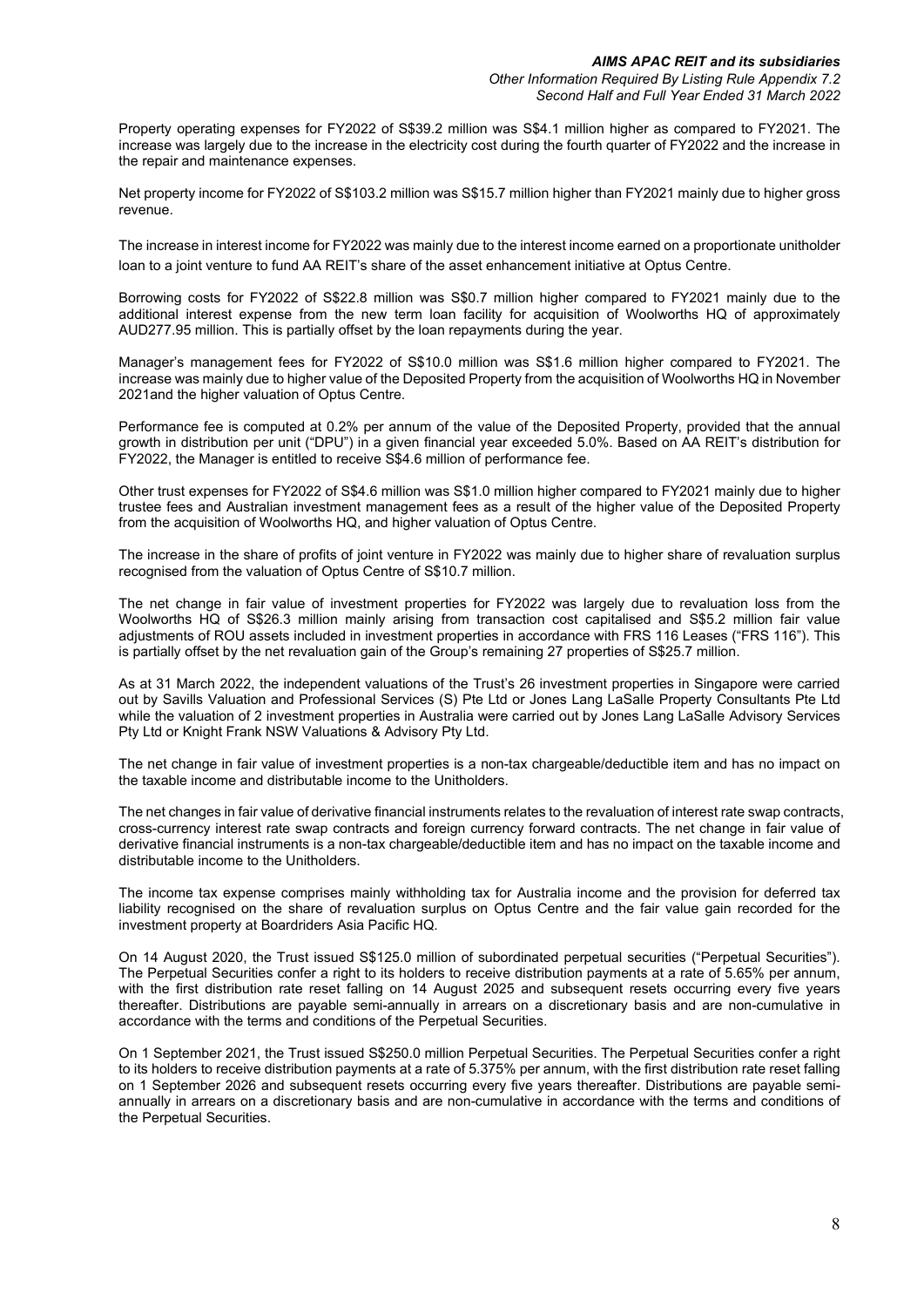**4 Whether the figures have been audited or reviewed, and in accordance with which auditing standard or practice.**

The figures have not been audited or reviewed by auditors.

**5 Where the figures have been audited or reviewed, the auditor's report (including any qualifications or emphasis of matter).**

Not applicable.

**6 Whether the same accounting policies and methods of computation as in the issuer's most recently audited financial statements have been applied.**

The Group has applied the same accounting policies and methods of computation in the preparation of the financial statements for the current reporting period compared with the audited financial statements for the year ended 31 March 2021.

**7 If there are any changes in the accounting policies and methods of computation, including any required by an accounting standard, what has changed, as well as the reasons for, and the effect of, the change.**

Not applicable.

**8 Earnings Per Unit ("EPU") and Distribution Per Unit ("DPU") for the financial period**

Please refer to FS2 and FS3 of the interim financial statements.

#### **9 Net Asset Value ("NAV") per unit at the end of the year**

Please refer to FS1 of the interim financial statements.

**10 To show the total number of issued units excluding treasury shares as at the end of the current financial period and as at the end of the immediately preceding year.**

As at 31 March 2022, the Trust had 712,017,469 units (31 March 2021: 706,662,583 units)

**11 A statement showing all sales, transfers, cancellation and/or use of treasury units and subsidiary holdings as at the end of the current financial period reported on**

Not applicable.

**12 Where a forecast, or a prospect statement, has been previously disclosed to shareholders, any variance between it and the actual results.**

The Trust has not disclosed to the market any forecast in relation to the current financial period.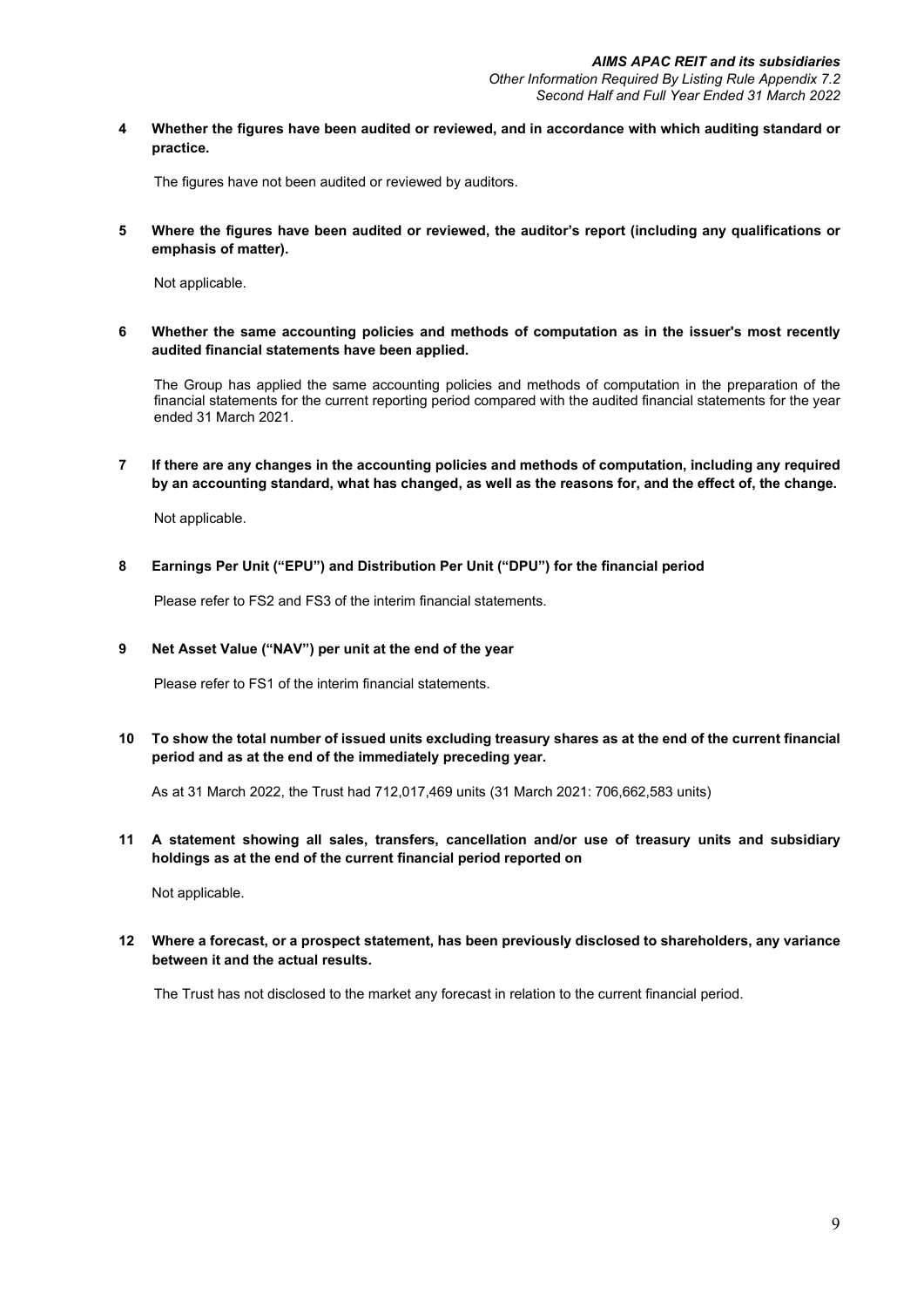## **13 A commentary at the date of the announcement of the significant trends and competitive conditions of the industry in which the Group operates and any known factors or events that may affect the Group in the next operating period and the next 12 months.**

The International Monetary Fund is expecting global economic growth to slow to 3.6% in 2022 and 2023, due to rising food and energy prices, and elevated inflation exacerbated by global spillovers from the ongoing war in Ukraine which has distorted energy markets and added further pressures to the pandemic disrupted supply chains. Amidst concerns about rising inflation, central banks have continued to tighten monetary policy.

#### **Singapore**

According to advanced estimates from the Ministry of Trade and Industry released on 14 April 2022, the Singapore's economy grew by 3.4% on a year-on-year basis in the first quarter of 2022, moderating from the 6.1% growth in the preceding quarter. As Singapore's COVID-19 situation has stabilised, the government has eased islandwide safe management and border measures to return to pre-pandemic conditions.

Separately, the Monetary Authority of Singapore ("MAS") tightened its monetary policy on 14 April 2022 for the third time since October 2021, stating that the move will slow inflation momentum from soaring prices made worse by the Ukraine war and global supply disruptions. In this move, the MAS re-centered the midpoint of the exchange rate policy band at the prevailing level and slightly increased the slope or rate of currency appreciation. A stronger currency would help to absorb some of the inflation from imported goods and raw materials. The MAS has also raised its inflation forecast for 2022, with overall inflation now projected at 4.5% to 5.5%, from the earlier range of 2.5% to 3.5%.

The manufacturing sector expanded by 6.0% year-on-year in the first quarter of 2022, moderating from the 15.5% growth in the preceding quarter, supported by the electronics and precision engineering clusters which were driven by sustained global demand for semiconductors and semiconductor equipment.

Based on JTC Corporation's market report for 4Q 2021 released on 27 January 2022, the occupancy rate for the overall industrial property market remained unchanged from the previous quarter at 90.1% in 4Q 2021, while rentals and prices of industrial space have continued to rise. As the economy recovers in 2022, demand for industrial space is projected to remain robust. Approximately 2.8 million sqm of new industrial space is expected to be completed in 2022.

#### **Australia**

Australian Gross Domestic Product ("GDP") rose by 3.4% in 4Q 2021, according to statistics released by the Australian Bureau of Statistics on 2 March 2022. It was mainly driven by domestic demand with high levels of household spending, particularly in states that have emerged from COVID-19 lockdowns.

The Australian economy remains resilient with spending picking up. While inflation has increased in Australia, it remains lower than in many other countries. At the most recent April meeting, the Reserve Bank of Australia announced that it is maintaining the target cash rate<sup>[1](#page-34-0)</sup> of 10 basis points and that it will not increase the cash rate until actual inflation is sustainably within its target range of 2% to 3%.

Australia's stable economy and its resilience during the pandemic has allowed the reopening of cities which has seen workers gradually returning to offices. Demand for commercial space in suburban Central Business District locations is expected to be supported as businesses continue to see offices as integral to their operations.

#### **Overview**

The broad recovery in the Singapore and Australia economies has provided support for the industrial and business park sectors. Factors such as delays in completion of new stock, rising rentals and prices of industrial space will continue to prop up demand for industrial space, reinforcing the resilience of the industrial sector.

The Manager will actively pursue growth opportunities through strategic acquisitions, asset enhancements and potential re-development of selected properties notwithstanding macro uncertainties including geopolitical tensions, rising energy prices, supply disruption and inflation. The REIT's stabilised portfolio, with contributions from the new Woolworths HQ acquisition, will enable it to strengthen its business. The Manager will continue to proactively manage its portfolio to deliver sustainable distributions and create long-term value for Unitholders.

<span id="page-34-0"></span><sup>1</sup> Cash rate refers to the interest rate on unsecured overnight loans between banks. It is the risk-free benchmark rate.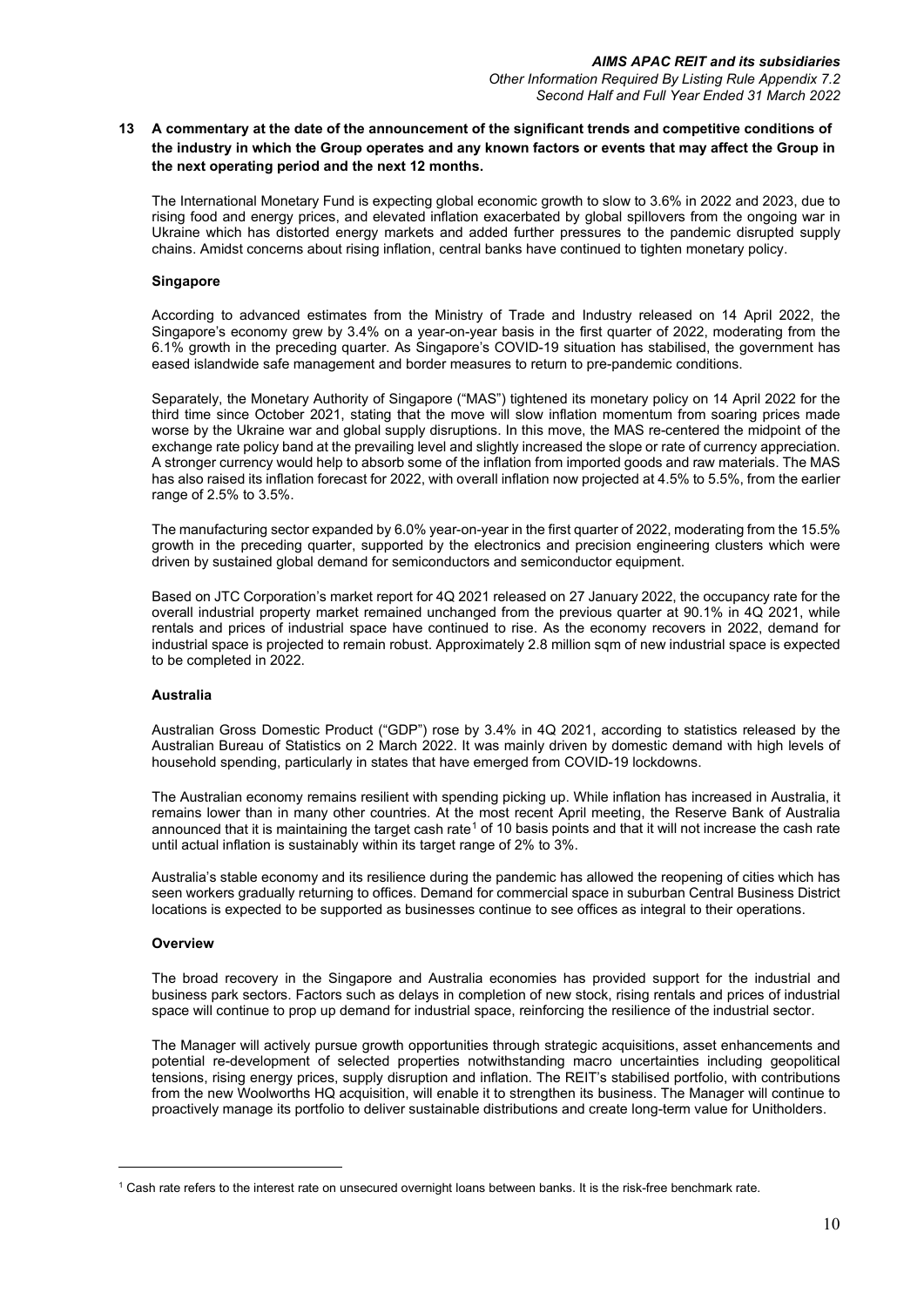## **14 Distributions**

#### **(a) Current financial period**

Any distributions declared for the Yes current financial period:

# **(i) Name of distribution: 64th distribution, for the period from 1 January 2022 to 31 March 2022** Distribution Type Taxable Income

Tax-Exempt Income Capital Distribution Distribution Rate: Taxable Income 1.616 cents per Unit Tax-Exempt Income 0.134 cents per Unit Capital Distribution 0.610 cents per Unit<br>Total 2.360 cents per Unit 2.360 cents per Unit

Par value of units: Not applicable

## Tax Rate: **Taxable Income Distributions**

Taxable income distributions are made out of AA REIT's taxable income. Unitholders receiving distributions will be assessable to Singapore income tax on the distributions received except for individuals where these distributions are exempt from tax (unless they hold their units through a partnership or as trading assets). Unitholders should consult their own tax advisers concerning the tax consequences of their particular situation with regard to the distribution.

#### **Tax-Exempt Income Distributions**

Tax-exempt income distributions are exempt from tax in the hands of all Unitholders.

#### **Capital Distributions**

Capital distributions represent a return of capital to Unitholders for Singapore income tax purposes and are therefore not subject to income tax. For Unitholders who are liable for Singapore income tax on profits from sale of AA REIT Units, the amount of capital distribution will be applied to reduce the cost base of their AA REIT Units for Singapore income tax purposes. Unitholders should consult their own tax advisers concerning the tax consequences of their particular situation with regard to the distribution.

| Record date: | 10 May 2022 |
|--------------|-------------|
|              |             |

Date payable: 24 June 2022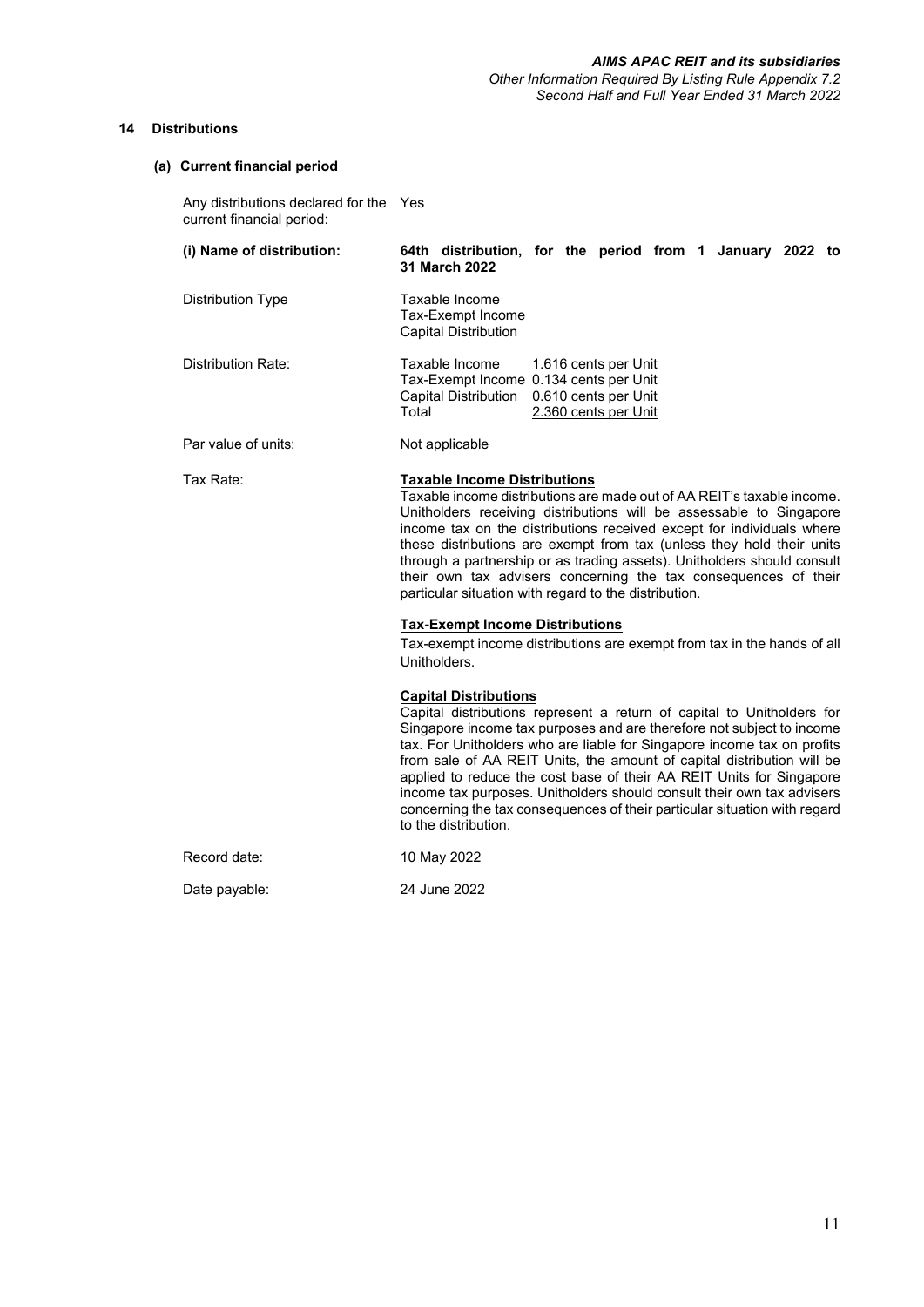## *AIMS APAC REIT and its subsidiaries*

*Other Information Required By Listing Rule Appendix 7.2 Second Half and Full Year Ended 31 March 2022*

| (ii) Name of distribution: | 63rd distribution, for the period from 1 October 2021 to 31<br>December 2021                                                                                                                                                                                                                                                                                                                                                                                                                                                                                                                                                                                                       |
|----------------------------|------------------------------------------------------------------------------------------------------------------------------------------------------------------------------------------------------------------------------------------------------------------------------------------------------------------------------------------------------------------------------------------------------------------------------------------------------------------------------------------------------------------------------------------------------------------------------------------------------------------------------------------------------------------------------------|
| <b>Distribution Type</b>   | Taxable Income<br>Tax-Exempt Income<br><b>Capital Distribution</b>                                                                                                                                                                                                                                                                                                                                                                                                                                                                                                                                                                                                                 |
| <b>Distribution Rate:</b>  | Taxable Income<br>1.74 cents per Unit<br>Tax-Exempt Income 0.18 cents per Unit<br>Capital Distribution 0.43 cents per Unit<br>Total<br>2.35 cents per Unit                                                                                                                                                                                                                                                                                                                                                                                                                                                                                                                         |
| Par value of units:        | Not applicable                                                                                                                                                                                                                                                                                                                                                                                                                                                                                                                                                                                                                                                                     |
| Tax Rate:                  | <b>Taxable Income Distributions</b><br>Taxable income distributions are made out of AA REIT's taxable income.<br>Unitholders receiving distributions will be assessable to Singapore<br>income tax on the distributions received except for individuals where<br>these distributions are exempt from tax (unless they hold their units<br>through a partnership or as trading assets). Unitholders should consult<br>their own tax advisers concerning the tax consequences of their<br>particular situation with regard to the distribution.<br><b>Tax-Exempt Income Distributions</b><br>Tax-exempt income distributions are exempt from tax in the hands of all<br>Unitholders. |
|                            | <b>Capital Distributions</b><br>Capital distributions represent a return of capital to Unitholders for<br>Singapore income tax purposes and are therefore not subject to income<br>tax. For Unitholders who are liable for Singapore income tax on profits<br>from sale of AA REIT Units, the amount of capital distribution will be<br>applied to reduce the cost base of their AA REIT Units for Singapore<br>income tax purposes. Unitholders should consult their own tax advisers<br>concerning the tax consequences of their particular situation with regard<br>to the distribution.                                                                                        |
| Remarks:                   | Distribution of 2.35 cents per unit for the period from 1 October 2021 to<br>31 December 2021 was paid on 25 March 2022.                                                                                                                                                                                                                                                                                                                                                                                                                                                                                                                                                           |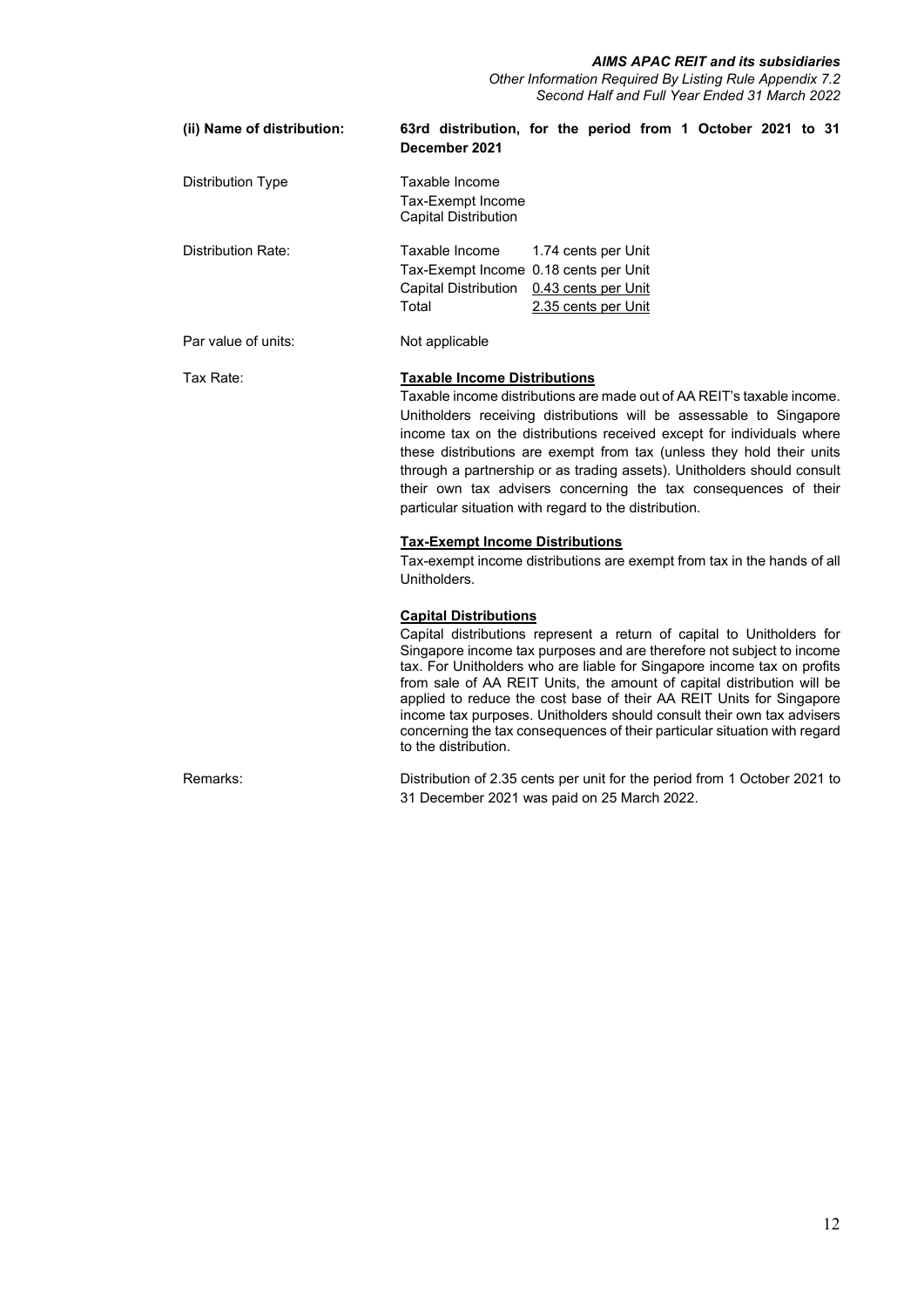## *AIMS APAC REIT and its subsidiaries*

*Other Information Required By Listing Rule Appendix 7.2 Second Half and Full Year Ended 31 March 2022*

# **(b) Corresponding period of the immediate preceding year**

Any distributions declared for the Yes previous corresponding financial period:

| (i) Name of distribution:        | 60th distribution, for the period from 1 January 2021 to 31 March<br>2021                    |                                                                                                                                                                                                                                                                                                                                                                                                                                                                                                                                    |  |  |
|----------------------------------|----------------------------------------------------------------------------------------------|------------------------------------------------------------------------------------------------------------------------------------------------------------------------------------------------------------------------------------------------------------------------------------------------------------------------------------------------------------------------------------------------------------------------------------------------------------------------------------------------------------------------------------|--|--|
| Distribution Type <sup>1</sup> : | Taxable Income<br><b>Capital Distribution</b>                                                |                                                                                                                                                                                                                                                                                                                                                                                                                                                                                                                                    |  |  |
| <b>Distribution Rate</b>         | Taxable Income<br><b>Capital Distribution</b><br>Total                                       | 2.287 cents per Unit<br>0.613 cents per Unit<br>2.900 cents per Unit                                                                                                                                                                                                                                                                                                                                                                                                                                                               |  |  |
| Par value of units:              | Not applicable                                                                               |                                                                                                                                                                                                                                                                                                                                                                                                                                                                                                                                    |  |  |
| Tax Rate:                        | <b>Taxable Income Distributions</b><br>particular situation with regard to the distribution. | Taxable income distributions are made out of AA REIT's taxable income.<br>Unitholders receiving distributions will be assessable to Singapore<br>income tax on the distributions received except for individuals where<br>these distributions are exempt from tax (unless they hold their units<br>through a partnership or as trading assets). Unitholders should consult<br>their own tax advisers concerning the tax consequences of their                                                                                      |  |  |
|                                  | <b>Capital Distributions</b><br>to the distribution.                                         | Capital distributions represent a return of capital to Unitholders for<br>Singapore income tax purposes and are therefore not subject to income<br>tax. For Unitholders who are liable to Singapore income tax on profits<br>from sale of AA REIT Units, the amount of capital distribution will be<br>applied to reduce the cost base of their AA REIT Units for Singapore<br>income tax purposes. Unitholders should consult their own tax advisers<br>concerning the tax consequences of their particular situation with regard |  |  |
| Remarks:                         | 31 March 2021 was paid on 24 June 2021.                                                      | Distribution of 2.90 cents per unit for the period from 1 January 2021 to                                                                                                                                                                                                                                                                                                                                                                                                                                                          |  |  |

<span id="page-37-0"></span><sup>1</sup> No tax-exempt income distribution was declared for the period from 1 January 2021 to 31 March 2021.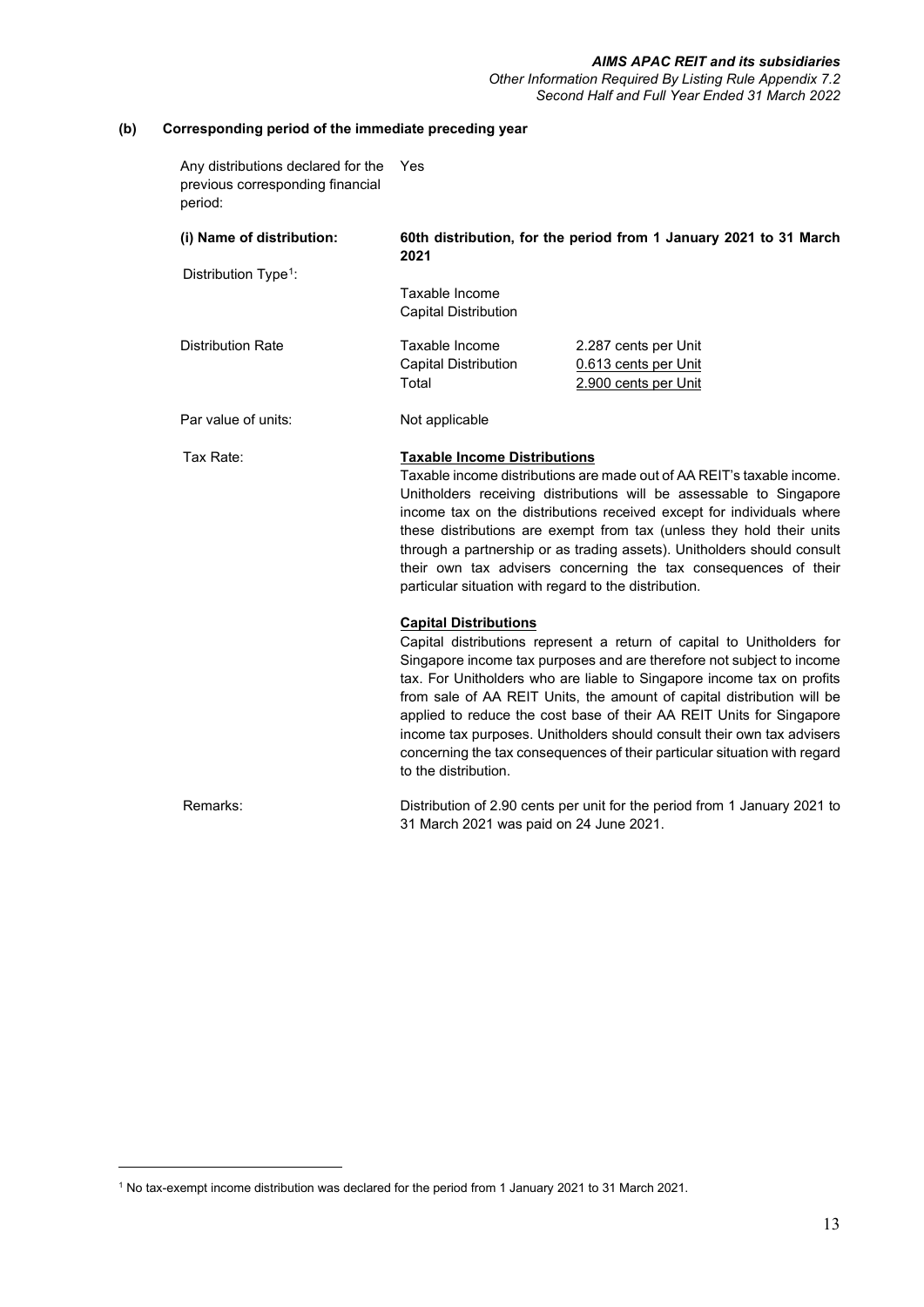| (ii) Name of distribution: | 59th distribution, for the period from 1 October 2020 to 31<br>December 2020                                                                                                                                                                                                                                                                                                                                                                                                                                                                                                               |
|----------------------------|--------------------------------------------------------------------------------------------------------------------------------------------------------------------------------------------------------------------------------------------------------------------------------------------------------------------------------------------------------------------------------------------------------------------------------------------------------------------------------------------------------------------------------------------------------------------------------------------|
| Distribution Type:         | Taxable Income<br>Tax-Exempt Income<br><b>Capital Distribution</b>                                                                                                                                                                                                                                                                                                                                                                                                                                                                                                                         |
| <b>Distribution Rate:</b>  | Taxable Income<br>1.95 cents per Unit<br>Tax-Exempt Income<br>0.05 cents per Unit<br><b>Capital Distribution</b><br>0.05 cents per Unit<br>Total<br>2.05 cents per Unit                                                                                                                                                                                                                                                                                                                                                                                                                    |
| Par value of units:        | Not applicable                                                                                                                                                                                                                                                                                                                                                                                                                                                                                                                                                                             |
| Tax Rate:                  | <b>Taxable Income Distributions</b><br>Taxable income distributions are made out of AA REIT's taxable income.<br>Unitholders receiving distributions will be assessable to Singapore<br>income tax on the distributions received except for individuals where<br>these distributions are exempt from tax (unless they hold their units<br>through a partnership or as trading assets). Unitholders should consult<br>their own tax advisers concerning the tax consequences of their<br>particular situation with regard to the distribution.                                              |
|                            | <b>Tax-Exempt Income Distributions</b><br>Tax-exempt income distributions are exempt from tax in the hands of all<br>Unitholders.                                                                                                                                                                                                                                                                                                                                                                                                                                                          |
|                            | <b>Capital Distributions</b><br>Capital distributions represent a return of capital to Unitholders for<br>Singapore income tax purposes and are therefore not subject to income<br>tax. For Unitholders who are liable to Singapore income tax on profits<br>from sale of AA REIT Units, the amount of capital distribution will be<br>applied to reduce the cost base of their AA REIT Units for Singapore<br>income tax purposes. Unitholders should consult their own tax advisers<br>concerning the tax consequences of their particular situation with regard<br>to the distribution. |
| Remarks:                   | Distribution of 2.05 cents per unit for the period from 1 October 2020 to<br>31 December 2020 was paid on 19 March 2021.                                                                                                                                                                                                                                                                                                                                                                                                                                                                   |

**15 If no distribution has been declared (recommended), a statement to that effect and the reason(s) for the decision**

Not applicable.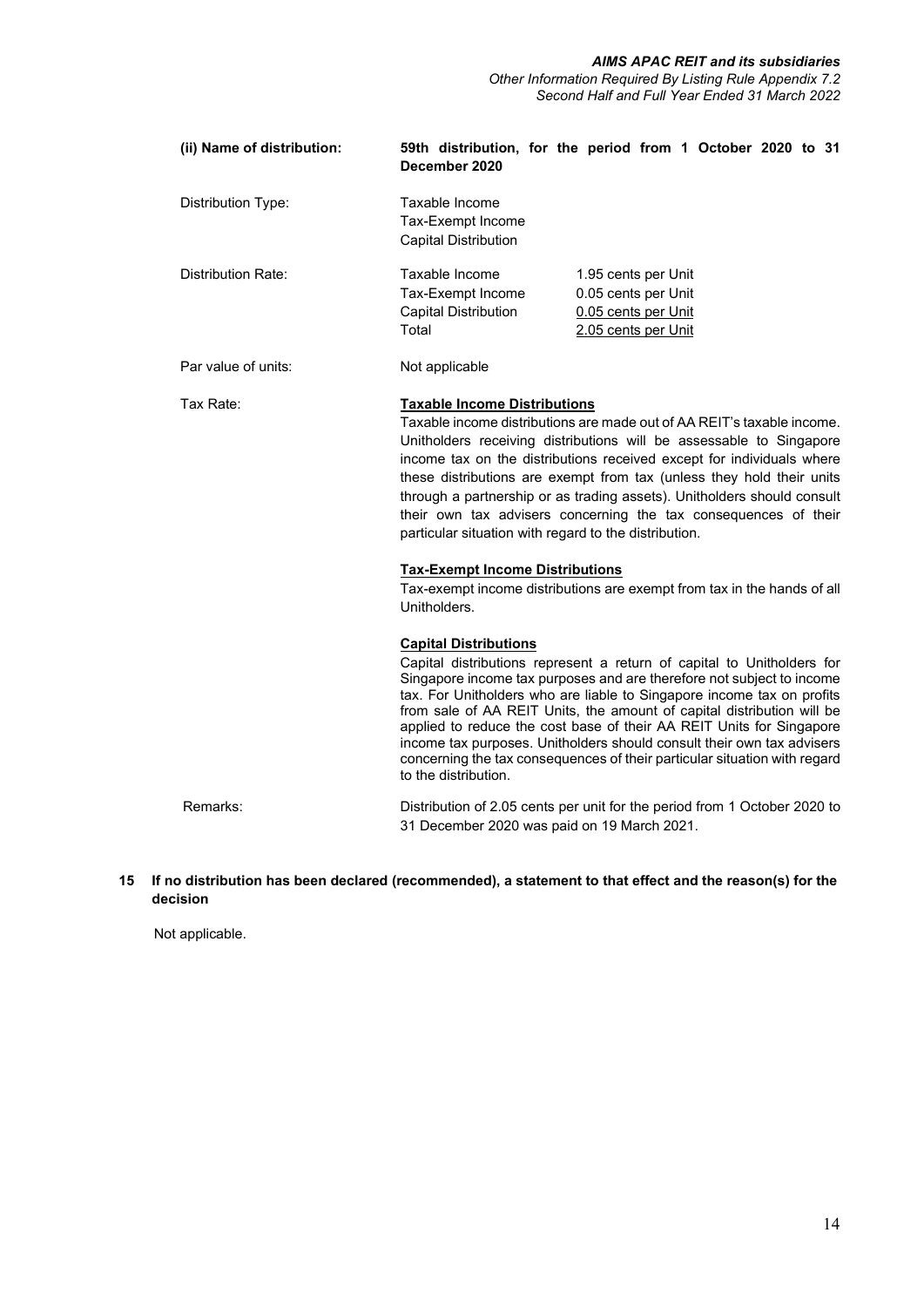## **16 Segmented revenue and results for business or geographical segments (of the Group) with comparative information for the immediately preceding year.**

|                      |         | Group          |         |  |
|----------------------|---------|----------------|---------|--|
|                      | FY2022  | FY2021         | $+/(-)$ |  |
|                      | S\$'000 | <b>S\$'000</b> | %       |  |
| <b>Gross Revenue</b> |         |                |         |  |
| Singapore            | 128,819 | 119,112        | 8.1     |  |
| Australia            | 13,571  | 3,521          | >100.0  |  |
|                      | 142,390 | 122,633        | 16.1    |  |
| Net property income  |         |                |         |  |
| Singapore            | 89,619  | 84,052         | 6.6     |  |
| Australia            | 13,566  | 3,480          | >100.0  |  |
|                      | 103,185 | 87.532         | 17.9    |  |

### **17 In the review of performance, the factors leading to any material changes in contributions to turnover and earnings by the business or geographical segments.**

Increase in gross revenue and net property income in Singapore was mainly due to full year contribution from 7 Bulim Street acquired in October 2020 and higher rental and recoveries from certain Singapore properties.

Increase in gross revenue and net property income in Australia was mainly contributed by the recent acquisition of Woolworths HQ in November 2021.

Please refer to Appendix 7.2, Item 3.2 for the review of the actual performance.

### **18 Breakdown of sales**

|                                                           | Group          |                |         |
|-----------------------------------------------------------|----------------|----------------|---------|
|                                                           | FY2022         | FY2021         | $+/(-)$ |
|                                                           | <b>S\$'000</b> | <b>S\$'000</b> | %       |
| First half of the year                                    |                |                |         |
| Gross revenue                                             | 65,246         | 57,732         | 13.0    |
| Total return after income tax attributable to Unitholders | 65.969         | 5.915          | >100.0  |
| Second half of the year                                   |                |                |         |
| Gross revenue                                             | 77.144         | 64.901         | 18.9    |
| Total return after income tax attributable to Unitholders | 23.272         | 41,656         | (44.1)  |

## **19 Breakdown of total annual distribution**

|                                    |            |                | Group          |  |
|------------------------------------|------------|----------------|----------------|--|
|                                    | <b>DPU</b> | <b>FY2022</b>  | <b>FY2021</b>  |  |
|                                    | (Cents)    | <b>S\$'000</b> | <b>S\$'000</b> |  |
| Distributions paid during the year |            |                |                |  |
| For the period:                    |            |                |                |  |
| 1 October 2021 to 31 December 2021 | 2.35       | 16.733         |                |  |
| 1 July 2021 to 30 September 2021   | 2.50       | 17.686         |                |  |
| 1 April 2021 to 30 June 2021       | 2.25       | 15.917         |                |  |
| 1 January 2021 to 31 March 2021    | 2.90       | 20.493         |                |  |
| 1 October 2020 to 31 December 2020 | 2.05       |                | 14.486         |  |
| 1 July 2020 to 30 September 2020   | 2.00       |                | 14.134         |  |
| 1 April 2020 to 30 June 2020       | 2.00       |                | 14.134         |  |
| 1 January 2020 to 31 March 2020    | 2.00       |                | 14.134         |  |
|                                    |            | 70.829         | 56.888         |  |